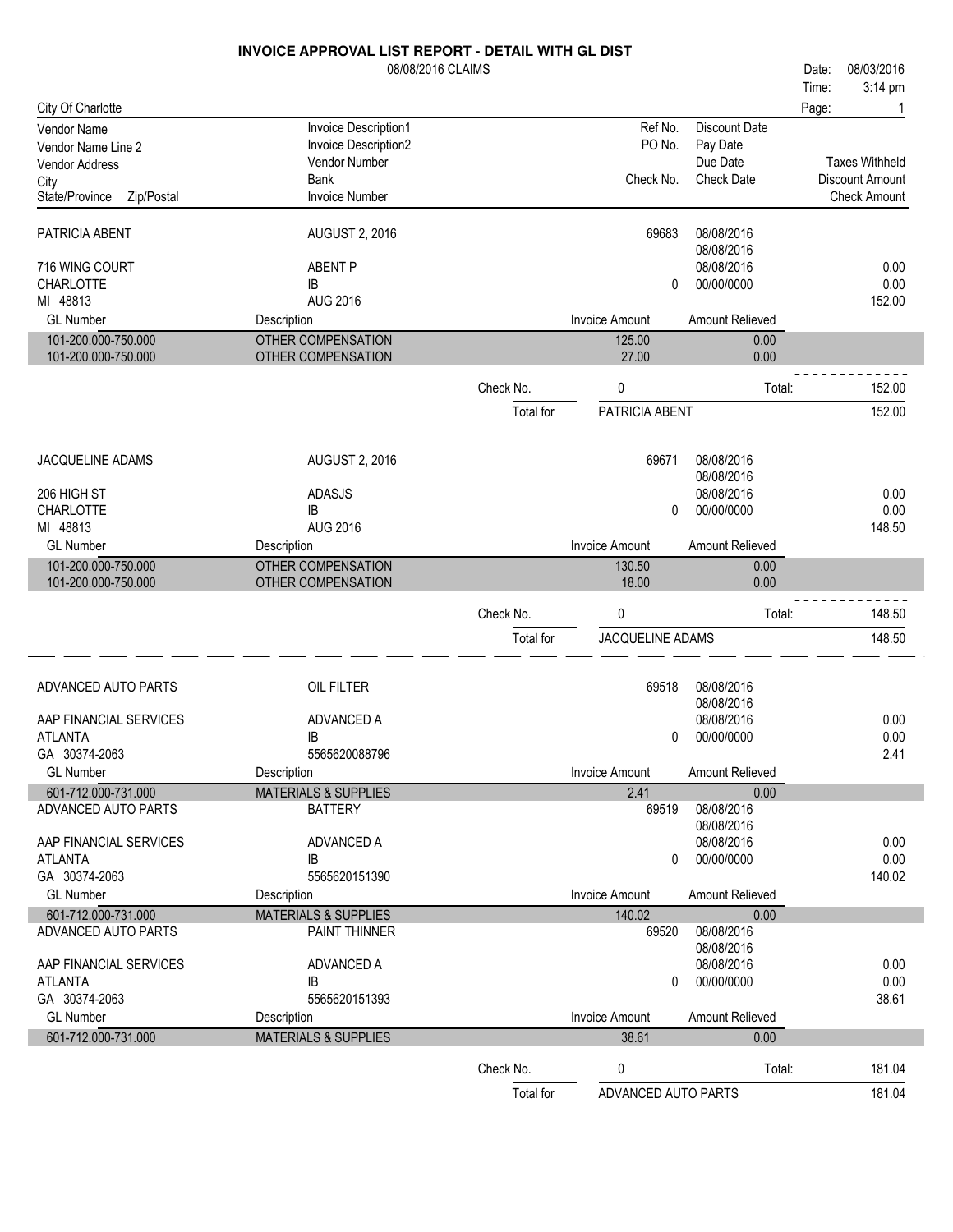|                                      | 08/08/2016 CLAIMS             |           |                           |                          | Date: | 08/03/2016                             |
|--------------------------------------|-------------------------------|-----------|---------------------------|--------------------------|-------|----------------------------------------|
|                                      |                               |           |                           |                          | Time: | 3:14 pm                                |
| City Of Charlotte                    |                               |           |                           |                          | Page: | $\overline{\mathbf{c}}$                |
| Vendor Name                          | Invoice Description1          |           | Ref No.                   | <b>Discount Date</b>     |       |                                        |
| Vendor Name Line 2                   | Invoice Description2          |           | PO No.                    | Pay Date                 |       |                                        |
| <b>Vendor Address</b>                | Vendor Number                 |           |                           | Due Date                 |       | <b>Taxes Withheld</b>                  |
| City<br>State/Province<br>Zip/Postal | Bank<br><b>Invoice Number</b> |           | Check No.                 | <b>Check Date</b>        |       | Discount Amount<br><b>Check Amount</b> |
| ALEXANDER CHEMICAL CO                | FERRIC CHLORIDE               |           | 69570                     | 08/08/2016               |       |                                        |
|                                      |                               |           |                           | 08/08/2016               |       |                                        |
| 16932 COLLECTIONS CENTER DR          | <b>ALEXCH</b>                 |           |                           | 08/08/2016               |       | 0.00                                   |
| <b>CHICAGO</b>                       | IB                            |           | 0                         | 00/00/0000               |       | 0.00                                   |
| IL 60693                             | SLS 10048542                  |           |                           |                          |       | 4,036.85                               |
| <b>GL Number</b>                     | Description                   |           | <b>Invoice Amount</b>     | Amount Relieved          |       |                                        |
| 510-631.000-738.000                  | OPERATING SUPPLIES            |           | 4,036.85                  | 0.00                     |       |                                        |
|                                      |                               |           |                           |                          |       |                                        |
|                                      |                               | Check No. | 0                         | Total:                   |       | 4,036.85                               |
|                                      |                               | Total for | ALEXANDER CHEMICAL CO     |                          |       | 4,036.85                               |
|                                      |                               |           |                           |                          |       |                                        |
|                                      |                               |           |                           | 08/08/2016               |       |                                        |
| AMBS MESSAGE CENTER INC.             | DPW CALLOUT SERVICE           |           | 69601                     | 08/08/2016               |       |                                        |
| 338 W FRANKLIN                       | AMBS                          |           |                           | 08/08/2016               |       | 0.00                                   |
| <b>JACKSON</b>                       | IB                            |           | 0                         | 00/00/0000               |       | 0.00                                   |
| MI 49204-1325                        | 160701136                     |           |                           |                          |       | 123.92                                 |
| <b>GL Number</b>                     | Description                   |           | <b>Invoice Amount</b>     | Amount Relieved          |       |                                        |
| 101-410.000-749.000                  | CONTRACTUAL SERVICES          |           | 123.92                    | 0.00                     |       |                                        |
|                                      |                               |           |                           |                          |       |                                        |
|                                      |                               | Check No. | 0                         | Total:                   |       | 123.92                                 |
|                                      |                               | Total for |                           | AMBS MESSAGE CENTER INC. |       | 123.92                                 |
|                                      |                               |           |                           |                          |       |                                        |
| AVFUEL CORPORATION                   | <b>FEES</b>                   |           | 69578                     | 08/08/2016               |       |                                        |
|                                      |                               |           |                           | 08/08/2016               |       |                                        |
| DEPT 135-01                          | <b>AVFUEL</b>                 |           |                           | 08/08/2016               |       | 0.00                                   |
| <b>DETROIT</b>                       | IB                            |           | 0                         | 00/00/0000               |       | 0.00                                   |
| MI 48627-0135                        | 8671430                       |           |                           |                          |       | 145.41                                 |
| <b>GL Number</b>                     | Description                   |           | <b>Invoice Amount</b>     | Amount Relieved          |       |                                        |
| 280-830.000-734.000                  | <b>GASOLINE &amp; OIL</b>     |           | 145.41                    | 0.00                     |       |                                        |
|                                      |                               | Check No. | 0                         | Total:                   |       | 145.41                                 |
|                                      |                               |           |                           |                          |       |                                        |
|                                      |                               | Total for | <b>AVFUEL CORPORATION</b> |                          |       | 145.41                                 |
|                                      |                               |           |                           |                          |       |                                        |
| <b>FRANK BALLUFF</b>                 | <b>1ST PMT ART PROJECT</b>    |           | 69639                     | 08/08/2016               |       |                                        |
|                                      |                               |           |                           | 08/08/2016               |       |                                        |
| 909 PINCH HWY                        | <b>BALLUFF</b>                |           |                           | 08/08/2016               |       | 0.00                                   |
| <b>CHARLOTTE</b>                     | IB                            |           | 0                         | 00/00/0000               |       | 0.00                                   |
| MI 48813                             | <b>JULY 2016</b>              |           |                           |                          |       | 5,000.00                               |
| <b>GL Number</b>                     | Description                   |           | <b>Invoice Amount</b>     | Amount Relieved          |       |                                        |
| 101-000.000-438.000                  | COUNTY/LOCAL GRANTS           |           | 5,000.00                  | 0.00                     |       |                                        |
|                                      |                               | Check No. | 0                         | Total:                   |       | 5,000.00                               |
|                                      |                               |           |                           |                          |       |                                        |
|                                      |                               | Total for | <b>FRANK BALLUFF</b>      |                          |       | 5,000.00                               |
|                                      |                               |           |                           |                          |       |                                        |
| LOUISE BECKER                        | ELECTION INSPECTION TRAINING  |           | 69653                     | 08/08/2016               |       |                                        |
|                                      |                               |           |                           | 08/08/2016               |       |                                        |
| 210 EMERALD                          | <b>BECKER</b>                 |           |                           | 08/08/2016               |       | 0.00                                   |
| <b>CHARLOTTE</b>                     | IB                            |           | 0                         | 00/00/0000               |       | 0.00                                   |
| MI 48813                             | <b>AUG 2016</b>               |           |                           |                          |       | 18.00                                  |
| <b>GL Number</b>                     | Description                   |           | Invoice Amount            | Amount Relieved          |       |                                        |

٦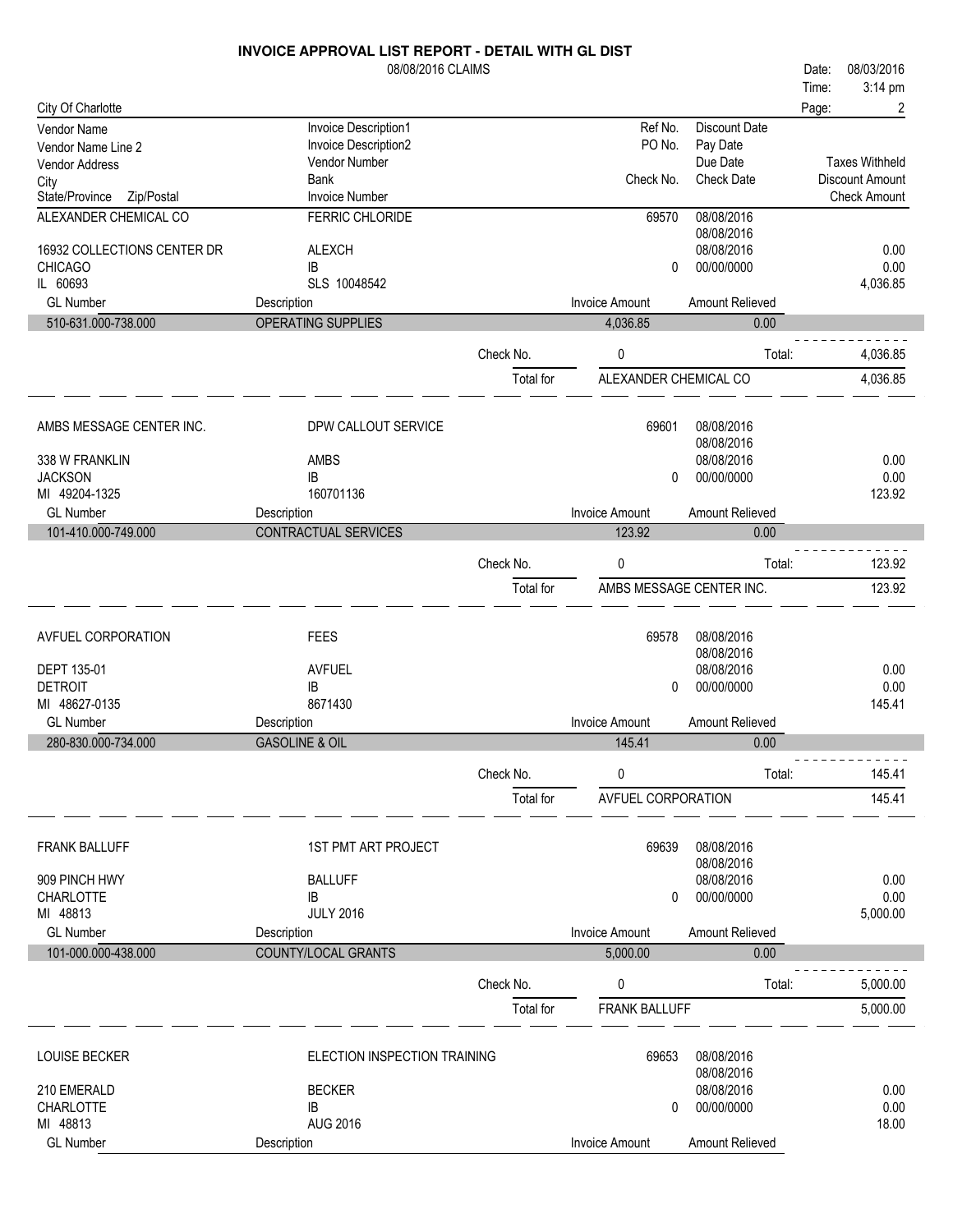|                                             | 08/08/2016 CLAIMS                            |           |                         |                                  | 08/03/2016<br>Date:   |
|---------------------------------------------|----------------------------------------------|-----------|-------------------------|----------------------------------|-----------------------|
|                                             |                                              |           |                         |                                  | 3:14 pm<br>Time:      |
| City Of Charlotte                           |                                              |           |                         |                                  | 3<br>Page:            |
| Vendor Name                                 | Invoice Description1<br>Invoice Description2 |           | Ref No.<br>PO No.       | <b>Discount Date</b><br>Pay Date |                       |
| Vendor Name Line 2<br><b>Vendor Address</b> | Vendor Number                                |           |                         | Due Date                         | <b>Taxes Withheld</b> |
| City                                        | <b>Bank</b>                                  |           | Check No.               | <b>Check Date</b>                | Discount Amount       |
| State/Province<br>Zip/Postal                | <b>Invoice Number</b>                        |           |                         |                                  | <b>Check Amount</b>   |
| 101-200.000-750.000                         | OTHER COMPENSATION                           |           | 18.00                   | 0.00                             |                       |
|                                             |                                              |           |                         |                                  |                       |
|                                             |                                              | Check No. | $\mathbf 0$             | Total:                           | 18.00                 |
|                                             |                                              | Total for | LOUISE BECKER           |                                  | 18.00                 |
|                                             |                                              |           |                         |                                  |                       |
| BERKOMPAS HOME IMPROVEMENT                  | <b>BALANCE- NORTH STAIRWELL</b>              |           | 69591                   | 08/08/2016                       |                       |
| <b>SOLUTIONS LLC</b>                        | PROJECT COMPLETED                            |           |                         | 08/08/2016                       |                       |
| 2206 E KINSEL HWY                           | <b>BERKOMPA</b>                              |           |                         | 08/08/2016                       | 0.00                  |
| CHARLOTTE                                   | IB                                           |           | 0                       | 00/00/0000                       | 0.00                  |
| MI 48813                                    | 08/0182016                                   |           |                         |                                  | 2,800.00              |
| <b>GL Number</b>                            | Description                                  |           | <b>Invoice Amount</b>   | Amount Relieved                  |                       |
| 101-664.000-862.000                         | CAP. OUTLAY-IMPROVEMENTS                     |           | 2,800.00                | 0.00                             |                       |
|                                             |                                              | Check No. | $\mathbf 0$             | Total:                           | 2,800.00              |
|                                             |                                              | Total for |                         | BERKOMPAS HOME IMPROVEMEI        | 2,800.00              |
|                                             |                                              |           |                         |                                  |                       |
| <b>BEST ONE TIRE &amp; SERVICE</b>          | 2 TIRES FOR BACKHOE                          |           | 69549                   | 08/08/2016                       |                       |
| OF CENTRAL MICHIGAN                         |                                              |           |                         | 08/08/2016                       |                       |
| 1705 E HIGH                                 | <b>BESTONETIR</b>                            |           |                         | 08/08/2016                       | 0.00                  |
| <b>JACKSON</b>                              | IB                                           |           | 0                       | 00/00/0000                       | 0.00                  |
| MI 49023                                    | 1007503                                      |           |                         |                                  | 690.20                |
| <b>GL Number</b>                            | Description                                  |           | <b>Invoice Amount</b>   | Amount Relieved                  |                       |
| 601-712.000-731.000                         | <b>MATERIALS &amp; SUPPLIES</b>              |           | 690.20                  | 0.00                             |                       |
|                                             |                                              | Check No. | $\mathbf 0$             | Total:                           | 690.20                |
|                                             |                                              | Total for | BEST ONE TIRE & SERVICE |                                  | 690.20                |
|                                             |                                              |           |                         |                                  |                       |
| DAWN BLOOMBERG                              | AUGUST 2, 2016 PRIMARY                       |           | 69650                   | 08/08/2016                       |                       |
|                                             |                                              |           |                         | 08/08/2016                       |                       |
| 7364 JOHNSON RD                             | BLOOMBERG/                                   |           |                         | 08/08/2016                       | 0.00                  |
| <b>POTTERVILLE</b>                          | IB                                           |           | 0                       | 00/00/0000                       | 0.00                  |
| MI 48876                                    | AUG 2, 2016                                  |           |                         |                                  | 45.00                 |
| <b>GL Number</b>                            | Description                                  |           | <b>Invoice Amount</b>   | Amount Relieved                  |                       |
| 101-200.000-750.000                         | <b>OTHER COMPENSATION</b>                    |           | 30.00                   | 0.00                             |                       |
| 101-200.000-750.000                         | OTHER COMPENSATION                           |           | 15.00                   | 0.00                             |                       |
|                                             |                                              | Check No. | 0                       | Total:                           | 45.00                 |
|                                             |                                              | Total for | DAWN BLOOMBERG          |                                  | 45.00                 |
|                                             |                                              |           |                         |                                  |                       |

| ANNETTE BRUCE       | <b>AUGUST 2, 2016</b> | 69660          | 08/08/2016<br>08/08/2016 |        |
|---------------------|-----------------------|----------------|--------------------------|--------|
| 1090 JOAN DRIVE     | <b>BRUCE/A</b>        |                | 08/08/2016               | 0.00   |
| <b>CHARLOTTE</b>    | IB                    | 0              | 00/00/0000               | 0.00   |
| MI 48813            | AUG 2016              |                |                          | 191.00 |
|                     |                       |                |                          |        |
| <b>GL Number</b>    | Description           | Invoice Amount | Amount Relieved          |        |
| 101-200.000-750.000 | OTHER COMPENSATION    | 135.00         | 0.00                     |        |
| 101-200.000-750.000 | OTHER COMPENSATION    | 20.00          | 0.00                     |        |
| 101-200.000-750.000 | OTHER COMPENSATION    | 18.00          | 0.00                     |        |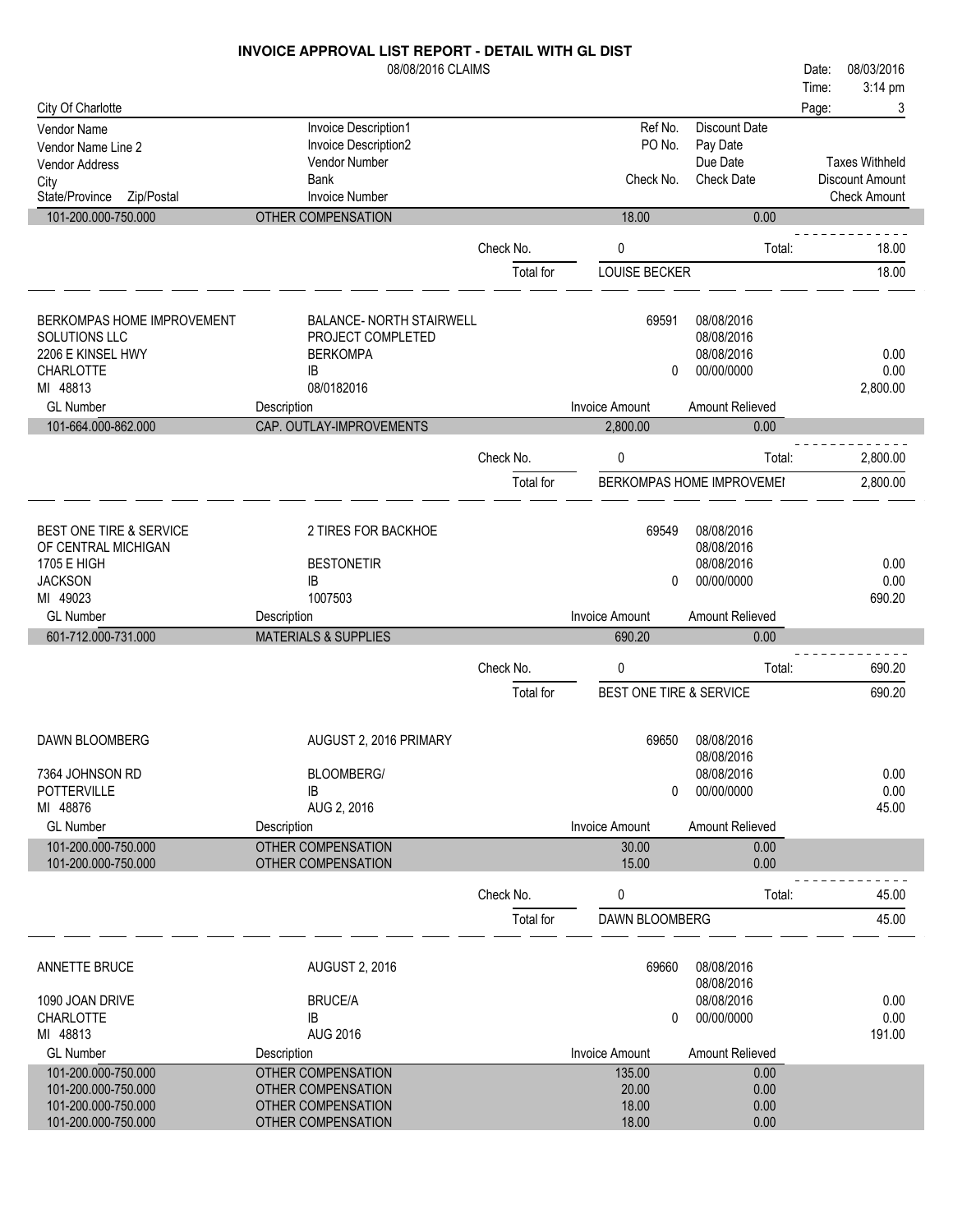|                              | 08/08/2016 CLAIMS               |           |                          |                          | 08/03/2016<br>Date:   |
|------------------------------|---------------------------------|-----------|--------------------------|--------------------------|-----------------------|
|                              |                                 |           |                          |                          | 3:14 pm<br>Time:      |
| City Of Charlotte            |                                 |           |                          |                          | Page:                 |
| Vendor Name                  | Invoice Description1            |           | Ref No.                  | <b>Discount Date</b>     |                       |
| Vendor Name Line 2           | Invoice Description2            |           | PO No.                   | Pay Date                 |                       |
| Vendor Address               | Vendor Number                   |           |                          | Due Date                 | <b>Taxes Withheld</b> |
| City                         | <b>Bank</b>                     |           | Check No.                | <b>Check Date</b>        | Discount Amount       |
| State/Province<br>Zip/Postal | <b>Invoice Number</b>           |           |                          |                          | <b>Check Amount</b>   |
|                              |                                 | Check No. |                          |                          |                       |
|                              |                                 |           | 0                        | Total:                   | 191.00                |
|                              |                                 | Total for | ANNETTE BRUCE            |                          | 191.00                |
| <b>BS&amp;A SOFTWARE</b>     | FY 16/17 INTERNET SUPPORT FEE   |           | 69691                    | 08/08/2016               |                       |
|                              |                                 |           |                          | 08/08/2016               |                       |
| 14965 ABBEY LANE             | BS&A                            |           |                          | 08/08/2016               | 0.00                  |
| <b>BATH</b>                  | IB                              |           | $\Omega$                 | 00/00/0000               | 0.00                  |
| MI 48808                     | 107828                          |           |                          |                          | 2,522.00              |
| <b>GL Number</b>             | Description                     |           | <b>Invoice Amount</b>    | Amount Relieved          |                       |
| 101-210.000-749.000          | CONTRACTUAL SERVICES            |           | 1,261.00                 | 0.00                     |                       |
| 101-220.000-749.000          | CONTRACTUAL SERVICES            |           | 1,261.00                 | 0.00                     |                       |
|                              |                                 | Check No. | 0                        | Total:                   | 2,522.00              |
|                              |                                 |           |                          |                          |                       |
|                              |                                 | Total for | <b>BS&amp;A SOFTWARE</b> |                          | 2,522.00              |
| <b>BYRUM ACE HARDWARE</b>    | <b>TRASH BAGS</b>               |           | 69522                    | 08/08/2016               |                       |
|                              |                                 |           |                          | 08/08/2016               |                       |
| 515 LANSING STREET           | <b>BYRUTR</b>                   |           |                          | 08/08/2016               | 0.00                  |
| <b>CHARLOTTE</b>             | IB                              |           | 0                        | 00/00/0000               | 0.00                  |
| MI 48813                     | B314625                         |           |                          |                          | 8.09                  |
| <b>GL Number</b>             | Description                     |           | <b>Invoice Amount</b>    | Amount Relieved          |                       |
| 601-713.000-731.000          | <b>MATERIALS &amp; SUPPLIES</b> |           | 8.09                     | 0.00                     |                       |
| BYRUM ACE HARDWARE           | PACK OF SPONGES                 |           | 69548                    | 08/08/2016               |                       |
| 515 LANSING STREET           | <b>BYRUTR</b>                   |           |                          | 08/08/2016<br>08/08/2016 | 0.00                  |
| <b>CHARLOTTE</b>             | IB                              |           | $\mathbf{0}$             | 00/00/0000               | 0.00                  |
| MI 48813                     | B314614                         |           |                          |                          | 8.08                  |
| <b>GL Number</b>             | Description                     |           | <b>Invoice Amount</b>    | Amount Relieved          |                       |
| 101-825.000-731.000          | <b>MATERIALS &amp; SUPPLIES</b> |           | 8.08                     | 0.00                     |                       |
| BYRUM ACE HARDWARE           | <b>BATTERIES FOR SCALES</b>     |           | 69571                    | 08/08/2016               |                       |
|                              |                                 |           |                          | 08/08/2016               |                       |
| 515 LANSING STREET           | <b>BYRUTR</b>                   |           |                          | 08/08/2016               | 0.00                  |
| CHARLOTTE                    | IB                              |           | $\Omega$                 | 00/00/0000               | 0.00                  |
| MI 48813                     | A137605                         |           |                          |                          | 32.36                 |
| <b>GL Number</b>             | Description                     |           | <b>Invoice Amount</b>    | Amount Relieved          |                       |
| 510-661.000-738.000          | OPERATING SUPPLIES              |           | 32.36                    | 0.00                     |                       |
| <b>BYRUM ACE HARDWARE</b>    | WATER LINE REPAIR SUPPLIES      |           | 69572                    | 08/08/2016               |                       |
| 515 LANSING STREET           | <b>BYRUTR</b>                   |           |                          | 08/08/2016<br>08/08/2016 | 0.00                  |
| CHARLOTTE                    | IB                              |           | $\Omega$                 | 00/00/0000               | 0.00                  |
| MI 48813                     | B315298                         |           |                          |                          | 22.02                 |
| <b>GL Number</b>             | Description                     |           | <b>Invoice Amount</b>    | Amount Relieved          |                       |
| 510-661.000-731.000          | <b>MATERIALS &amp; SUPPLIES</b> |           | 22.02                    | 0.00                     |                       |
| <b>BYRUM ACE HARDWARE</b>    | PLUMBING REPAIR WELL #5         |           | 69620                    | 08/08/2016               |                       |
|                              |                                 |           |                          | 08/08/2016               |                       |
| 515 LANSING STREET           | <b>BYRUTR</b>                   |           |                          | 08/08/2016               | 0.00                  |
| <b>CHARLOTTE</b>             | IB                              |           | $^{\circ}$               | 00/00/0000               | 0.00                  |
| MI 48813                     | B315509                         |           |                          |                          | 8.09                  |
| <b>GL Number</b>             | Description                     |           | <b>Invoice Amount</b>    | Amount Relieved          |                       |
| 510-661.000-731.000          | <b>MATERIALS &amp; SUPPLIES</b> |           | 8.09                     | 0.00                     |                       |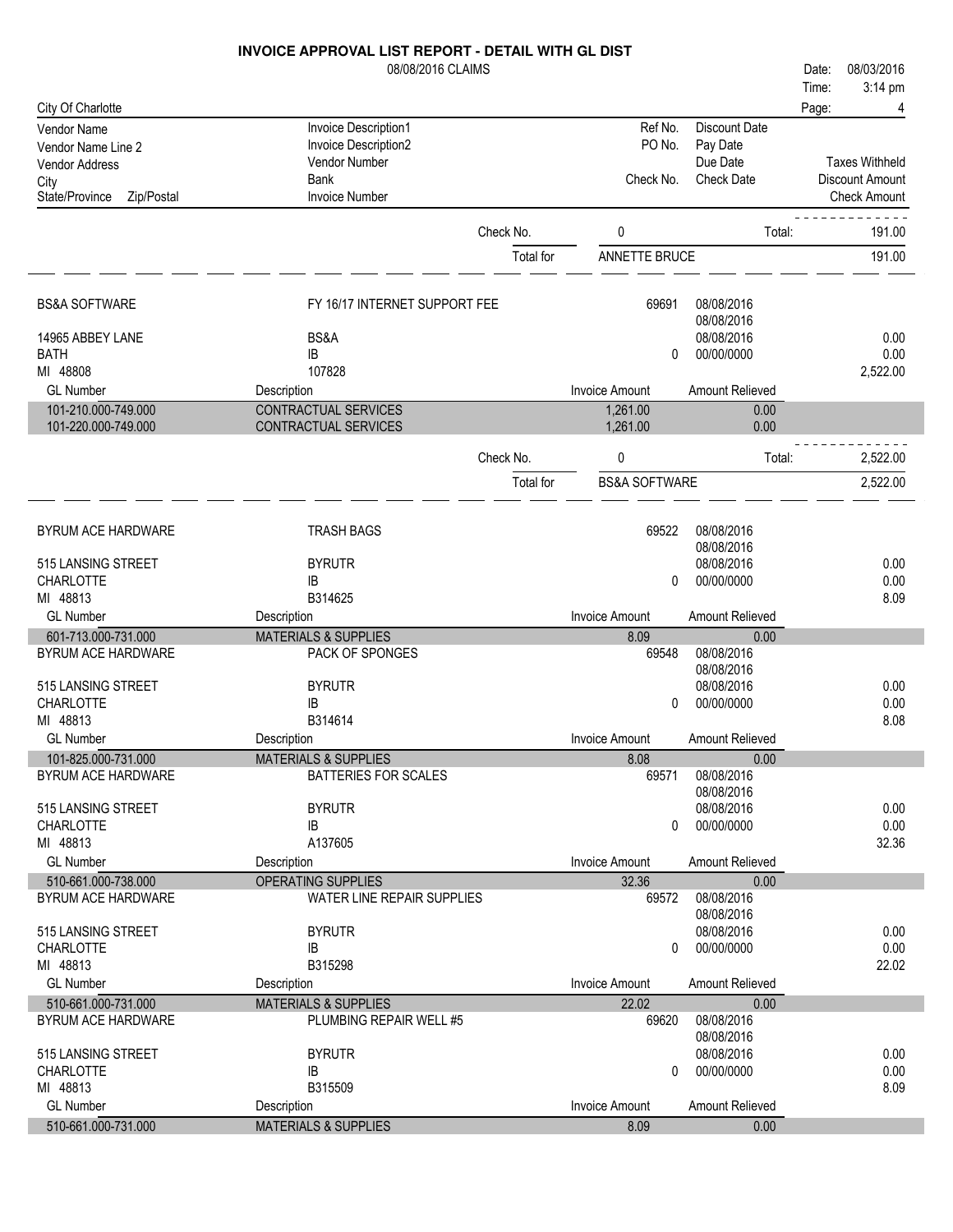|                              | <b>INVOICE APPROVAL LIST REPORT - DETAIL WITH GL DIST</b> |           |                         |                   |       |                       |
|------------------------------|-----------------------------------------------------------|-----------|-------------------------|-------------------|-------|-----------------------|
|                              | 08/08/2016 CLAIMS                                         |           |                         |                   | Date: | 08/03/2016            |
|                              |                                                           |           |                         |                   | Time: | 3:14 pm               |
| City Of Charlotte            |                                                           |           |                         |                   | Page: | 5                     |
| Vendor Name                  | Invoice Description1                                      |           | Ref No.                 | Discount Date     |       |                       |
| Vendor Name Line 2           | Invoice Description2                                      |           | PO No.                  | Pay Date          |       |                       |
| Vendor Address               | Vendor Number                                             |           |                         | Due Date          |       | <b>Taxes Withheld</b> |
| City                         | <b>Bank</b>                                               |           | Check No.               | <b>Check Date</b> |       | Discount Amount       |
| State/Province<br>Zip/Postal | <b>Invoice Number</b>                                     |           |                         |                   |       | <b>Check Amount</b>   |
| BYRUM ACE HARDWARE           | <b>LIGHT BULBS</b>                                        |           | 69628                   | 08/08/2016        |       |                       |
|                              |                                                           |           |                         | 08/08/2016        |       |                       |
| 515 LANSING STREET           | <b>BYRUTR</b>                                             |           |                         | 08/08/2016        |       | 0.00                  |
| CHARLOTTE                    | IB                                                        |           | 0                       | 00/00/0000        |       | 0.00                  |
| MI 48813                     | B315546                                                   |           |                         |                   |       | 23.38                 |
| <b>GL Number</b>             |                                                           |           |                         |                   |       |                       |
|                              | Description                                               |           | <b>Invoice Amount</b>   | Amount Relieved   |       |                       |
| 601-713.000-731.000          | <b>MATERIALS &amp; SUPPLIES</b>                           |           | 23.38                   | 0.00              |       |                       |
| BYRUM ACE HARDWARE           | PAINT SUPPLIES                                            |           | 69632                   | 08/08/2016        |       |                       |
|                              |                                                           |           |                         | 08/08/2016        |       |                       |
| 515 LANSING STREET           | <b>BYRUTR</b>                                             |           |                         | 08/08/2016        |       | 0.00                  |
| <b>CHARLOTTE</b>             | IB                                                        |           | $\Omega$                | 00/00/0000        |       | 0.00                  |
| MI 48813                     | A133413                                                   |           |                         |                   |       | 19.39                 |
| <b>GL Number</b>             | Description                                               |           | <b>Invoice Amount</b>   | Amount Relieved   |       |                       |
| 280-830.000-731.000          | <b>MATERIALS &amp; SUPPLIES</b>                           |           | 19.39                   | 0.00              |       |                       |
|                              |                                                           | Check No. |                         |                   |       | 121.41                |
|                              |                                                           |           | 0                       | Total:            |       |                       |
|                              |                                                           | Total for | BYRUM ACE HARDWARE      |                   |       | 121.41                |
|                              |                                                           |           |                         |                   |       |                       |
| <b>C&amp;C LANDFILL</b>      | 4 DUMP TRK TRASH/421 CT ST                                |           | 69550                   | 08/08/2016        |       |                       |
|                              |                                                           |           |                         | 08/08/2016        |       |                       |
| PO BOX 932899                | <b>C&amp;C LAND</b>                                       |           |                         | 08/08/2016        |       | 0.00                  |
| <b>CLEVELAND</b>             | IB                                                        |           | 0                       | 00/00/0000        |       | 0.00                  |
| OH 44193-0025                | 5007-000014719                                            |           |                         |                   |       | 458.50                |
|                              |                                                           |           |                         |                   |       |                       |
| <b>GL Number</b>             | Description                                               |           | <b>Invoice Amount</b>   | Amount Relieved   |       |                       |
| 101-230.000-731.000          | <b>MATERIALS &amp; SUPPLIES</b>                           |           | 458.50                  | 0.00              |       |                       |
|                              |                                                           | Check No. | 0                       | Total:            |       | 458.50                |
|                              |                                                           | Total for | <b>C&amp;C LANDFILL</b> |                   |       | 458.50                |
|                              |                                                           |           |                         |                   |       |                       |
|                              |                                                           |           |                         |                   |       |                       |
| CANDY FORD, INC.             | REPAIRS #398 MIRROR & LIGHT                               |           | 69542                   | 08/08/2016        |       |                       |
|                              |                                                           |           |                         | 08/08/2016        |       |                       |
| 403 LANSING                  | <b>CANDFO</b>                                             |           |                         | 08/08/2016        |       | 0.00                  |
| CHARLOTTE                    | IB                                                        |           | 0                       | 00/00/0000        |       | 0.00                  |
| MI 48813                     | 74039                                                     |           |                         |                   |       | 446.49                |
| <b>GL Number</b>             | Description                                               |           | <b>Invoice Amount</b>   | Amount Relieved   |       |                       |
| 101-300.000-740.000          | <b>VEHICLE MAINTENANCE</b>                                |           | 446.49                  | 0.00              |       |                       |
| CANDY FORD, INC.             | SENSOR, O-RING, GASKET                                    |           | 69565                   | 08/08/2016        |       |                       |
|                              |                                                           |           |                         | 08/08/2016        |       |                       |
| 403 LANSING                  | <b>CANDFO</b>                                             |           |                         | 08/08/2016        |       | 0.00                  |
| <b>CHARLOTTE</b>             | IB                                                        |           | 0                       | 00/00/0000        |       | 0.00                  |
| MI 48813                     | 122885                                                    |           |                         |                   |       | 173.11                |
| <b>GL Number</b>             | Description                                               |           | <b>Invoice Amount</b>   | Amount Relieved   |       |                       |
| 601-712.000-731.000          | <b>MATERIALS &amp; SUPPLIES</b>                           |           | 173.11                  | 0.00              |       |                       |
|                              |                                                           | Check No. | 0                       | Total:            |       | 619.60                |
|                              |                                                           |           |                         |                   |       |                       |
|                              |                                                           | Total for | CANDY FORD, INC.        |                   |       | 619.60                |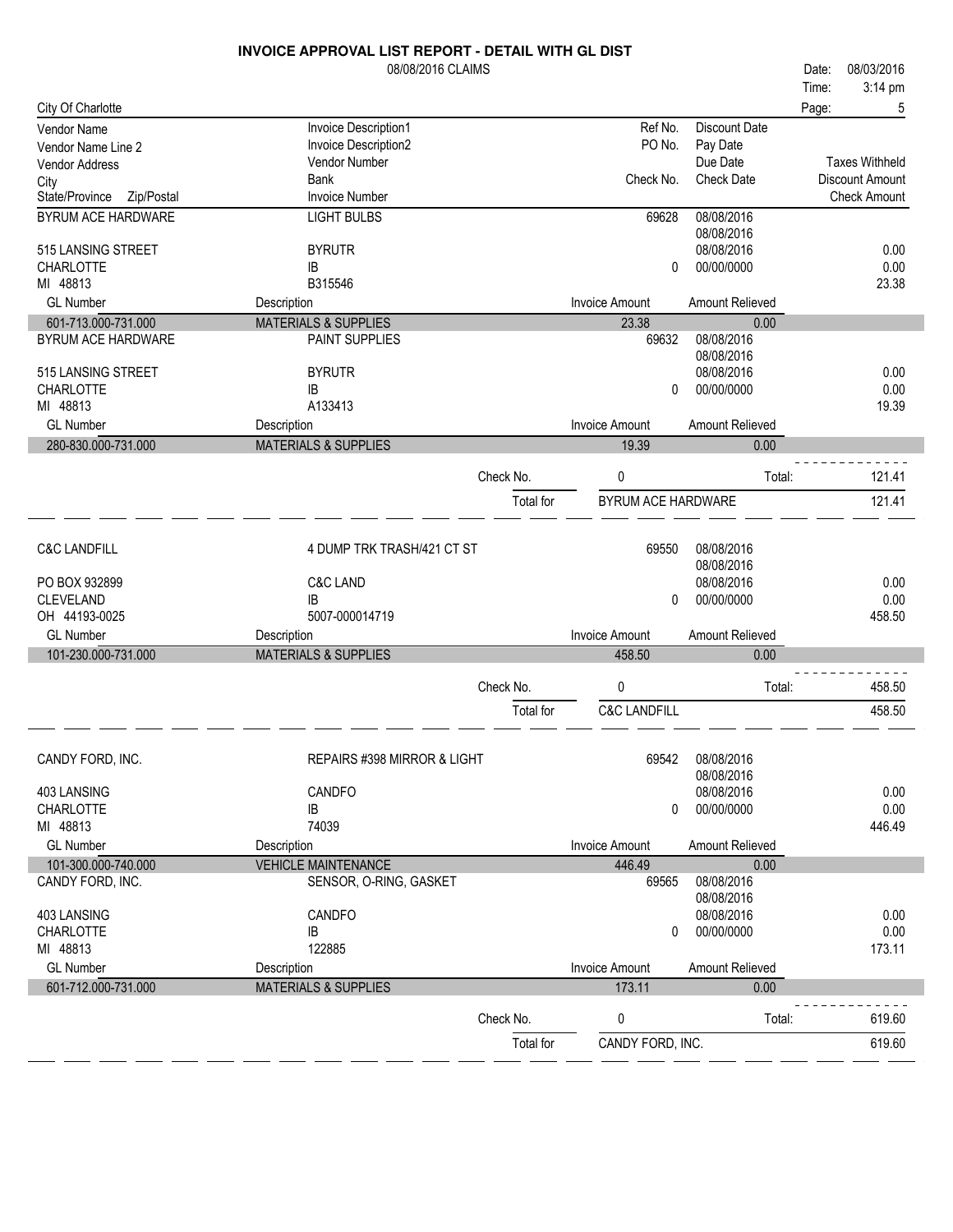|                                   | 08/08/2016 CLAIMS          |           |                       |                            | 08/03/2016<br>Date:    |
|-----------------------------------|----------------------------|-----------|-----------------------|----------------------------|------------------------|
|                                   |                            |           |                       |                            | 3:14 pm<br>Time:       |
| City Of Charlotte                 |                            |           |                       |                            | Page:<br>6             |
| Vendor Name                       | Invoice Description1       |           | Ref No.               | <b>Discount Date</b>       |                        |
| Vendor Name Line 2                | Invoice Description2       |           | PO No.                | Pay Date                   |                        |
| Vendor Address                    | Vendor Number              |           |                       | Due Date                   | <b>Taxes Withheld</b>  |
| City                              | <b>Bank</b>                |           | Check No.             | <b>Check Date</b>          | <b>Discount Amount</b> |
| State/Province<br>Zip/Postal      | <b>Invoice Number</b>      |           |                       |                            | <b>Check Amount</b>    |
| <b>CHARLOTTE AIR SERVICES LLC</b> | 2016 JULY FUEL SALES       |           | 69637                 | 08/08/2016                 |                        |
|                                   |                            |           |                       | 08/08/2016                 |                        |
| 425 SPRING STREET                 | <b>CHARAIR</b>             |           |                       | 08/08/2016                 | 0.00                   |
| <b>GRAND LEDGE</b>                | IB                         |           | 0                     | 00/00/0000                 | 0.00                   |
| MI 48837                          | 2016 JULY                  |           |                       |                            | 247.64                 |
| <b>GL Number</b>                  | Description                |           | <b>Invoice Amount</b> | Amount Relieved            |                        |
| 280-000.000-592.000               | <b>FUEL SALES</b>          |           | 247.64                | 0.00                       |                        |
|                                   |                            |           |                       |                            |                        |
|                                   |                            | Check No. | 0                     | Total:                     | 247.64                 |
|                                   |                            | Total for |                       | CHARLOTTE AIR SERVICES LLC | 247.64                 |
|                                   |                            |           |                       |                            |                        |
|                                   |                            |           |                       |                            |                        |
| CHROUCH COMMUNICATIONS            | <b>INSTALL UPDATED GPS</b> |           | 69543                 | 08/08/2016                 |                        |
|                                   |                            |           |                       | 08/08/2016                 |                        |
| 7860 MORRISON LAKE ROAD           | <b>CROUCO</b>              |           |                       | 08/08/2016                 | 0.00                   |
| <b>SARANAC</b>                    | IB                         |           | 0                     | 00/00/0000                 | 0.00                   |
| MI 48881                          | 117006330-1                |           |                       |                            | 67.50                  |
| <b>GL Number</b>                  | Description                |           | <b>Invoice Amount</b> | Amount Relieved            |                        |
| 101-300.000-730.000               | <b>SAFETY SUPPLIES</b>     |           | 67.50                 | 0.00                       |                        |
| CHROUCH COMMUNICATIONS            | <b>INSTALL UPDATED GPS</b> |           | 69544                 | 08/08/2016                 |                        |
|                                   |                            |           |                       | 08/08/2016                 |                        |
| 7860 MORRISON LAKE ROAD           | <b>CROUCO</b>              |           |                       | 08/08/2016                 | 0.00                   |
| SARANAC                           | IB                         |           | 0                     | 00/00/0000                 | 0.00                   |
| MI 48881                          | 117006331-1                |           |                       |                            | 122.50                 |
| <b>GL Number</b>                  | Description                |           | <b>Invoice Amount</b> | Amount Relieved            |                        |
| 101-300.000-730.000               | <b>SAFETY SUPPLIES</b>     |           | 122.50                | 0.00                       |                        |
| CHROUCH COMMUNICATIONS            | <b>INSTALL UPDATED GPS</b> |           | 69545                 | 08/08/2016                 |                        |
|                                   |                            |           |                       | 08/08/2016                 |                        |
| 7860 MORRISON LAKE ROAD           | <b>CROUCO</b>              |           |                       | 08/08/2016                 | 0.00                   |
| SARANAC                           | IB                         |           | 0                     | 00/00/0000                 | 0.00                   |
| MI 48881                          | 117006332-1                |           |                       |                            | 67.50                  |
| <b>GL Number</b>                  | Description                |           | Invoice Amount        | Amount Relieved            |                        |
| 101-300.000-740.000               | <b>VEHICLE MAINTENANCE</b> |           | 67.50                 | 0.00                       |                        |
| CHROUCH COMMUNICATIONS            | <b>INSTALL UPDATED GPS</b> |           | 69546                 | 08/08/2016                 |                        |
|                                   |                            |           |                       | 08/08/2016                 |                        |
| 7860 MORRISON LAKE ROAD           | <b>CROUCO</b>              |           |                       | 08/08/2016                 | 0.00                   |
| <b>SARANAC</b>                    | IB                         |           | 0                     | 00/00/0000                 | 0.00                   |
| MI 48881                          | 117006333-1                |           |                       |                            | 67.50                  |
| <b>GL Number</b>                  | Description                |           | <b>Invoice Amount</b> | Amount Relieved            |                        |
| 101-300.000-730.000               | <b>SAFETY SUPPLIES</b>     |           | 67.50                 | 0.00                       |                        |
| CHROUCH COMMUNICATIONS            | <b>INSTALL UPDATED GPS</b> |           | 69547                 | 08/08/2016                 |                        |
|                                   |                            |           |                       | 08/08/2016                 |                        |
| 7860 MORRISON LAKE ROAD           | <b>CROUCO</b>              |           |                       | 08/08/2016                 | 0.00                   |
| SARANAC                           | IB                         |           | 0                     | 00/00/0000                 | 0.00                   |
| MI 48881                          | 117006334-1                |           |                       |                            | 67.50                  |
| <b>GL Number</b>                  | Description                |           | <b>Invoice Amount</b> | Amount Relieved            |                        |
| 101-300.000-730.000               | SAFETY SUPPLIES            |           | 67.50                 | 0.00                       |                        |
|                                   |                            |           |                       |                            |                        |
|                                   |                            | Check No. | 0                     | Total:                     | 392.50                 |
|                                   |                            | Total for |                       | CHROUCH COMMUNICATIONS     | 392.50                 |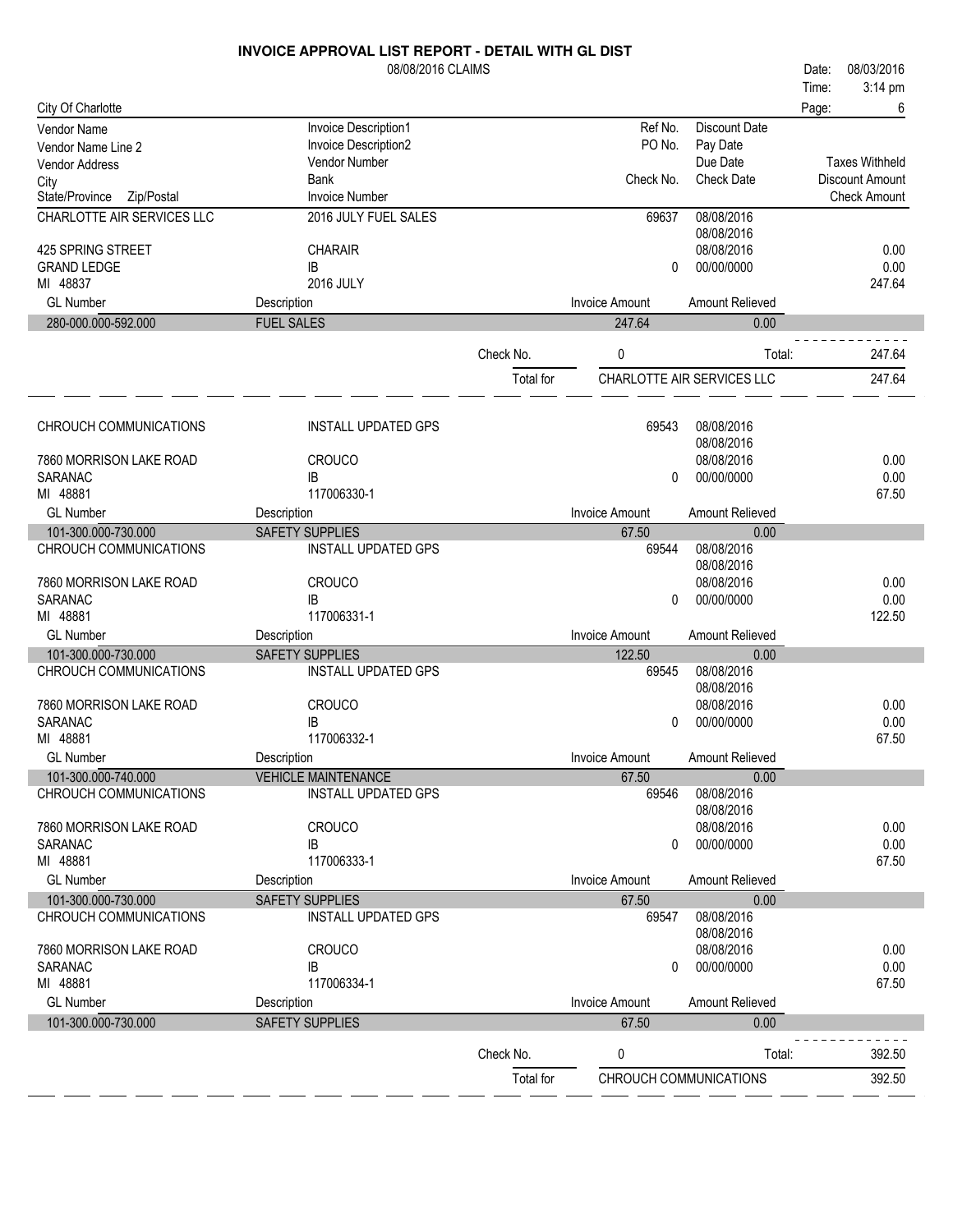|                                            | <b>INVOICE APPROVAL LIST REPORT - DETAIL WITH GL DIST</b> |           |                        |                        |       |                       |
|--------------------------------------------|-----------------------------------------------------------|-----------|------------------------|------------------------|-------|-----------------------|
|                                            | 08/08/2016 CLAIMS                                         |           |                        |                        | Date: | 08/03/2016            |
|                                            |                                                           |           |                        |                        | Time: | 3:14 pm               |
| City Of Charlotte                          |                                                           |           |                        |                        | Page: |                       |
| <b>Vendor Name</b>                         | Invoice Description1                                      |           | Ref No.                | Discount Date          |       |                       |
| Vendor Name Line 2                         | Invoice Description2                                      |           | PO No.                 | Pay Date               |       |                       |
| Vendor Address                             | Vendor Number                                             |           |                        | Due Date               |       | <b>Taxes Withheld</b> |
| City                                       | <b>Bank</b>                                               |           | Check No.              | <b>Check Date</b>      |       | Discount Amount       |
| State/Province<br>Zip/Postal               | <b>Invoice Number</b>                                     |           |                        |                        |       | <b>Check Amount</b>   |
| CITY OF CHARLOTTE                          | JULY 2016 PROPERTY TAXES ON                               |           | 69579                  | 08/08/2016             |       |                       |
|                                            | PURSCHASED PROPERTY                                       |           |                        | 08/08/2016             |       |                       |
| 111 EAST LAWRENCE AVENUE                   | CHARCI01                                                  |           |                        | 08/08/2016             |       | 0.00                  |
|                                            | IB                                                        |           | 0                      | 00/00/0000             |       | 0.00                  |
|                                            | <b>JULY 2016</b>                                          |           |                        |                        |       | 169.90                |
| <b>GL Number</b>                           | Description                                               |           | <b>Invoice Amount</b>  | Amount Relieved        |       |                       |
| 101-664.000-972.000                        | <b>SUNDRY</b>                                             |           | 169.90                 | 0.00                   |       |                       |
| <b>CITY OF CHARLOTTE</b>                   | JULY 2016 HARGAR PROPERTY                                 |           | 69580                  | 08/08/2016             |       |                       |
|                                            | <b>TAXES</b>                                              |           |                        | 08/08/2016             |       |                       |
| 111 EAST LAWRENCE AVENUE                   | CHARCI01                                                  |           |                        | 08/08/2016             |       | 0.00                  |
|                                            | IB                                                        |           | 0                      | 00/00/0000             |       | 0.00                  |
|                                            | <b>JULY 2016</b>                                          |           |                        |                        |       | 5,664.40              |
| <b>GL Number</b>                           | Description                                               |           | <b>Invoice Amount</b>  | <b>Amount Relieved</b> |       |                       |
| 280-830.000-743.000                        | <b>TAXES</b>                                              |           | 5,664.40               | 0.00                   |       |                       |
|                                            |                                                           |           |                        |                        |       |                       |
|                                            |                                                           | Check No. | 0                      | Total:                 |       | 5,834.30              |
|                                            |                                                           | Total for | CITY OF CHARLOTTE      |                        |       | 5,834.30              |
|                                            |                                                           |           |                        |                        |       |                       |
|                                            |                                                           |           |                        |                        |       |                       |
| <b>MARY JANE CLARK</b>                     | <b>AUGUST 2, 2016</b>                                     |           | 69666                  | 08/08/2016             |       |                       |
|                                            |                                                           |           |                        | 08/08/2016             |       |                       |
| 736 EMERAD DR                              | <b>CLAR</b>                                               |           |                        | 08/08/2016             |       | 0.00                  |
| <b>CHARLOTTE</b>                           | <b>IB</b>                                                 |           | $\mathbf{0}$           | 00/00/0000             |       | 0.00                  |
| MI 48813                                   | <b>AUG 2016</b>                                           |           |                        |                        |       | 153.00                |
| <b>GL Number</b>                           | Description                                               |           | <b>Invoice Amount</b>  | Amount Relieved        |       |                       |
| 101-200.000-750.000                        | <b>OTHER COMPENSATION</b>                                 |           | 135.00                 | 0.00                   |       |                       |
| 101-200.000-750.000                        | OTHER COMPENSATION                                        |           | 18.00                  | 0.00                   |       |                       |
|                                            |                                                           |           |                        |                        |       |                       |
|                                            |                                                           | Check No. | 0                      | Total:                 |       | 153.00                |
|                                            |                                                           | Total for | <b>MARY JANE CLARK</b> |                        |       | 153.00                |
|                                            |                                                           |           |                        |                        |       |                       |
|                                            |                                                           |           |                        |                        |       |                       |
| <b>GARY W COLLES</b>                       | AUGUST 2, 2016 PRIMARY                                    |           | 69665                  | 08/08/2016             |       |                       |
|                                            |                                                           |           |                        | 08/08/2016             |       |                       |
| 708 TREETOP TRAIL                          | COLLES                                                    |           |                        | 08/08/2016             |       | 0.00                  |
| <b>CHARLOTTE</b>                           | IB                                                        |           | $\mathbf{0}$           | 00/00/0000             |       | 0.00                  |
| MI 48813                                   | AUG 2016                                                  |           |                        |                        |       | 183.00                |
| <b>GL Number</b>                           | Description                                               |           | <b>Invoice Amount</b>  | Amount Relieved        |       |                       |
| 101-200.000-750.000                        | <b>OTHER COMPENSATION</b>                                 |           | 155.00                 | 0.00                   |       |                       |
| 101-200.000-750.000                        | <b>OTHER COMPENSATION</b>                                 |           | 10.00                  | 0.00                   |       |                       |
| 101-200.000-750.000                        | OTHER COMPENSATION                                        |           | 18.00                  | 0.00                   |       |                       |
|                                            |                                                           | Check No. | 0                      | Total:                 |       | 183.00                |
|                                            |                                                           |           |                        |                        |       |                       |
|                                            |                                                           | Total for | <b>GARY W COLLES</b>   |                        |       | 183.00                |
|                                            |                                                           |           |                        |                        |       |                       |
| SYLVIA COLLES                              | <b>AUGUST 2, 2016</b>                                     |           | 69677                  | 08/08/2016             |       |                       |
|                                            |                                                           |           |                        | 08/08/2016             |       |                       |
| 708 TREETOP TRAIL                          | COLLESS                                                   |           |                        | 08/08/2016             |       | 0.00                  |
| <b>CHARLOTTE</b>                           | IB                                                        |           | 0                      | 00/00/0000             |       | 0.00                  |
| MI 48813                                   | <b>AUG 2016</b>                                           |           |                        |                        |       | 206.00                |
| <b>GL Number</b>                           | Description                                               |           | <b>Invoice Amount</b>  | Amount Relieved        |       |                       |
|                                            | OTHER COMPENSATION                                        |           |                        |                        |       |                       |
| 101-200.000-750.000<br>101-200.000-750.000 | OTHER COMPENSATION                                        |           | 160.00<br>10.00        | 0.00<br>0.00           |       |                       |
|                                            |                                                           |           |                        |                        |       |                       |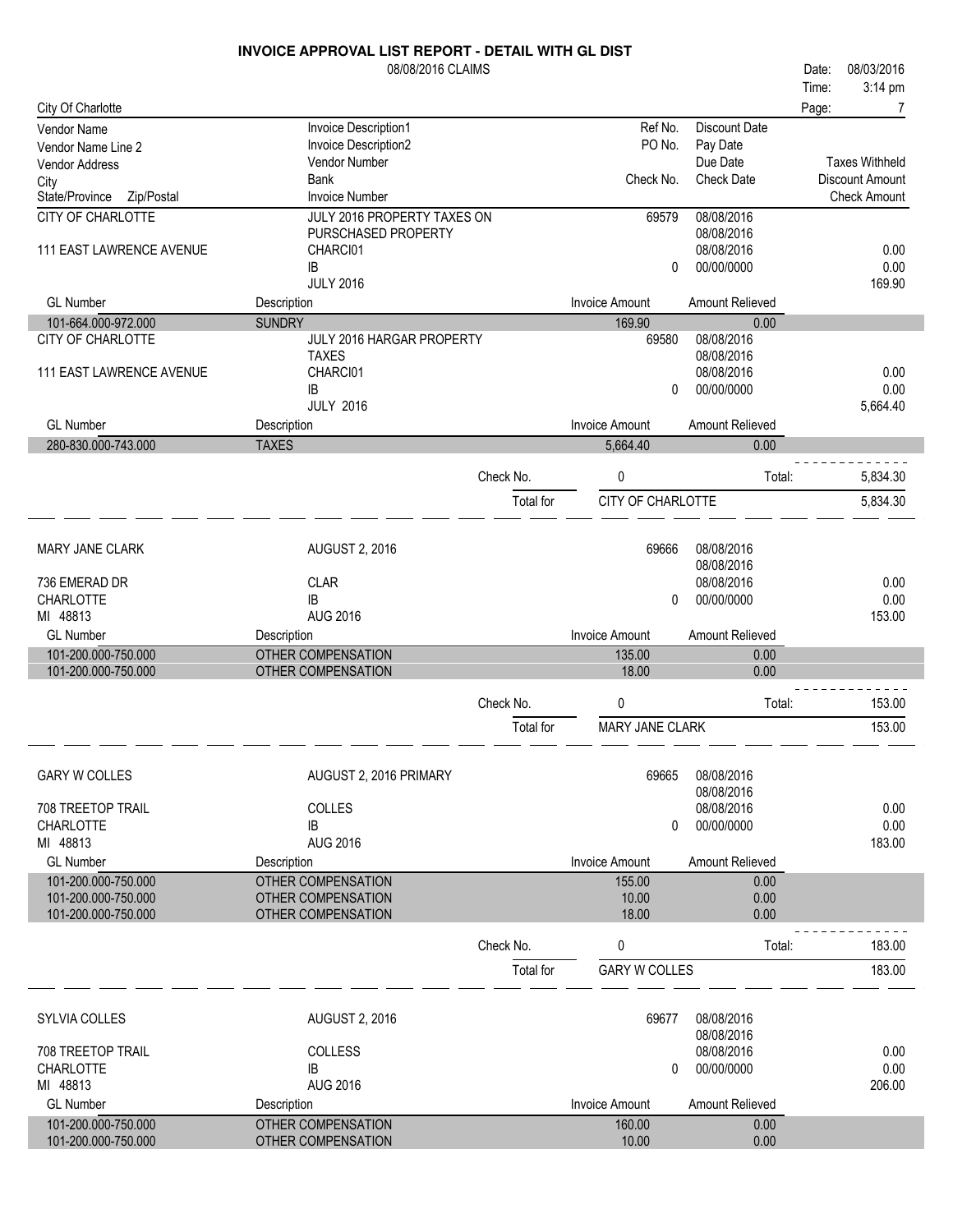|                                                     | 08/08/2016 CLAIMS                                            |           |                       |                          | Date: | 08/03/2016             |
|-----------------------------------------------------|--------------------------------------------------------------|-----------|-----------------------|--------------------------|-------|------------------------|
|                                                     |                                                              |           |                       |                          | Time: | 3:14 pm                |
| City Of Charlotte                                   |                                                              |           |                       |                          | Page: | 8                      |
| Vendor Name                                         | Invoice Description1                                         |           | Ref No.               | <b>Discount Date</b>     |       |                        |
| Vendor Name Line 2                                  | Invoice Description2                                         |           | PO No.                | Pay Date                 |       |                        |
| <b>Vendor Address</b>                               | Vendor Number                                                |           |                       | Due Date                 |       | <b>Taxes Withheld</b>  |
| City                                                | Bank<br><b>Invoice Number</b>                                |           | Check No.             | <b>Check Date</b>        |       | <b>Discount Amount</b> |
| Zip/Postal<br>State/Province<br>101-200.000-750.000 | OTHER COMPENSATION                                           |           | 36.00                 | 0.00                     |       | <b>Check Amount</b>    |
|                                                     |                                                              |           |                       |                          |       |                        |
|                                                     |                                                              | Check No. | 0                     | Total:                   |       | 206.00                 |
|                                                     |                                                              | Total for | SYLVIA COLLES         |                          |       | 206.00                 |
| <b>RUTH CONLEY</b>                                  | <b>AUGUST 2, 2016</b>                                        |           | 69669                 | 08/08/2016               |       |                        |
|                                                     |                                                              |           |                       | 08/08/2016               |       |                        |
| 104 KENSINGTON COURT                                | CONLEY/R                                                     |           |                       | 08/08/2016               |       | 0.00                   |
| <b>CHARLOTTE</b>                                    | IB                                                           |           | 0                     | 00/00/0000               |       | 0.00                   |
| MI 48813<br><b>GL Number</b>                        | <b>AUG 2016</b>                                              |           | <b>Invoice Amount</b> | Amount Relieved          |       | 171.00                 |
| 101-200.000-750.000                                 | Description<br><b>OTHER COMPENSATION</b>                     |           | 135.00                | 0.00                     |       |                        |
| 101-200.000-750.000                                 | OTHER COMPENSATION                                           |           | 36.00                 | 0.00                     |       |                        |
|                                                     |                                                              | Check No. | 0                     | Total:                   |       | 171.00                 |
|                                                     |                                                              | Total for | RUTH CONLEY           |                          |       | 171.00                 |
| CONSULTANTS ON CALL, LLC                            | SYMANTEC BACKUP ANNUAL FEE                                   |           | 69647                 | 08/08/2016               |       |                        |
|                                                     |                                                              |           |                       | 08/08/2016               |       |                        |
| 6294 HAAG RD                                        | COC1                                                         |           |                       | 08/08/2016               |       | 0.00                   |
| LANSING                                             | IB                                                           |           | 0                     | 00/00/0000               |       | 0.00                   |
| MI 48911                                            | 2016-96107                                                   |           |                       |                          |       | 4,500.00               |
| <b>GL Number</b>                                    | Description                                                  |           | <b>Invoice Amount</b> | Amount Relieved          |       |                        |
| 101-150.000-865.000                                 | CAP. OUTLAY - COMPUTER EQUIP                                 |           | 280.00                | 0.00                     |       |                        |
| 101-200.000-865.000<br>101-210.000-865.000          | CAP. OUTLAY - COMPUTER EQUIP<br>CAP. OUTLAY - COMPUTER EQUIP |           | 160.00<br>160.00      | 0.00<br>0.00             |       |                        |
| 101-220.000-865.000                                 | CAP. OUTLAY - COMPUTER EQUIP                                 |           | 440.00                | 0.00                     |       |                        |
| 101-230.000-865.000                                 | CAP. OUTLAY - COMPUTER EQUIP                                 |           | 80.00                 | 0.00                     |       |                        |
| 101-300.000-865.000                                 | CAP. OUTLAY - COMPUTER EQUIP                                 |           | 960.00                | 0.00                     |       |                        |
| 101-300.000-865.000                                 | CAP. OUTLAY - COMPUTER EQUIP                                 |           | 500.00                | 0.00                     |       |                        |
| 101-350.000-865.000                                 | CAP. OUTLAY - COMPUTER EQUIP                                 |           | 1,120.00              | 0.00                     |       |                        |
| 101-410.000-746.000<br>CONSULTANTS ON CALL, LLC     | PROFESSIONAL SERVICES<br>2016 SEPT MNGD SERVICE FEE          |           | 800.00<br>69648       | 0.00<br>08/08/2016       |       |                        |
|                                                     |                                                              |           |                       | 08/08/2016               |       |                        |
| 6294 HAAG RD                                        | COC1                                                         |           |                       | 08/08/2016               |       | 0.00                   |
| LANSING                                             | IB                                                           |           | 0                     | 00/00/0000               |       | 0.00                   |
| MI 48911                                            | 215-96108                                                    |           |                       |                          |       | 1,435.00               |
| <b>GL Number</b>                                    | Description                                                  |           | <b>Invoice Amount</b> | Amount Relieved          |       |                        |
| 101-150.000-865.000                                 | CAP. OUTLAY - COMPUTER EQUIP                                 |           | 43.05                 | 0.00                     |       |                        |
| 101-200.000-865.000                                 | CAP. OUTLAY - COMPUTER EQUIP                                 |           | 71.75                 | 0.00                     |       |                        |
| 101-210.000-865.000                                 | CAP. OUTLAY - COMPUTER EQUIP                                 |           | 43.05                 | 0.00                     |       |                        |
| 101-220.000-865.000<br>101-230.000-865.000          | CAP. OUTLAY - COMPUTER EQUIP<br>CAP. OUTLAY - COMPUTER EQUIP |           | 71.75<br>14.35        | 0.00<br>0.00             |       |                        |
| 101-300.000-865.000                                 | CAP. OUTLAY - COMPUTER EQUIP                                 |           | 502.25                | 0.00                     |       |                        |
| 101-350.000-865.000                                 | CAP. OUTLAY - COMPUTER EQUIP                                 |           | 186.55                | 0.00                     |       |                        |
| 101-410.000-865.000                                 | CAP. OUTLAY - COMPUTER EQUIP                                 |           | 502.25                | 0.00                     |       |                        |
| CONSULTANTS ON CALL, LLC                            | IT SERVICE THRU 8/2/2016                                     |           | 69649                 | 08/08/2016               |       |                        |
| 6294 HAAG RD                                        | COC1                                                         |           |                       | 08/08/2016<br>08/08/2016 |       | 0.00                   |
| <b>LANSING</b>                                      | IB                                                           |           | 0                     | 00/00/0000               |       | 0.00                   |
| MI 48911                                            | 2016-96109                                                   |           |                       |                          |       | 2,800.00               |
| <b>GL Number</b>                                    | Description                                                  |           | <b>Invoice Amount</b> | <b>Amount Relieved</b>   |       |                        |
| 101-150.000-746.000                                 | PROFESSIONAL SERVICES                                        |           | 2,800.00              | 0.00                     |       |                        |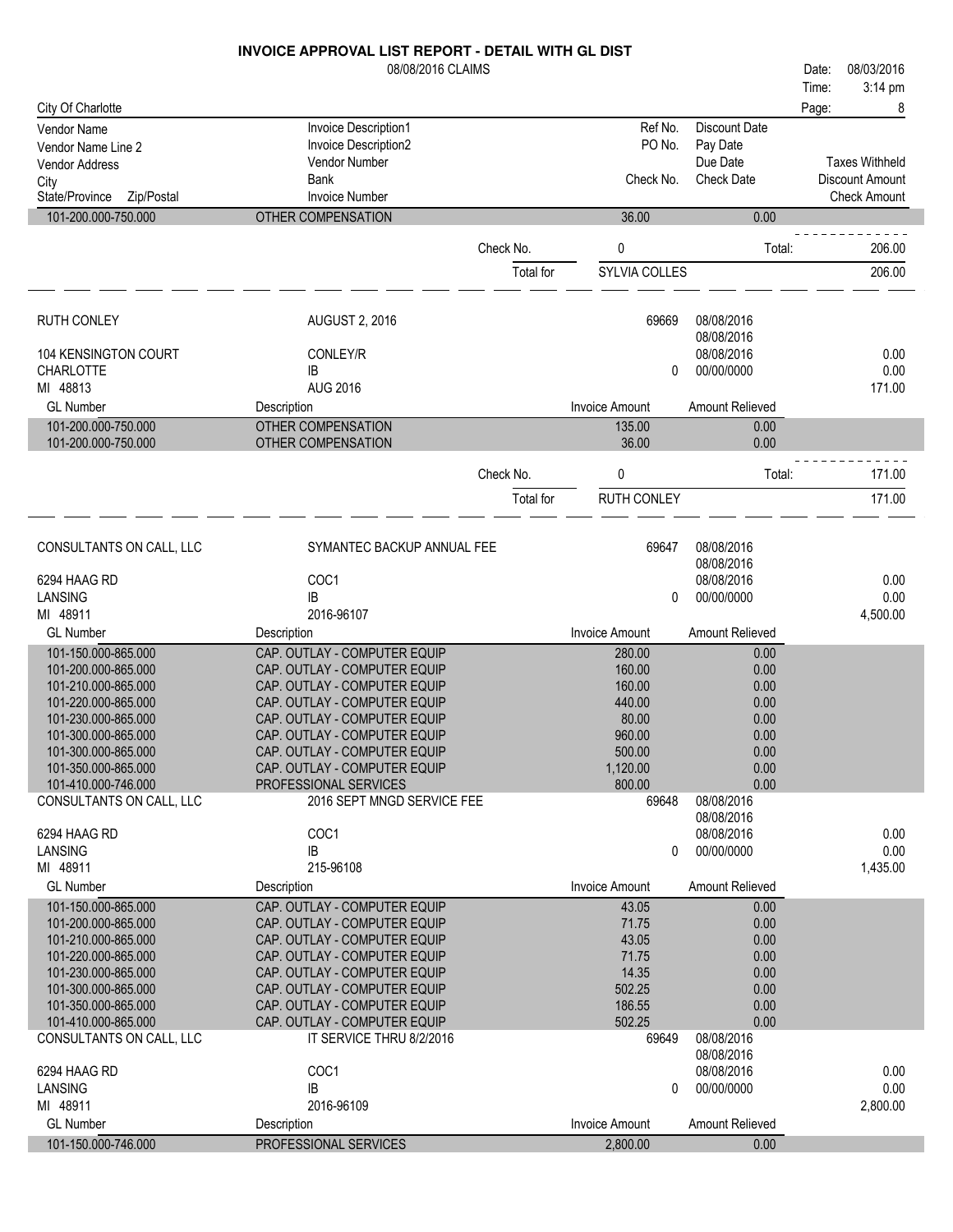08/08/2016 CLAIMS

|                                            | 08/08/2016 CLAIMS                    |           |                          |                          | 08/03/2016<br>Date:   |
|--------------------------------------------|--------------------------------------|-----------|--------------------------|--------------------------|-----------------------|
|                                            |                                      |           |                          |                          | 3:14 pm<br>Time:      |
| City Of Charlotte                          |                                      |           |                          |                          | Page:<br>9            |
| Vendor Name                                | Invoice Description1                 |           | Ref No.                  | Discount Date            |                       |
| Vendor Name Line 2                         | Invoice Description2                 |           | PO No.                   | Pay Date                 |                       |
| <b>Vendor Address</b>                      | Vendor Number                        |           |                          | Due Date                 | <b>Taxes Withheld</b> |
| City                                       | Bank                                 |           | Check No.                | <b>Check Date</b>        | Discount Amount       |
| Zip/Postal<br>State/Province               | <b>Invoice Number</b>                |           |                          |                          | <b>Check Amount</b>   |
|                                            |                                      | Check No. | 0                        | Total:                   | 8,735.00              |
|                                            |                                      |           |                          |                          |                       |
|                                            |                                      | Total for | CONSULTANTS ON CALL, LLC |                          | 8,735.00              |
| <b>CONSUMERS ENERGY</b>                    | JULY 2016 ELECTRICAL SERVICE         |           | 69616                    | 08/08/2016               |                       |
|                                            |                                      |           |                          | 08/08/2016               |                       |
| PAYMENT CENTER                             | CONSEN                               |           |                          | 08/08/2016               | 0.00                  |
| <b>CINCINNATI</b>                          | <b>IB</b>                            |           | 0                        | 00/00/0000               | 0.00                  |
| OH 45274-0309                              | 2016 JUL CAMP FRAN                   |           |                          |                          | 44.26                 |
| <b>GL Number</b>                           | Description                          |           | <b>Invoice Amount</b>    | Amount Relieved          |                       |
| 285-825.000-745.000                        | <b>UTILITIES</b>                     |           | 44.26                    | 0.00                     |                       |
| <b>CONSUMERS ENERGY</b>                    | 2016 AUGUST                          |           | 69690                    | 08/08/2016               |                       |
| PAYMENT CENTER                             | CONSEN                               |           |                          | 08/08/2016<br>08/08/2016 | 0.00                  |
| <b>CINCINNATI</b>                          | <b>IB</b>                            |           | 0                        | 00/00/0000               | 0.00                  |
| OH 45274-0309                              | 2016 AUGUST                          |           |                          |                          | 24,544.83             |
| <b>GL Number</b>                           | Description                          |           | <b>Invoice Amount</b>    | Amount Relieved          |                       |
| 101-350.000-745.000                        | <b>UTILITIES</b>                     |           | 2,085.43                 | 0.00                     |                       |
| 101-424.000-745.000                        | <b>UTILITIES</b>                     |           | 421.46                   | 0.00                     |                       |
| 101-663.000-745.000                        | <b>UTILITIES</b>                     |           | 5,918.19                 | 0.00                     |                       |
| 101-664.000-745.000                        | <b>UTILITIES</b>                     |           | 4,352.89                 | 0.00                     |                       |
| 101-825.000-745.000                        | <b>UTILITIES</b>                     |           | 345.76                   | 0.00                     |                       |
| 202-563.000-745.000                        | <b>UTILITIES</b>                     |           | 341.07                   | 0.00                     |                       |
| 280-830.000-745.000                        | <b>UTILITIES</b>                     |           | 693.77                   | 0.00                     |                       |
| 500-841.000-745.000                        | <b>UTILITIES</b>                     |           | 97.67                    | 0.00                     |                       |
| 510-623.000-745.000<br>510-624.000-745.000 | <b>UTILITIES</b><br><b>UTILITIES</b> |           | 64.69<br>141.14          | 0.00<br>0.00             |                       |
| 510-625.000-745.000                        | <b>UTILITIES</b>                     |           | 56.65                    | 0.00                     |                       |
| 510-626.000-745.000                        | <b>UTILITIES</b>                     |           | 553.62                   | 0.00                     |                       |
| 510-627.000-745.000                        | <b>UTILITIES</b>                     |           | 152.43                   | 0.00                     |                       |
| 510-628.000-745.000                        | <b>UTILITIES</b>                     |           | 2,332.77                 | 0.00                     |                       |
| 510-629.000-745.000                        | <b>UTILITIES</b>                     |           | 92.05                    | 0.00                     |                       |
| 510-631.000-745.000                        | <b>UTILITIES</b>                     |           | 142.62                   | 0.00                     |                       |
| 510-661.000-745.000                        | <b>UTILITIES</b>                     |           | 6,003.53                 | 0.00                     |                       |
| 601-713.000-745.000                        | <b>UTILITIES</b>                     |           | 749.09                   | 0.00                     |                       |
|                                            |                                      | Check No. | 0                        | Total:                   | 24,589.09             |
|                                            |                                      | Total for | <b>CONSUMERS ENERGY</b>  |                          | 24,589.09             |
| THE COUNTY JOURNAL                         | DPW LABORER WANTED                   |           | 69593                    | 08/08/2016<br>08/08/2016 |                       |
| 241 S COCHRAN                              | <b>COUNTY JNL</b>                    |           |                          | 08/08/2016               | 0.00                  |
| <b>CHARLOTTE</b>                           | IB                                   |           | 0                        | 00/00/0000               | 0.00                  |
| MI 48813                                   | 156162                               |           |                          |                          | 108.76                |
| <b>GL Number</b>                           | Description                          |           | <b>Invoice Amount</b>    | Amount Relieved          |                       |
| 101-200.000-737.000                        | PRINTING & PUBLISHING                |           | 108.76                   | 0.00                     |                       |
| THE COUNTY JOURNAL                         | DPW LABORER WANTED                   |           | 69594                    | 08/08/2016<br>08/08/2016 |                       |
| 241 S COCHRAN                              | <b>COUNTY JNL</b>                    |           |                          | 08/08/2016               | 0.00                  |
| <b>CHARLOTTE</b>                           | IB                                   |           | $\Omega$                 | 00/00/0000               | 0.00                  |
| MI 48813                                   | 156164                               |           |                          |                          | 86.20                 |
| <b>GL Number</b>                           | Description                          |           | <b>Invoice Amount</b>    | <b>Amount Relieved</b>   |                       |
| 101-200.000-737.000                        | PRINTING & PUBLISHING                |           | 86.20                    | 0.00                     |                       |
|                                            |                                      |           |                          |                          |                       |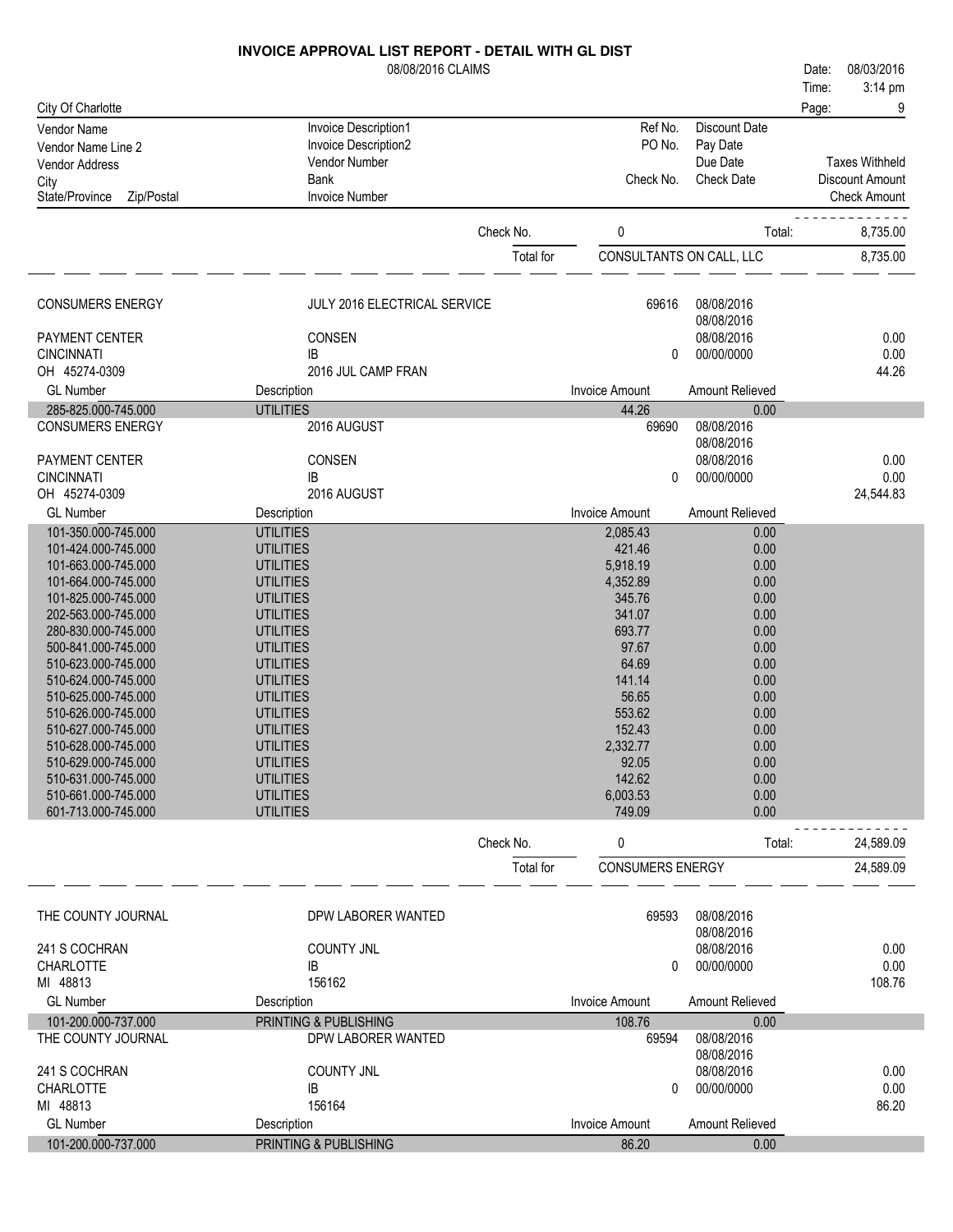|                                           | 08/08/2016 CLAIMS            |                       |                          | 08/03/2016<br>Date:    |
|-------------------------------------------|------------------------------|-----------------------|--------------------------|------------------------|
|                                           |                              |                       |                          | 3:14 pm<br>Time:       |
| City Of Charlotte                         |                              |                       |                          | Page:<br>10            |
| Vendor Name                               | Invoice Description1         | Ref No.               | <b>Discount Date</b>     |                        |
| Vendor Name Line 2                        | Invoice Description2         | PO No.                | Pay Date                 |                        |
| <b>Vendor Address</b>                     | Vendor Number                |                       | Due Date                 | <b>Taxes Withheld</b>  |
| City                                      | Bank                         | Check No.             | <b>Check Date</b>        | <b>Discount Amount</b> |
| State/Province Zip/Postal                 | <b>Invoice Number</b>        |                       |                          | <b>Check Amount</b>    |
| THE COUNTY JOURNAL                        | BOARD OF REVIEW MTG NOTICE   | 69595                 | 08/08/2016<br>08/08/2016 |                        |
| 241 S COCHRAN                             | <b>COUNTY JNL</b>            |                       | 08/08/2016               | 0.00                   |
| <b>CHARLOTTE</b>                          | IB                           | 0                     | 00/00/0000               | 0.00                   |
| MI 48813                                  | 156414                       |                       |                          | 38.10                  |
| <b>GL Number</b>                          | Description                  | <b>Invoice Amount</b> | Amount Relieved          |                        |
| 101-210.000-737.000                       | PRINTING & PUBLISHING        | 38.10                 | 0.00                     |                        |
| THE COUNTY JOURNAL                        | DPW LABORER WANTED           | 69596                 | 08/08/2016               |                        |
|                                           |                              |                       | 08/08/2016               |                        |
| 241 S COCHRAN                             | <b>COUNTY JNL</b>            |                       | 08/08/2016<br>00/00/0000 | 0.00                   |
| <b>CHARLOTTE</b><br>MI 48813              | IB<br>156165                 | 0                     |                          | 0.00<br>86.20          |
| <b>GL Number</b>                          |                              | <b>Invoice Amount</b> | Amount Relieved          |                        |
|                                           | Description                  |                       |                          |                        |
| 101-200.000-737.000<br>THE COUNTY JOURNAL | PRINTING & PUBLISHING        | 86.20<br>69597        | 0.00<br>08/08/2016       |                        |
|                                           | NOTICE OF PUBLIC ACCURACY    |                       | 08/08/2016               |                        |
| 241 S COCHRAN                             | <b>COUNTY JNL</b>            |                       | 08/08/2016               | 0.00                   |
| <b>CHARLOTTE</b>                          | IB                           | $\Omega$              | 00/00/0000               | 0.00                   |
| MI 48813                                  | 156351                       |                       |                          | 48.00                  |
| <b>GL Number</b>                          | Description                  | <b>Invoice Amount</b> | Amount Relieved          |                        |
| 101-200.000-737.000                       | PRINTING & PUBLISHING        | 48.00                 | 0.00                     |                        |
| THE COUNTY JOURNAL                        | ORDINANCE MASTER PLAN ADOPT  | 69598                 | 08/08/2016               |                        |
|                                           | 815 W SHEPHERD               |                       | 08/08/2016               |                        |
| 241 S COCHRAN                             | <b>COUNTY JNL</b>            |                       | 08/08/2016               | 0.00                   |
| <b>CHARLOTTE</b>                          | IB                           | 0                     | 00/00/0000               | 0.00                   |
| MI 48813                                  | 156648                       |                       |                          | 54.88                  |
| <b>GL Number</b>                          | Description                  | <b>Invoice Amount</b> | Amount Relieved          |                        |
| 101-200.000-737.000                       | PRINTING & PUBLISHING        | 54.88                 | 0.00                     |                        |
| THE COUNTY JOURNAL                        | BIDS OF SECOND FLOOR WINDOWS | 69599                 | 08/08/2016               |                        |
|                                           |                              |                       | 08/08/2016               |                        |
| 241 S COCHRAN                             | <b>COUNTY JNL</b>            |                       | 08/08/2016               | 0.00                   |
| CHARLOTTE                                 | IB                           |                       | 0 00/00/0000             | 0.00                   |
| MI 48813                                  | 156767                       |                       |                          | 47.50                  |
| <b>GL Number</b>                          | Description                  | Invoice Amount        | Amount Relieved          |                        |
| 101-200.000-737.000                       | PRINTING & PUBLISHING        | 47.50                 | 0.00                     |                        |
| THE COUNTY JOURNAL                        | DWP LABORER WANTED           | 69600                 | 08/08/2016               |                        |
|                                           |                              |                       | 08/08/2016               |                        |
| 241 S COCHRAN                             | <b>COUNTY JNL</b>            |                       | 08/08/2016               | 0.00                   |
| <b>CHARLOTTE</b>                          | IB                           | $\Omega$              | 00/00/0000               | 0.00                   |
| MI 48813                                  | 156163                       |                       |                          | 108.76                 |
| <b>GL Number</b>                          | Description                  | <b>Invoice Amount</b> | Amount Relieved          |                        |
| 101-200.000-737.000                       | PRINTING & PUBLISHING        | 108.76                | 0.00                     |                        |
|                                           |                              |                       |                          |                        |
|                                           | Check No.                    | 0                     | Total:                   | 578.40                 |
|                                           | Total for                    | THE COUNTY JOURNAL    |                          | 578.40                 |
|                                           |                              |                       |                          |                        |
| MARY CRANDALL-HUNDT                       | AUGUST 2, 2016 PRIMARY       | 69672                 | 08/08/2016               |                        |
|                                           |                              |                       | 08/08/2016               |                        |
| 504 E LOVETT                              | <b>HUNDT</b>                 |                       | 08/08/2016               | 0.00                   |
| <b>CHARLOTTE</b>                          | IB                           | 0                     | 00/00/0000               | 0.00                   |
| MI 48813                                  | <b>AUG 2016</b>              |                       |                          | 148.50                 |
| <b>GL Number</b>                          | Description                  | <b>Invoice Amount</b> | Amount Relieved          |                        |
| 101-200.000-750.000                       | OTHER COMPENSATION           | 130.50                | 0.00                     |                        |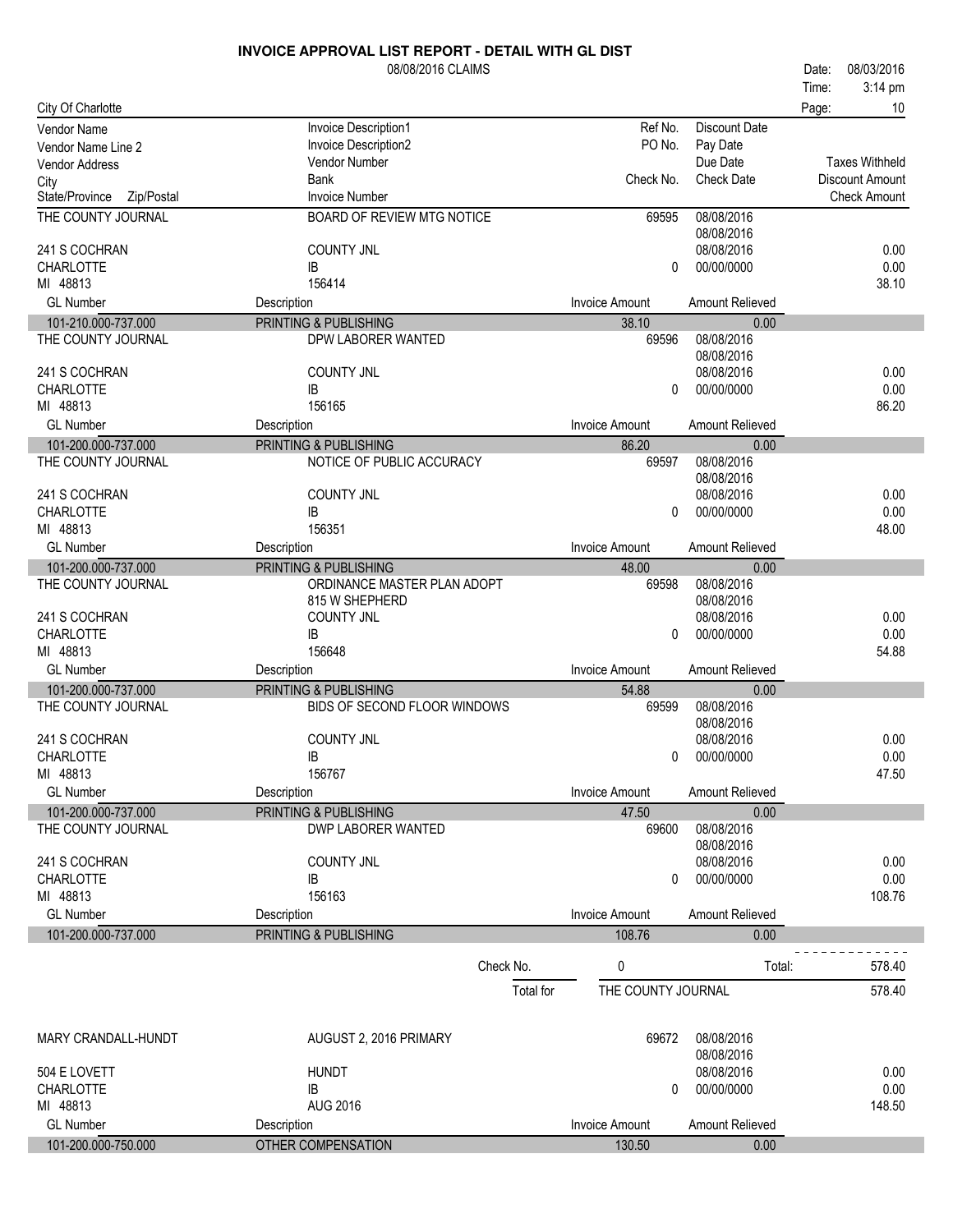|                                         | 08/08/2016 CLAIMS                            |           |                           |                          | Date: | 08/03/2016            |
|-----------------------------------------|----------------------------------------------|-----------|---------------------------|--------------------------|-------|-----------------------|
|                                         |                                              |           |                           |                          | Time: | 3:14 pm               |
| City Of Charlotte                       |                                              |           | Ref No.                   | <b>Discount Date</b>     | Page: | 11                    |
| Vendor Name                             | Invoice Description1<br>Invoice Description2 |           | PO No.                    | Pay Date                 |       |                       |
| Vendor Name Line 2                      | Vendor Number                                |           |                           | Due Date                 |       | <b>Taxes Withheld</b> |
| <b>Vendor Address</b>                   | <b>Bank</b>                                  |           | Check No.                 | <b>Check Date</b>        |       | Discount Amount       |
| City<br>State/Province<br>Zip/Postal    | <b>Invoice Number</b>                        |           |                           |                          |       | <b>Check Amount</b>   |
| 101-200.000-750.000                     | OTHER COMPENSATION                           |           | 18.00                     | 0.00                     |       |                       |
|                                         |                                              | Check No. | 0                         | Total:                   |       | 148.50                |
|                                         |                                              | Total for | MARY CRANDALL-HUNDT       |                          |       | 148.50                |
| CRB CRANE SERVICES                      | COMPLIANCE CRANE/HOIST                       |           | 69568                     | 08/08/2016               |       |                       |
|                                         | <b>INSPECTION</b>                            |           |                           | 08/08/2016               |       |                       |
| 1194 AUSTIN CT                          | <b>CRB</b>                                   |           |                           | 08/08/2016               |       | 0.00                  |
| <b>HOWELL</b>                           | IB                                           |           | 0                         | 00/00/0000               |       | 0.00                  |
| MI 48843                                | 0048283-IN                                   |           |                           |                          |       | 694.37                |
| <b>GL Number</b>                        | Description                                  |           | <b>Invoice Amount</b>     | Amount Relieved          |       |                       |
| 510-631.000-749.000                     | CONTRACTUAL SERVICES                         |           | 694.37                    | 0.00                     |       |                       |
|                                         |                                              | Check No. | 0                         | Total:                   |       | 694.37                |
|                                         |                                              | Total for | <b>CRB CRANE SERVICES</b> |                          |       | 694.37                |
| JOY LEE CUMMINGS                        | MARCH 8, 2016 PRES PRIMARY                   |           | 69541                     | 08/08/2016               |       |                       |
|                                         |                                              |           |                           | 08/08/2016               |       |                       |
| 1666 OTTO ROAD                          | <b>CUMM</b>                                  |           |                           | 08/08/2016               |       | 0.00                  |
| <b>CHARLOTTE</b>                        | IB                                           |           | 0                         | 00/00/0000               |       | 0.00                  |
| MI 48813<br><b>GL Number</b>            | 03/08/216 ELECTION                           |           | <b>Invoice Amount</b>     |                          |       | 90.00                 |
| 101-200.000-750.000                     | Description<br>OTHER COMPENSATION            |           | 90.00                     | Amount Relieved<br>0.00  |       |                       |
|                                         |                                              |           |                           |                          |       |                       |
|                                         |                                              | Check No. | 0                         | Total:                   |       | 90.00                 |
|                                         |                                              | Total for | JOY LEE CUMMINGS          |                          |       | 90.00                 |
| KIMBERLY CURRAN                         | JULY BOARD OF REVIEW MTG                     |           | 69586                     | 08/08/2016               |       |                       |
|                                         |                                              |           |                           | 08/08/2016               |       |                       |
| 129 PLEASANT STREET<br><b>CHARLOTTE</b> | <b>CURRANK</b><br>IB                         |           | 0                         | 08/08/2016<br>00/00/0000 |       | 0.00<br>0.00          |
| MI 48813                                | <b>JULY 2016</b>                             |           |                           |                          |       | 17.50                 |
| <b>GL Number</b>                        | Description                                  |           | <b>Invoice Amount</b>     | Amount Relieved          |       |                       |
| 101-210.000-709.000                     | OTHER COMPENSATION                           |           | 17.50                     | 0.00                     |       |                       |
|                                         |                                              |           |                           |                          |       |                       |
|                                         |                                              | Check No. | 0                         | Total:                   |       | 17.50                 |
|                                         |                                              |           |                           |                          |       |                       |

П

П

П

| <b>UL INUITIUGI</b>      | Description               |           | <b>IIIVUILE AIIIUUIIL</b> | <b>AUVULLINGIIGVGU</b>   |          |
|--------------------------|---------------------------|-----------|---------------------------|--------------------------|----------|
| 101-210.000-709.000      | <b>OTHER COMPENSATION</b> |           | 17.50                     | 0.00                     |          |
|                          |                           | Check No. | 0                         | Total:                   | 17.50    |
|                          |                           | Total for | <b>KIMBERLY CURRAN</b>    |                          | 17.50    |
| EATON AREA SENIOR CENTER | ELVIS DINNER VENUE RENTAL |           | 69563                     | 08/08/2016<br>08/08/2016 |          |
| C/O STEVE SHOOK          | <b>EATONSR</b>            |           |                           | 08/08/2016               | 0.00     |
| <b>CHARLOTTE</b>         | IB                        |           | 0                         | 00/00/0000               | 0.00     |
| MI 48813                 | 2016-07-27                |           |                           |                          | 1,554.00 |
| <b>GL Number</b>         | Description               |           | <b>Invoice Amount</b>     | Amount Relieved          |          |
| 285-825.000-753.000      | SPECIAL PURPOSE EXPENSES  |           | 1.554.00                  | 0.00                     |          |
|                          |                           | Check No. | 0                         | Total:                   | 1,554.00 |
|                          |                           | Total for |                           | EATON AREA SENIOR CENTER | 1.554.00 |
|                          |                           |           |                           |                          |          |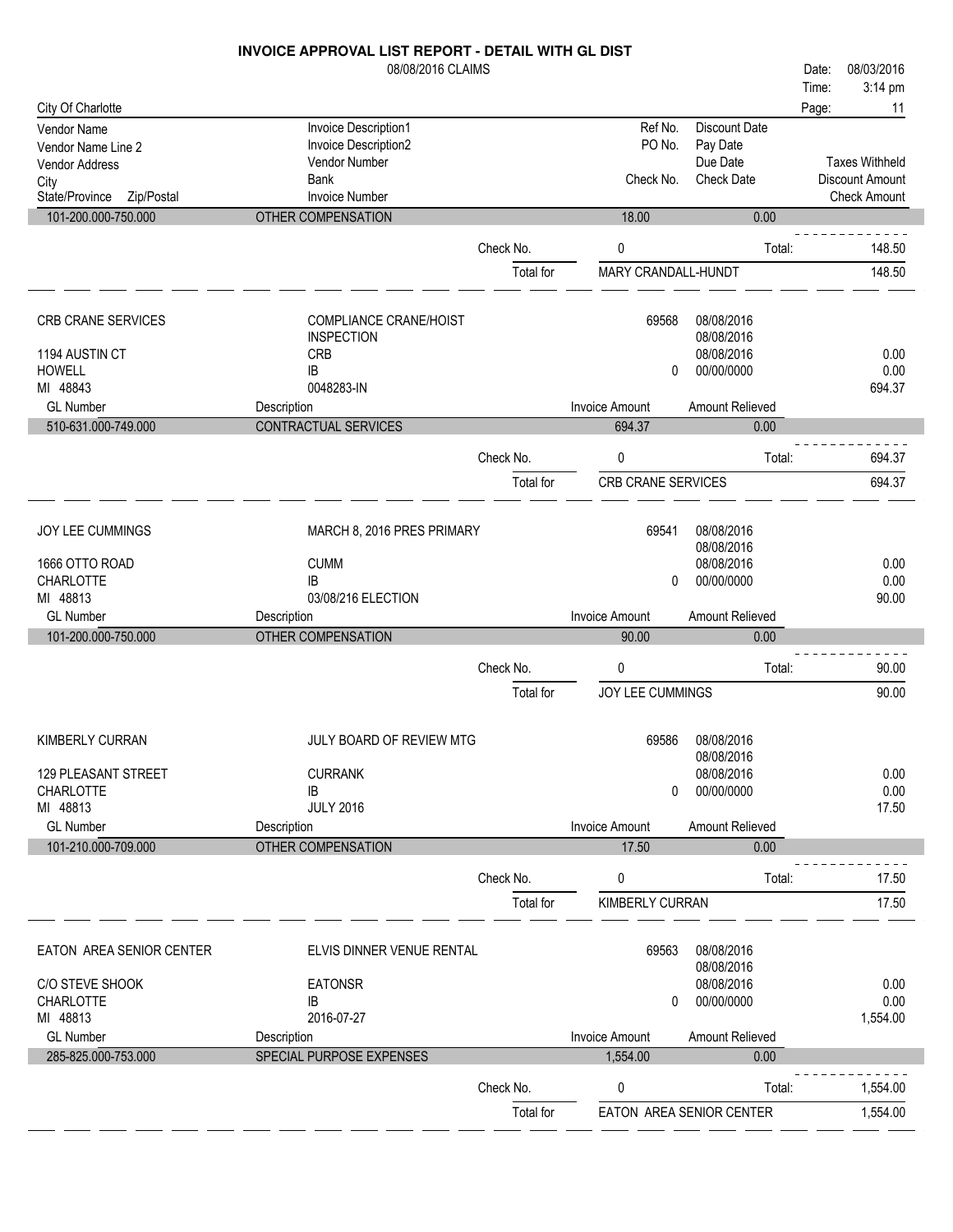|                                          | INVOICE APPROVAL LIST REPORT - DETAIL WITH GL DIST |           |                       |                            |                       |
|------------------------------------------|----------------------------------------------------|-----------|-----------------------|----------------------------|-----------------------|
|                                          | 08/08/2016 CLAIMS                                  |           |                       |                            | 08/03/2016<br>Date:   |
|                                          |                                                    |           |                       |                            | 3:14 pm<br>Time:      |
| City Of Charlotte                        |                                                    |           |                       | <b>Discount Date</b>       | Page:<br>12           |
| <b>Vendor Name</b><br>Vendor Name Line 2 | Invoice Description1<br>Invoice Description2       |           | Ref No.<br>PO No.     | Pay Date                   |                       |
| Vendor Address                           | Vendor Number                                      |           |                       | Due Date                   | <b>Taxes Withheld</b> |
| City                                     | <b>Bank</b>                                        |           | Check No.             | <b>Check Date</b>          | Discount Amount       |
| State/Province<br>Zip/Postal             | <b>Invoice Number</b>                              |           |                       |                            | <b>Check Amount</b>   |
| EJ USA INC                               | <b>WATER MAIN SUPPLIES</b>                         |           | 69582                 | 08/08/2016                 |                       |
|                                          |                                                    |           |                       | 08/08/2016                 |                       |
| PO BOX 644873                            | <b>EASTJO</b>                                      |           |                       | 08/08/2016                 | 0.00                  |
| <b>PITTSBURG</b><br>PA 15264-4873        | ΙB                                                 |           | 0                     | 00/00/0000                 | 0.00                  |
| <b>GL Number</b>                         | 110160048596                                       |           | <b>Invoice Amount</b> | Amount Relieved            | 921.78                |
| 510-651.000-731.000                      | Description<br><b>MATERIALS &amp; SUPPLIES</b>     |           | 921.78                | 0.00                       |                       |
|                                          |                                                    |           |                       |                            |                       |
|                                          |                                                    | Check No. | 0                     | Total:                     | 921.78                |
|                                          |                                                    | Total for | EJ USA INC            |                            | 921.78                |
|                                          |                                                    |           |                       |                            |                       |
| ELHORN ENGINEERING COMPANY               | WELL #5 ACCUTAB CHLORINATOR                        |           | 69575                 | 08/08/2016                 |                       |
|                                          |                                                    |           |                       | 08/08/2016                 |                       |
| 889 EDEN ROAD                            | <b>ELHOEN</b>                                      |           |                       | 08/08/2016                 | 0.00                  |
| <b>MASON</b>                             | IB                                                 |           | $\mathbf{0}$          | 00/00/0000                 | 0.00                  |
| MI 48854                                 | 265713                                             |           |                       |                            | 9,745.36              |
| <b>GL Number</b>                         | Description                                        |           | <b>Invoice Amount</b> | Amount Relieved            |                       |
| 510-661.000-738.000                      | OPERATING SUPPLIES                                 |           | 9,745.36              | 0.00                       |                       |
|                                          |                                                    | Check No. | 0                     | Total:                     | 9,745.36              |
|                                          |                                                    |           |                       |                            |                       |
|                                          |                                                    | Total for |                       | ELHORN ENGINEERING COMPAN' | 9,745.36              |
|                                          |                                                    |           |                       |                            |                       |
| ENVIRONMENTAL RESOURCES ASSOC            | <b>LAB STANDARD</b>                                |           | 69622                 | 08/08/2016                 |                       |
|                                          |                                                    |           |                       | 08/08/2016                 |                       |
| <b>DEPT CH 19753</b>                     | <b>ENVRES</b>                                      |           |                       | 08/08/2016                 | 0.00                  |
| PALATINE,<br>IL 60055-9753               | IB<br>800783                                       |           | 0                     | 00/00/0000                 | 0.00<br>83.87         |
| <b>GL Number</b>                         | Description                                        |           | <b>Invoice Amount</b> | Amount Relieved            |                       |
| 510-631.000-731.000                      | <b>MATERIALS &amp; SUPPLIES</b>                    |           | 83.87                 | 0.00                       |                       |
|                                          |                                                    |           |                       |                            |                       |
|                                          |                                                    | Check No. | 0                     | Total:                     | 83.87                 |
|                                          |                                                    | Total for |                       | ENVIRONMENTAL RESOURCES A  | 83.87                 |
|                                          |                                                    |           |                       |                            |                       |
| <b>ETNA SUPPLY</b>                       | NEW WATER METERS & EQUIP                           |           | 69560                 | 08/08/2016                 |                       |
|                                          |                                                    |           |                       | 08/08/2016                 |                       |
| P.O. BOX 897                             | <b>ETNASU</b>                                      |           |                       | 08/08/2016                 | 0.00                  |
| <b>GRAND RAPIDS</b>                      | IB                                                 |           | 0                     | 00/00/0000                 | 0.00                  |
| MI 49548-2392                            | S101815798001                                      |           |                       |                            | 26,000.00             |
| <b>GL Number</b>                         | Description                                        |           | <b>Invoice Amount</b> | Amount Relieved            |                       |
| 510-679.000-731.000                      | <b>MATERIALS &amp; SUPPLIES</b>                    |           | 26,000.00             | 0.00                       |                       |
| ETNA SUPPLY                              | NEW WATER METERS & EQUIP                           |           | 69561                 | 08/08/2016                 |                       |
|                                          |                                                    |           |                       | 08/08/2016                 |                       |
| P.O. BOX 897                             | ETNASU<br>ΙB                                       |           |                       | 08/08/2016<br>00/00/0000   | 0.00                  |
| <b>GRAND RAPIDS</b><br>MI 49548-2392     | S101810549001                                      |           | 0                     |                            | 0.00<br>9,107.73      |
| <b>GL Number</b>                         | Description                                        |           | <b>Invoice Amount</b> | Amount Relieved            |                       |
| 510-679.000-731.000                      | <b>MATERIALS &amp; SUPPLIES</b>                    |           | 9,107.73              | 0.00                       |                       |
|                                          |                                                    |           |                       |                            |                       |
|                                          |                                                    | Check No. | 0                     | Total:                     | 35,107.73             |
|                                          |                                                    | Total for | ETNA SUPPLY           |                            | 35,107.73             |
|                                          |                                                    |           |                       |                            |                       |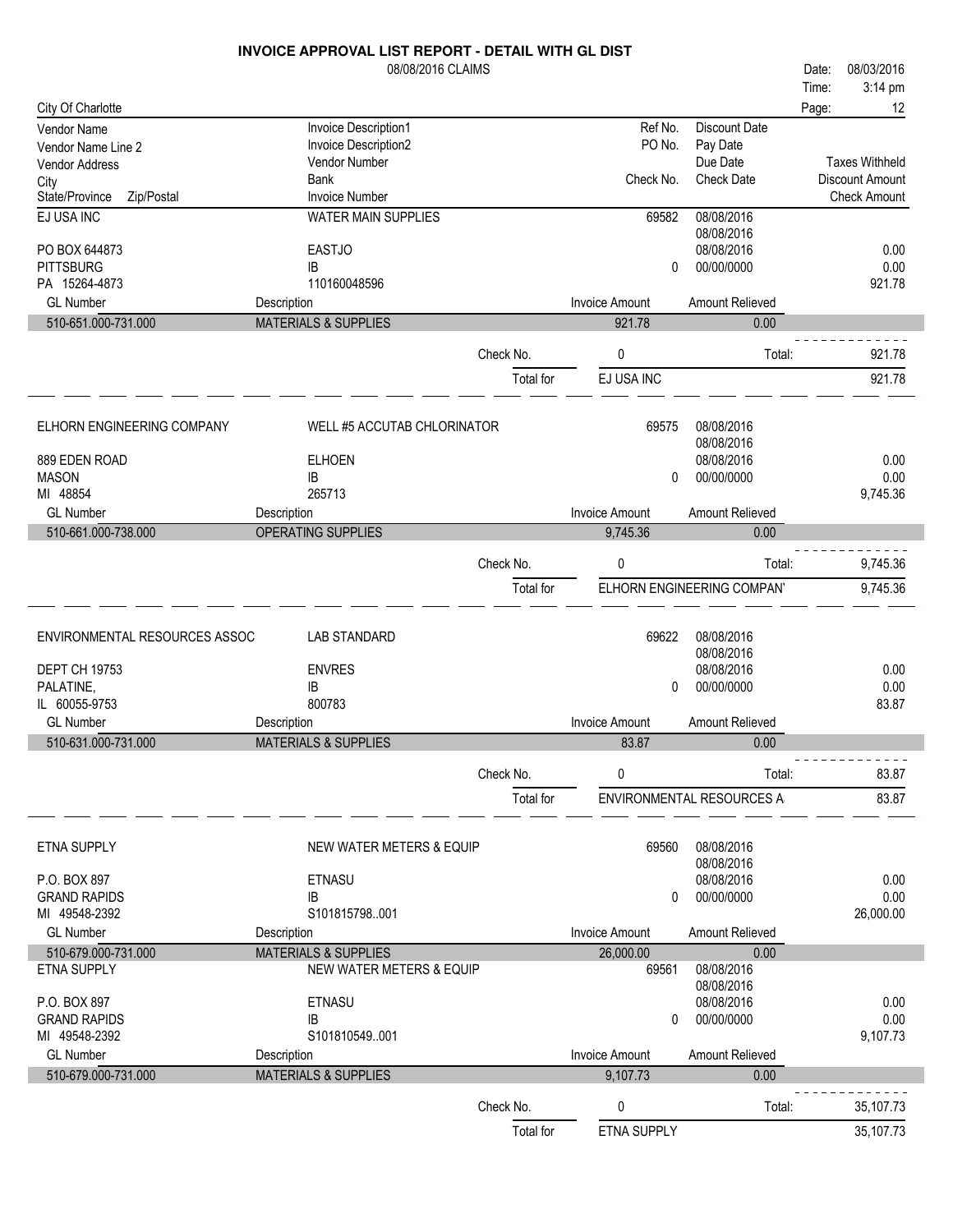|                               | <b>INVOICE APPROVAL LIST REPORT - DETAIL WITH GL DIST</b> |           |                               |                          |       |                       |
|-------------------------------|-----------------------------------------------------------|-----------|-------------------------------|--------------------------|-------|-----------------------|
|                               | 08/08/2016 CLAIMS                                         |           |                               |                          | Date: | 08/03/2016            |
|                               |                                                           |           |                               |                          | Time: | 3:14 pm               |
| City Of Charlotte             |                                                           |           |                               |                          | Page: | 13                    |
| <b>Vendor Name</b>            | Invoice Description1                                      |           | Ref No.                       | <b>Discount Date</b>     |       |                       |
| Vendor Name Line 2            | Invoice Description2                                      |           | PO No.                        | Pay Date                 |       |                       |
| Vendor Address                | Vendor Number                                             |           |                               | Due Date                 |       | <b>Taxes Withheld</b> |
| City                          | <b>Bank</b>                                               |           | Check No.                     | <b>Check Date</b>        |       | Discount Amount       |
| State/Province<br>Zip/Postal  | <b>Invoice Number</b>                                     |           |                               |                          |       | <b>Check Amount</b>   |
| <b>FAMILY FARM &amp; HOME</b> | TUBE & TIRE #25                                           |           | 69564                         | 08/08/2016<br>08/08/2016 |       |                       |
| 1658 LANSING RD               | <b>FAMILYFA</b>                                           |           |                               | 08/08/2016               |       | 0.00                  |
| <b>CHARLOTTE</b>              | IB                                                        |           | 0                             | 00/00/0000               |       | 0.00                  |
| MI 48813                      | 247/36                                                    |           |                               |                          |       | 21.98                 |
| <b>GL Number</b>              | Description                                               |           | <b>Invoice Amount</b>         | Amount Relieved          |       |                       |
| 601-712.000-731.000           | <b>MATERIALS &amp; SUPPLIES</b>                           |           | 21.98                         | 0.00                     |       |                       |
|                               |                                                           |           |                               |                          |       |                       |
|                               |                                                           | Check No. | 0                             | Total:                   |       | 21.98                 |
|                               |                                                           | Total for | <b>FAMILY FARM &amp; HOME</b> |                          |       | 21.98                 |
| FERGUSON WATER WORKS FKA      | MEGALUGS, GLAND KITS, 45 BEND                             |           | 69581                         | 08/08/2016               |       |                       |
| MICHIGAN PIPE AND VALVE       |                                                           |           |                               | 08/08/2016               |       |                       |
| P.O. BOX 802817               | MI PIPE                                                   |           |                               | 08/08/2016               |       | 0.00                  |
| <b>CHICAGO</b>                | IB                                                        |           | 0                             | 00/00/0000               |       | 0.00                  |
| IL 60680-2817                 | 1673                                                      |           |                               |                          |       | 374.18                |
| <b>GL Number</b>              | Description                                               |           | <b>Invoice Amount</b>         | Amount Relieved          |       |                       |
| 510-651.000-731.000           | <b>MATERIALS &amp; SUPPLIES</b>                           |           | 374.18                        | 0.00                     |       |                       |
| FERGUSON WATER WORKS FKA      | 18" FERNCO                                                |           | 69640                         | 08/08/2016               |       |                       |
| MICHIGAN PIPE AND VALVE       |                                                           |           |                               | 08/08/2016               |       |                       |
| P.O. BOX 802817               | MI PIPE                                                   |           |                               | 08/08/2016               |       | 0.00                  |
| <b>CHICAGO</b>                | IB                                                        |           | 0                             | 00/00/0000               |       | 0.00                  |
| IL 60680-2817                 | 2038                                                      |           |                               |                          |       | 116.60                |
| <b>GL Number</b>              | Description                                               |           | <b>Invoice Amount</b>         | Amount Relieved          |       |                       |
| 202-430.000-731.000           | <b>MATERIALS &amp; SUPPLIES</b>                           |           | 116.60                        | 0.00                     |       |                       |
|                               |                                                           | Check No. | 0                             | Total:                   |       | 490.78                |
|                               |                                                           | Total for |                               | FERGUSON WATER WORKS FKA |       | 490.78                |
|                               |                                                           |           |                               |                          |       |                       |
| <b>FULTON LUMBER COMPANY</b>  | <b>PAINT SUPPLIES WELL#5</b>                              |           | 69573                         | 08/08/2016<br>08/08/2016 |       |                       |
| 316 NORTH WASHINGTON          | <b>FULTLU</b>                                             |           |                               | 08/08/2016               |       | 0.00                  |
| <b>CHARLOTTE</b>              | IB                                                        |           | $\Omega$                      | 00/00/0000               |       | 0.00                  |
| MI 48813                      | 2491457                                                   |           |                               |                          |       | 44.03                 |
| <b>GL Number</b>              | Description                                               |           | <b>Invoice Amount</b>         | Amount Relieved          |       |                       |
| 510-661.000-731.000           | <b>MATERIALS &amp; SUPPLIES</b>                           |           | 44.03                         | 0.00                     |       |                       |
| <b>FULTON LUMBER COMPANY</b>  | PAINT SUPPLIES                                            |           | 69602                         | 08/08/2016               |       |                       |
|                               |                                                           |           |                               | 08/08/2016               |       |                       |
| 316 NORTH WASHINGTON          | <b>FULTLU</b>                                             |           |                               | 08/08/2016               |       | 0.00                  |
| <b>CHARLOTTE</b>              | IB                                                        |           | 0                             | 00/00/0000               |       | 0.00                  |
| MI 48813                      | 2491350                                                   |           |                               |                          |       | 41.36                 |
| <b>GL Number</b>              | Description                                               |           | Invoice Amount                | Amount Relieved          |       |                       |
| 500-841.000-731.000           | <b>MATERIALS &amp; SUPPLIES</b>                           |           | 41.36                         | 0.00                     |       |                       |
| <b>FULTON LUMBER COMPANY</b>  | <b>MISC SUPPLIES</b>                                      |           | 69603                         | 08/08/2016               |       |                       |
|                               |                                                           |           |                               | 08/08/2016               |       |                       |
| 316 NORTH WASHINGTON          | <b>FULTLU</b>                                             |           |                               | 08/08/2016               |       | 0.00                  |
| <b>CHARLOTTE</b>              | IB                                                        |           | $\Omega$                      | 00/00/0000               |       | 0.00                  |
| MI 48813                      | 2491607                                                   |           |                               |                          |       | 23.61                 |
| <b>GL Number</b>              | Description                                               |           | <b>Invoice Amount</b>         | <b>Amount Relieved</b>   |       |                       |
| 500-841.000-731.000           | <b>MATERIALS &amp; SUPPLIES</b>                           |           | 23.61                         | 0.00                     |       |                       |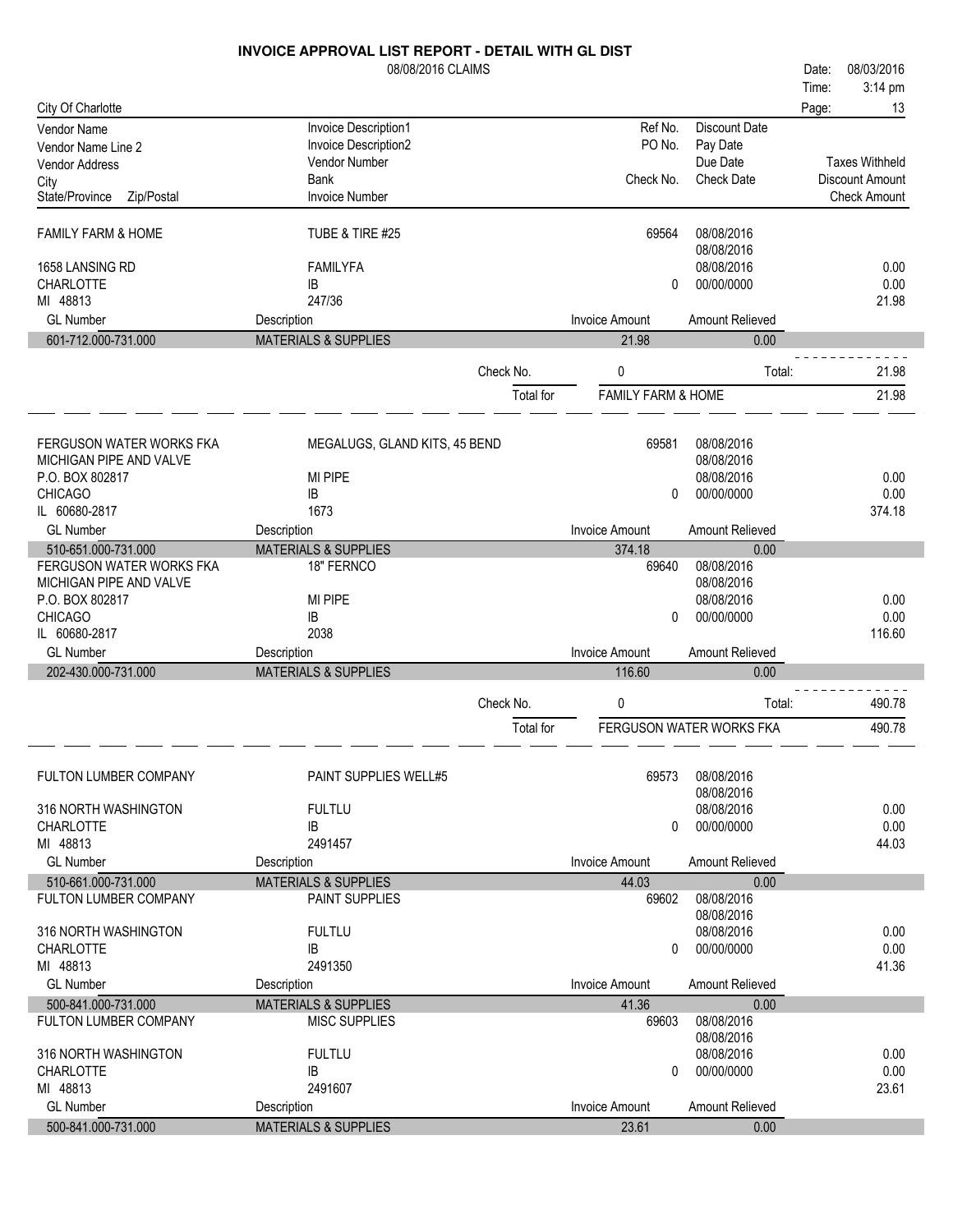|                                      | 08/08/2016 CLAIMS               |           |                       |                               | Date: | 08/03/2016                             |
|--------------------------------------|---------------------------------|-----------|-----------------------|-------------------------------|-------|----------------------------------------|
|                                      |                                 |           |                       |                               | Time: | 3:14 pm                                |
| City Of Charlotte                    |                                 |           |                       |                               | Page: | 14                                     |
| <b>Vendor Name</b>                   | Invoice Description1            |           | Ref No.               | <b>Discount Date</b>          |       |                                        |
| Vendor Name Line 2                   | Invoice Description2            |           | PO No.                | Pay Date                      |       |                                        |
| <b>Vendor Address</b>                | Vendor Number<br>Bank           |           | Check No.             | Due Date<br><b>Check Date</b> |       | <b>Taxes Withheld</b>                  |
| City<br>State/Province<br>Zip/Postal | <b>Invoice Number</b>           |           |                       |                               |       | Discount Amount<br><b>Check Amount</b> |
| FULTON LUMBER COMPANY                | <b>CREDIT FOR NUTSETTER</b>     |           | 69604                 | 08/08/2016                    |       |                                        |
|                                      |                                 |           |                       | 08/08/2016                    |       |                                        |
| 316 NORTH WASHINGTON                 | <b>FULTLU</b>                   |           |                       | 08/08/2016                    |       | 0.00                                   |
| <b>CHARLOTTE</b>                     | IB                              |           | 0                     | 00/00/0000                    |       | 0.00                                   |
| MI 48813                             | 2491617                         |           |                       |                               |       | $-5.49$                                |
| <b>GL Number</b>                     | Description                     |           | <b>Invoice Amount</b> | Amount Relieved               |       |                                        |
| 500-841.000-731.000                  | <b>MATERIALS &amp; SUPPLIES</b> |           | $-5.49$               | 0.00                          |       |                                        |
| FULTON LUMBER COMPANY                | PAINT SUPPLIES                  |           | 69619                 | 08/08/2016                    |       |                                        |
|                                      |                                 |           |                       | 08/08/2016                    |       |                                        |
| 316 NORTH WASHINGTON<br>CHARLOTTE    | <b>FULTLU</b><br>IB             |           | $\Omega$              | 08/08/2016<br>00/00/0000      |       | 0.00<br>0.00                           |
| MI 48813                             | 2491540                         |           |                       |                               |       | 18.33                                  |
| <b>GL Number</b>                     | Description                     |           | <b>Invoice Amount</b> | Amount Relieved               |       |                                        |
| 510-631.000-731.000                  | <b>MATERIALS &amp; SUPPLIES</b> |           | 18.33                 | 0.00                          |       |                                        |
| FULTON LUMBER COMPANY                | <b>CHALK LINE - STREETS</b>     |           | 69629                 | 08/08/2016                    |       |                                        |
|                                      |                                 |           |                       | 08/08/2016                    |       |                                        |
| 316 NORTH WASHINGTON                 | <b>FULTLU</b>                   |           |                       | 08/08/2016                    |       | 0.00                                   |
| <b>CHARLOTTE</b>                     | IB                              |           | 0                     | 00/00/0000                    |       | 0.00                                   |
| MI 48813                             | 2491909                         |           |                       |                               |       | 5.99                                   |
| <b>GL Number</b>                     | Description                     |           | <b>Invoice Amount</b> | Amount Relieved               |       |                                        |
| 203-540.000-731.000                  | <b>MATERIALS &amp; SUPPLIES</b> |           | 5.99                  | 0.00                          |       |                                        |
|                                      |                                 | Check No. | 0                     | Total:                        |       | 127.83                                 |
|                                      |                                 | Total for | FULTON LUMBER COMPANY |                               |       | 127.83                                 |
|                                      |                                 |           |                       |                               |       |                                        |
|                                      |                                 |           |                       |                               |       |                                        |
| GALE BRIGGS, INC.                    | 5 YRDS CONCRETE                 |           | 69551                 | 08/08/2016                    |       |                                        |
| 311 STATE                            |                                 |           |                       | 08/08/2016                    |       |                                        |
| <b>CHARLOTTE</b>                     | <b>GALE BRIGG</b><br>IB         |           | $\Omega$              | 08/08/2016<br>00/00/0000      |       | 0.00<br>0.00                           |
| MI 48813                             | 65944                           |           |                       |                               |       | 585.00                                 |
| <b>GL Number</b>                     | Description                     |           | <b>Invoice Amount</b> | Amount Relieved               |       |                                        |
| 101-825.000-731.000                  | <b>MATERIALS &amp; SUPPLIES</b> |           | 585.00                | 0.00                          |       |                                        |
| GALE BRIGGS, INC.                    | 25.98 TON CRUSHED CONCRETE      |           | 69552                 | 08/08/2016                    |       |                                        |
|                                      |                                 |           |                       | 08/08/2016                    |       |                                        |
| 311 STATE                            | <b>GALE BRIGG</b>               |           |                       | 08/08/2016                    |       | 0.00                                   |
| <b>CHARLOTTE</b>                     | IB                              |           | $\Omega$              | 00/00/0000                    |       | 0.00                                   |
| MI 48813                             | 65969                           |           |                       |                               |       | 389.70                                 |
| <b>GL Number</b>                     | Description                     |           | <b>Invoice Amount</b> | Amount Relieved               |       |                                        |
| 203-529.000-731.000                  | <b>MATERIALS &amp; SUPPLIES</b> |           | 389.70                | 0.00                          |       |                                        |
|                                      |                                 | Check No. | 0                     | Total:                        |       | 974.70                                 |
|                                      |                                 | Total for | GALE BRIGGS, INC.     |                               |       | 974.70                                 |
|                                      |                                 |           |                       |                               |       |                                        |
|                                      |                                 |           |                       |                               |       |                                        |
| <b>JANET GOELZ</b>                   | AUGUST 2, 2016 PRIMARY          |           | 69675                 | 08/08/2016                    |       |                                        |
|                                      |                                 |           |                       | 08/08/2016                    |       |                                        |
| 202 E HENRY                          | GOELJAN                         |           |                       | 08/08/2016                    |       | 0.00<br>0.00                           |
| <b>CHARLOTTE</b><br>MI 48813         | IB<br><b>AUG 2016</b>           |           | 0                     | 00/00/0000                    |       | 162.00                                 |
| <b>GL Number</b>                     | Description                     |           | <b>Invoice Amount</b> | Amount Relieved               |       |                                        |
| 101-200.000-750.000                  | OTHER COMPENSATION              |           | 144.00                | 0.00                          |       |                                        |
| 101-200.000-750.000                  | OTHER COMPENSATION              |           | 18.00                 | 0.00                          |       |                                        |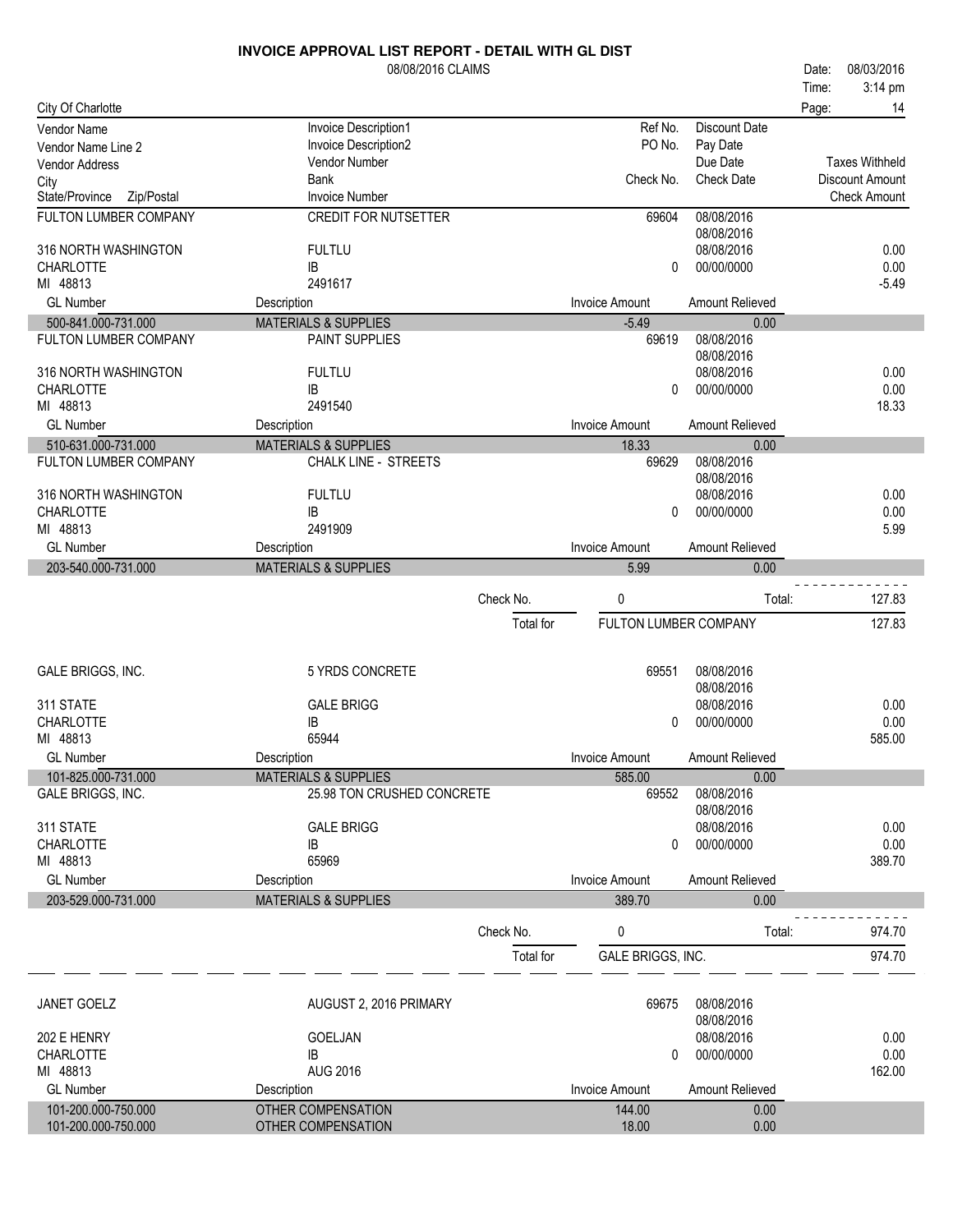# 08/08/2016 CLAIMS **INVOICE APPROVAL LIST REPORT - DETAIL WITH GL DIST** Date: 08/03/2016

|                                                   |                                 |           |                                   |                                    | Time: | $3:14 \text{ pm}$     |
|---------------------------------------------------|---------------------------------|-----------|-----------------------------------|------------------------------------|-------|-----------------------|
| City Of Charlotte                                 |                                 |           |                                   |                                    | Page: | 15                    |
| Vendor Name                                       | Invoice Description1            |           | Ref No.                           | <b>Discount Date</b>               |       |                       |
| Vendor Name Line 2                                | Invoice Description2            |           | PO No.                            | Pay Date                           |       |                       |
| Vendor Address                                    | <b>Vendor Number</b>            |           |                                   | Due Date                           |       | <b>Taxes Withheld</b> |
| City                                              | Bank                            |           | Check No.                         | <b>Check Date</b>                  |       | Discount Amount       |
| State/Province<br>Zip/Postal                      | <b>Invoice Number</b>           |           |                                   |                                    |       | <b>Check Amount</b>   |
|                                                   |                                 | Check No. | 0                                 | Total:                             |       | 162.00                |
|                                                   |                                 | Total for | <b>JANET GOELZ</b>                |                                    |       | 162.00                |
|                                                   |                                 |           |                                   |                                    |       |                       |
|                                                   |                                 |           |                                   |                                    |       |                       |
| <b>GREAT LAKES CLEANING SYSTEMS</b><br><b>INC</b> | POWER WASHER REEL               |           | 69517                             | 08/08/2016<br>08/08/2016           |       |                       |
| 4812 PATTERSON AVE S.E                            | <b>GRLAKES</b>                  |           |                                   | 08/08/2016                         |       | 0.00                  |
| <b>GRAND RAPIDS</b>                               | IB                              |           | 0                                 | 00/00/0000                         |       | 0.00                  |
| MI 49515                                          | 47026                           |           |                                   |                                    |       | 295.00                |
| <b>GL Number</b>                                  | Description                     |           | <b>Invoice Amount</b>             | Amount Relieved                    |       |                       |
| 601-713.000-731.000                               | <b>MATERIALS &amp; SUPPLIES</b> |           | 295.00                            | 0.00                               |       |                       |
|                                                   |                                 | Check No. | 0                                 | Total:                             |       | 295.00                |
|                                                   |                                 |           |                                   |                                    |       |                       |
|                                                   |                                 | Total for |                                   | <b>GREAT LAKES CLEANING SYSTEM</b> |       | 295.00                |
|                                                   |                                 |           |                                   |                                    |       |                       |
| <b>GREGS CARPET &amp; VEHICLE</b>                 | <b>CLEANING OF FLOOR MATS</b>   |           | 69592                             | 08/08/2016<br>08/08/2016           |       |                       |
| <b>SERVICE</b><br>726 N STINE RD                  | <b>GREGS</b>                    |           |                                   | 08/08/2016                         |       | 0.00                  |
| CHARLOTTE                                         | IB                              |           | 0                                 | 00/00/0000                         |       | 0.00                  |
| MI 48813                                          | 08/01/2016                      |           |                                   |                                    |       | 100.00                |
| <b>GL Number</b>                                  | Description                     |           | <b>Invoice Amount</b>             | Amount Relieved                    |       |                       |
| 101-664.000-749.000                               | CONTRACTUAL SERVICES            |           | 100.00                            | 0.00                               |       |                       |
|                                                   |                                 |           |                                   |                                    |       |                       |
|                                                   |                                 | Check No. | 0                                 | Total:                             |       | 100.00                |
|                                                   |                                 | Total for | <b>GREGS CARPET &amp; VEHICLE</b> |                                    |       | 100.00                |
|                                                   |                                 |           |                                   |                                    |       |                       |
| <b>KRISTINE HALEY</b>                             | AUGUST 2, 2016 PRIMARY          |           | 69658                             | 08/08/2016                         |       |                       |
|                                                   |                                 |           |                                   | 08/08/2016                         |       |                       |
| <b>2566 N STINE</b>                               | HALEY/K                         |           |                                   | 08/08/2016                         |       | 0.00                  |
| CHARLOTTE<br>MI 48813                             | IB<br><b>AUG 2016</b>           |           | 0                                 | 00/00/0000                         |       | 0.00<br>201.00        |
| <b>GL Number</b>                                  | Description                     |           | <b>Invoice Amount</b>             | Amount Relieved                    |       |                       |
| 101-200.000-750.000                               | <b>OTHER COMPENSATION</b>       |           | 155.00                            | 0.00                               |       |                       |
| 101-200.000-750.000                               | OTHER COMPENSATION              |           | 10.00                             | 0.00                               |       |                       |
| 101-200.000-750.000                               | OTHER COMPENSATION              |           | 18.00                             | 0.00                               |       |                       |
| 101-200.000-750.000                               | OTHER COMPENSATION              |           | 18.00                             | 0.00                               |       |                       |
|                                                   |                                 |           |                                   |                                    |       |                       |
|                                                   |                                 | Check No. | 0                                 | Total:                             |       | 201.00                |
|                                                   |                                 | Total for | <b>KRISTINE HALEY</b>             |                                    |       | 201.00                |
|                                                   |                                 |           |                                   |                                    |       |                       |
| RACHEL HARVITT                                    | <b>AUGUST 2, 2016</b>           |           | 69661                             | 08/08/2016                         |       |                       |
|                                                   |                                 |           |                                   | 08/08/2016                         |       |                       |
| 274 BONNIE BROOK                                  | <b>HARI</b>                     |           |                                   | 08/08/2016                         |       | 0.00                  |
| <b>CHARLOTTE</b><br>MI 48813                      | IB<br><b>AUG 2016</b>           |           | 0                                 | 00/00/0000                         |       | 0.00<br>153.00        |
| <b>GL Number</b>                                  | Description                     |           | <b>Invoice Amount</b>             | Amount Relieved                    |       |                       |
| 101-200.000-750.000                               | OTHER COMPENSATION              |           | 135.00                            | 0.00                               |       |                       |
| 101-200.000-750.000                               |                                 |           |                                   |                                    |       |                       |
|                                                   | OTHER COMPENSATION              |           | 18.00                             | 0.00                               |       |                       |
|                                                   |                                 | Check No. | 0                                 | Total:                             |       | 153.00                |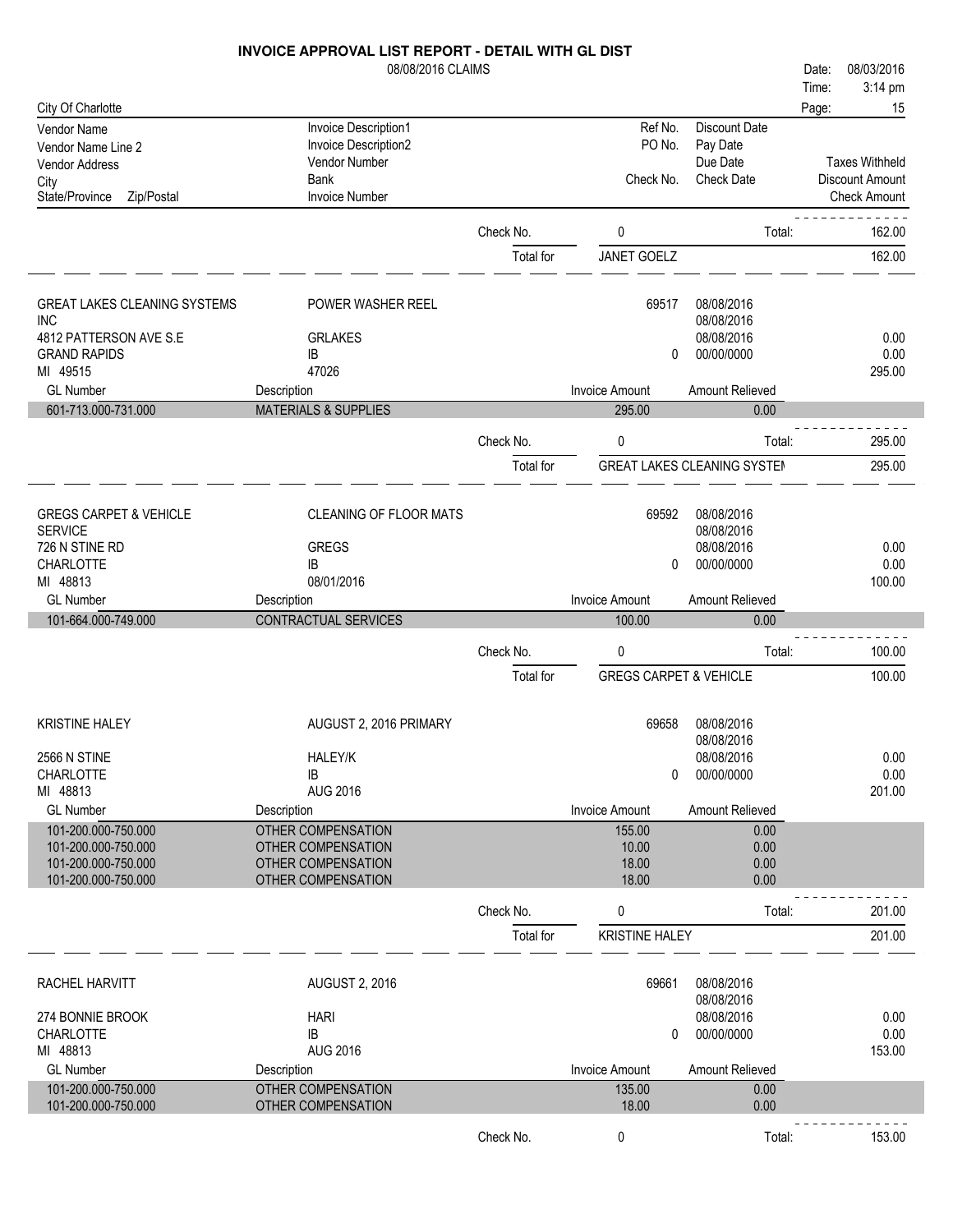|                              | INVOICE APPROVAL LIST REPORT - DETAIL WITH GL DIST |           |                          |                   |       |                       |
|------------------------------|----------------------------------------------------|-----------|--------------------------|-------------------|-------|-----------------------|
|                              | 08/08/2016 CLAIMS                                  |           |                          |                   | Date: | 08/03/2016            |
|                              |                                                    |           |                          |                   | Time: | 3:14 pm               |
| City Of Charlotte            |                                                    |           |                          |                   | Page: | 16                    |
| Vendor Name                  | Invoice Description1                               |           | Ref No.                  | Discount Date     |       |                       |
| Vendor Name Line 2           | Invoice Description2                               |           | PO No.                   | Pay Date          |       |                       |
| Vendor Address               | Vendor Number                                      |           |                          | Due Date          |       | <b>Taxes Withheld</b> |
| City                         | <b>Bank</b>                                        |           | Check No.                | <b>Check Date</b> |       | Discount Amount       |
| State/Province<br>Zip/Postal | <b>Invoice Number</b>                              |           |                          |                   |       | <b>Check Amount</b>   |
|                              |                                                    | Total for | RACHEL HARVITT           |                   |       | 153.00                |
|                              |                                                    |           |                          |                   |       |                       |
| <b>HAYES GREEN BEACH</b>     | PRE-EMPLOYMENT EXAMS                               |           | 69523                    | 08/08/2016        |       |                       |
| MEMORIAL HOSPITAL            | SLAUGHTER/CARROLL                                  |           |                          | 08/08/2016        |       |                       |
| 321 EAST HARRIS ST           | <b>HGMMG</b>                                       |           |                          | 08/08/2016        |       | 0.00                  |
| <b>CHARLOTTE</b>             | IB                                                 |           | 0                        | 00/00/0000        |       | 0.00                  |
| MI 48813                     | <b>JULY 2016</b>                                   |           |                          |                   |       | 300.00                |
| <b>GL Number</b>             | Description                                        |           | <b>Invoice Amount</b>    | Amount Relieved   |       |                       |
| 101-200.000-746.000          | PROFESSIONAL SERVICES                              |           | 300.00                   | 0.00              |       |                       |
|                              |                                                    |           |                          |                   |       |                       |
|                              |                                                    | Check No. | 0                        | Total:            |       | 300.00                |
|                              |                                                    | Total for | <b>HAYES GREEN BEACH</b> |                   |       | 300.00                |
| <b>MARJORIE HUVA</b>         | <b>AUGUST 2, 2016</b>                              |           | 69680                    | 08/08/2016        |       |                       |
|                              |                                                    |           |                          | 08/08/2016        |       |                       |
| 722 LINDEN ST                | HUVA/M                                             |           |                          | 08/08/2016        |       | 0.00                  |
| <b>CHARLOTTE</b>             | IB                                                 |           | 0                        | 00/00/0000        |       | 0.00                  |
| MI 48813                     | <b>AUG 2016</b>                                    |           |                          |                   |       | 180.00                |
| <b>GL Number</b>             | Description                                        |           | <b>Invoice Amount</b>    | Amount Relieved   |       |                       |
| 101-200.000-750.000          | OTHER COMPENSATION                                 |           | 144.00                   | 0.00              |       |                       |
| 101-200.000-750.000          | OTHER COMPENSATION                                 |           | 18.00                    | 0.00              |       |                       |
| 101-200.000-750.000          | OTHER COMPENSATION                                 |           | 18.00                    | 0.00              |       |                       |
|                              |                                                    |           |                          |                   |       |                       |
|                              |                                                    | Check No. | 0                        | Total:            |       | 180.00                |
|                              |                                                    | Total for | MARJORIE HUVA            |                   |       | 180.00                |
| TRACY A JANOUSEK             |                                                    |           |                          | 08/08/2016        |       |                       |
|                              | <b>AUGUST 2, 2016</b>                              |           | 69667                    | 08/08/2016        |       |                       |
| 792 OTTAWA COURT             | <b>JANOUSEK/T</b>                                  |           |                          | 08/08/2016        |       | 0.00                  |
| <b>CHARLOTTE</b>             | IB                                                 |           | 0                        | 00/00/0000        |       | 0.00                  |
|                              | <b>AUG 2016</b>                                    |           |                          |                   |       | 191.00                |
| MI 48813                     |                                                    |           |                          |                   |       |                       |
| <b>GL Number</b>             | Description                                        |           | <b>Invoice Amount</b>    | Amount Relieved   |       |                       |
| 101-200.000-750.000          | <b>OTHER COMPENSATION</b>                          |           | 135.00                   | 0.00              |       |                       |
| 101-200.000-750.000          | <b>OTHER COMPENSATION</b>                          |           | 10.00                    | 0.00              |       |                       |
| 101-200.000-750.000          | OTHER COMPENSATION                                 |           | 36.00                    | 0.00              |       |                       |
| 101-200.000-750.000          | OTHER COMPENSATION                                 |           | 10.00                    | 0.00              |       |                       |
|                              |                                                    | Check No. | 0                        | Total:            |       | 191.00                |
|                              |                                                    | Total for | TRACY A JANOUSEK         |                   |       | 191.00                |
| <b>RANDY JEWELL</b>          | ASSESSING SERVICES                                 |           | 69587                    | 08/08/2016        |       |                       |
|                              |                                                    |           |                          | 08/08/2016        |       |                       |
|                              | <b>JEWERA</b>                                      |           |                          | 08/08/2016        |       | 0.00                  |
|                              | IB                                                 |           | 0                        | 00/00/0000        |       | 0.00                  |
|                              | AUGUST 2016                                        |           |                          |                   |       | 2,914.00              |
| <b>GL Number</b>             | Description                                        |           | <b>Invoice Amount</b>    | Amount Relieved   |       |                       |
| 101-210.000-749.000          | CONTRACTUAL SERVICES                               |           | 2,914.00                 | 0.00              |       |                       |
|                              |                                                    | Check No. | 0                        | Total:            |       | 2,914.00              |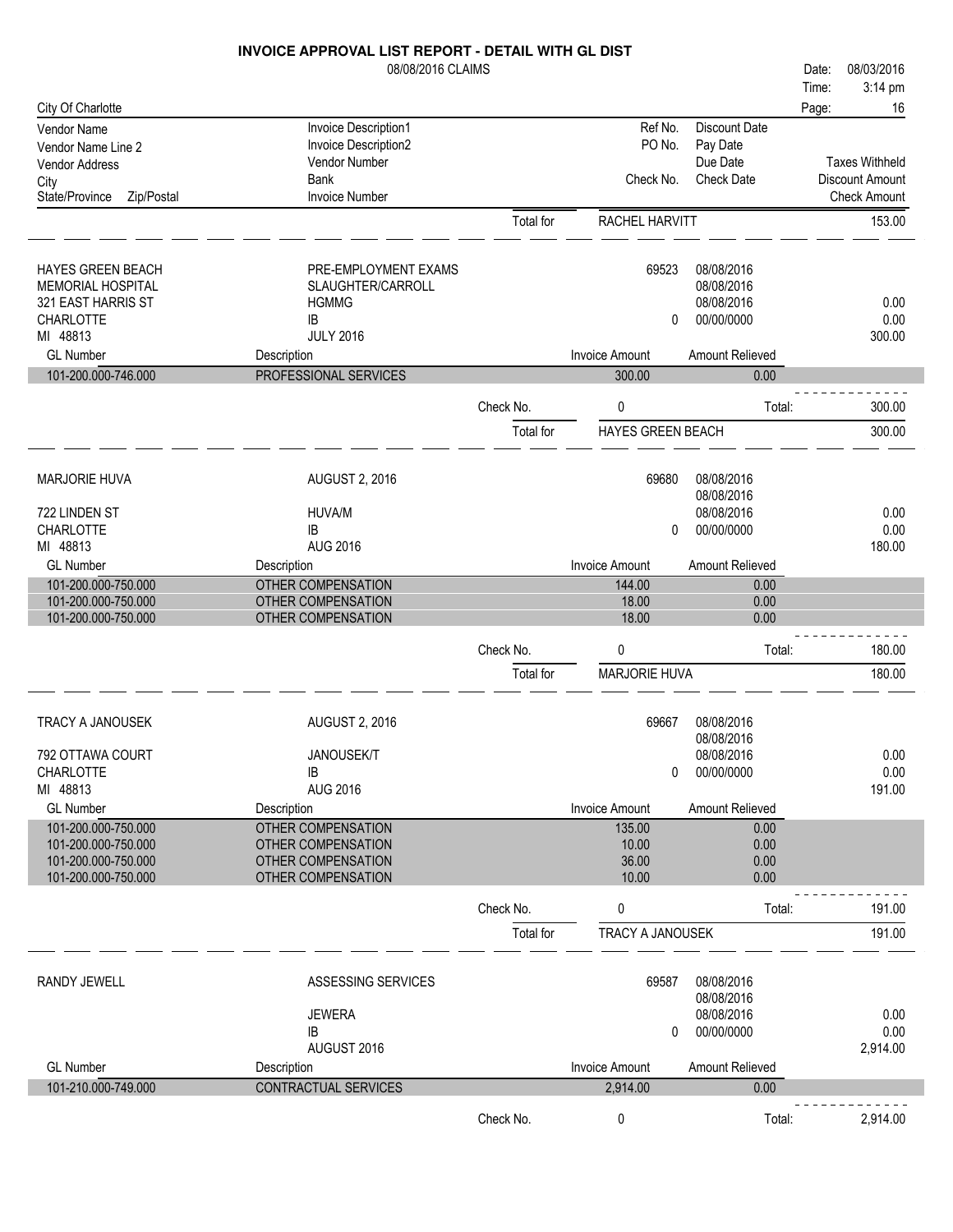|                              | <b>INVOICE APPROVAL LIST REPORT - DETAIL WITH GL DIST</b> |           |                       |                   |       |                        |
|------------------------------|-----------------------------------------------------------|-----------|-----------------------|-------------------|-------|------------------------|
|                              | 08/08/2016 CLAIMS                                         |           |                       |                   | Date: | 08/03/2016             |
|                              |                                                           |           |                       |                   | Time: | 3:14 pm                |
| City Of Charlotte            |                                                           |           |                       |                   | Page: | 17                     |
| Vendor Name                  | Invoice Description1                                      |           | Ref No.               | Discount Date     |       |                        |
| Vendor Name Line 2           | Invoice Description2                                      |           | PO No.                | Pay Date          |       |                        |
| Vendor Address               | Vendor Number                                             |           |                       | Due Date          |       | <b>Taxes Withheld</b>  |
| City                         | <b>Bank</b>                                               |           | Check No.             | <b>Check Date</b> |       | <b>Discount Amount</b> |
| State/Province<br>Zip/Postal | <b>Invoice Number</b>                                     |           |                       |                   |       | <b>Check Amount</b>    |
|                              |                                                           | Total for | RANDY JEWELL          |                   |       | 2,914.00               |
| <b>JULIA JOHNSON</b>         | <b>AUGUST 2, 2016</b>                                     |           | 69679                 | 08/08/2016        |       |                        |
|                              |                                                           |           |                       | 08/08/2016        |       |                        |
| 916 CHADS WAY                | <b>JOHNSON/J</b>                                          |           |                       | 08/08/2016        |       | 0.00                   |
| <b>CHARLOTTE</b>             | IB                                                        |           | 0                     | 00/00/0000        |       | 0.00                   |
| MI 48813                     | <b>AUG 2016</b>                                           |           |                       |                   |       | 176.50                 |
| <b>GL Number</b>             | Description                                               |           | <b>Invoice Amount</b> | Amount Relieved   |       |                        |
| 101-200.000-750.000          | OTHER COMPENSATION                                        |           | 130.50                | 0.00              |       |                        |
| 101-200.000-750.000          | OTHER COMPENSATION                                        |           | 18.00                 | 0.00              |       |                        |
| 101-200.000-750.000          | OTHER COMPENSATION                                        |           | 10.00                 | 0.00              |       |                        |
| 101-200.000-750.000          | OTHER COMPENSATION                                        |           | 18.00                 | 0.00              |       |                        |
|                              |                                                           | Check No. | 0                     | Total:            |       | 176.50                 |
|                              |                                                           | Total for | JULIA JOHNSON         |                   |       | 176.50                 |
|                              |                                                           |           |                       |                   |       |                        |
| <b>CECELIA JONES</b>         | ELECTION INSPECTOR TRAINING                               |           | 69659                 | 08/08/2016        |       |                        |
|                              |                                                           |           |                       | 08/08/2016        |       |                        |
| 701 TREETOP TRAIL            | JONES/CEC                                                 |           |                       | 08/08/2016        |       | 0.00                   |
| <b>CHARLOTTE</b><br>MI 48813 | IB<br><b>AUG 2016</b>                                     |           | 0                     | 00/00/0000        |       | 0.00                   |
|                              |                                                           |           |                       |                   |       | 18.00                  |
| <b>GL Number</b>             | Description                                               |           | <b>Invoice Amount</b> | Amount Relieved   |       |                        |
| 101-200.000-750.000          | OTHER COMPENSATION                                        |           | 18.00                 | 0.00              |       |                        |
|                              |                                                           | Check No. | 0                     | Total:            |       | 18.00                  |
|                              |                                                           | Total for | CECELIA JONES         |                   |       | 18.00                  |
|                              |                                                           |           |                       |                   |       |                        |
| LANSING UNIFORM CO.          | UNIFORMS-NEW OFFICERS                                     |           | 69609                 | 08/08/2016        |       |                        |
|                              |                                                           |           |                       | 08/08/2016        |       |                        |
| 5310 SOUTH PENNSYLVANIA AVE  | LANSUN                                                    |           |                       | 08/08/2016        |       | 0.00                   |
| LANSING                      | IB                                                        |           | 0                     | 00/00/0000        |       | 0.00                   |
| MI 48911                     | 67226-B                                                   |           |                       |                   |       | 363.00                 |
| <b>GL Number</b>             | Description                                               |           | <b>Invoice Amount</b> | Amount Relieved   |       |                        |
| 101-300.000-733.000          | <b>UNIFORM &amp; CLEANING</b>                             |           | 363.00                | 0.00              |       |                        |
| LANSING UNIFORM CO.          | UNIFORMNEW OFFICERS                                       |           | 69638                 | 08/08/2016        |       |                        |
|                              |                                                           |           |                       | 08/08/2016        |       |                        |
| 5310 SOUTH PENNSYLVANIA AVE  | <b>LANSUN</b>                                             |           |                       | 08/08/2016        |       | 0.00                   |
| <b>LANSING</b>               | IB                                                        |           | 0                     | 00/00/0000        |       | 0.00                   |
| MI 48911                     | 67671-B                                                   |           |                       |                   |       | 726.30                 |
| <b>GL Number</b>             | Description                                               |           | <b>Invoice Amount</b> | Amount Relieved   |       |                        |
| 101-300.000-733.000          | <b>UNIFORM &amp; CLEANING</b>                             |           | 726.30                | 0.00              |       |                        |
|                              |                                                           | Check No. | 0                     | Total:            |       | 1,089.30               |
|                              |                                                           | Total for | LANSING UNIFORM CO.   |                   |       | 1,089.30               |
|                              |                                                           |           |                       |                   |       |                        |
| LEA'S AUTO BODY              | MOUNT TIRES/ CHECK BRAKES                                 |           | 69641                 | 08/08/2016        |       |                        |
|                              |                                                           |           |                       | 08/08/2016        |       |                        |
| 416 N WASHINGTON             | LEA                                                       |           |                       | 08/08/2016        |       | 0.00                   |
| CHARLOTTE<br>MI 48813        | IB<br>6846                                                |           | 0                     | 00/00/0000        |       | 0.00                   |
|                              |                                                           |           |                       |                   |       | 378.63                 |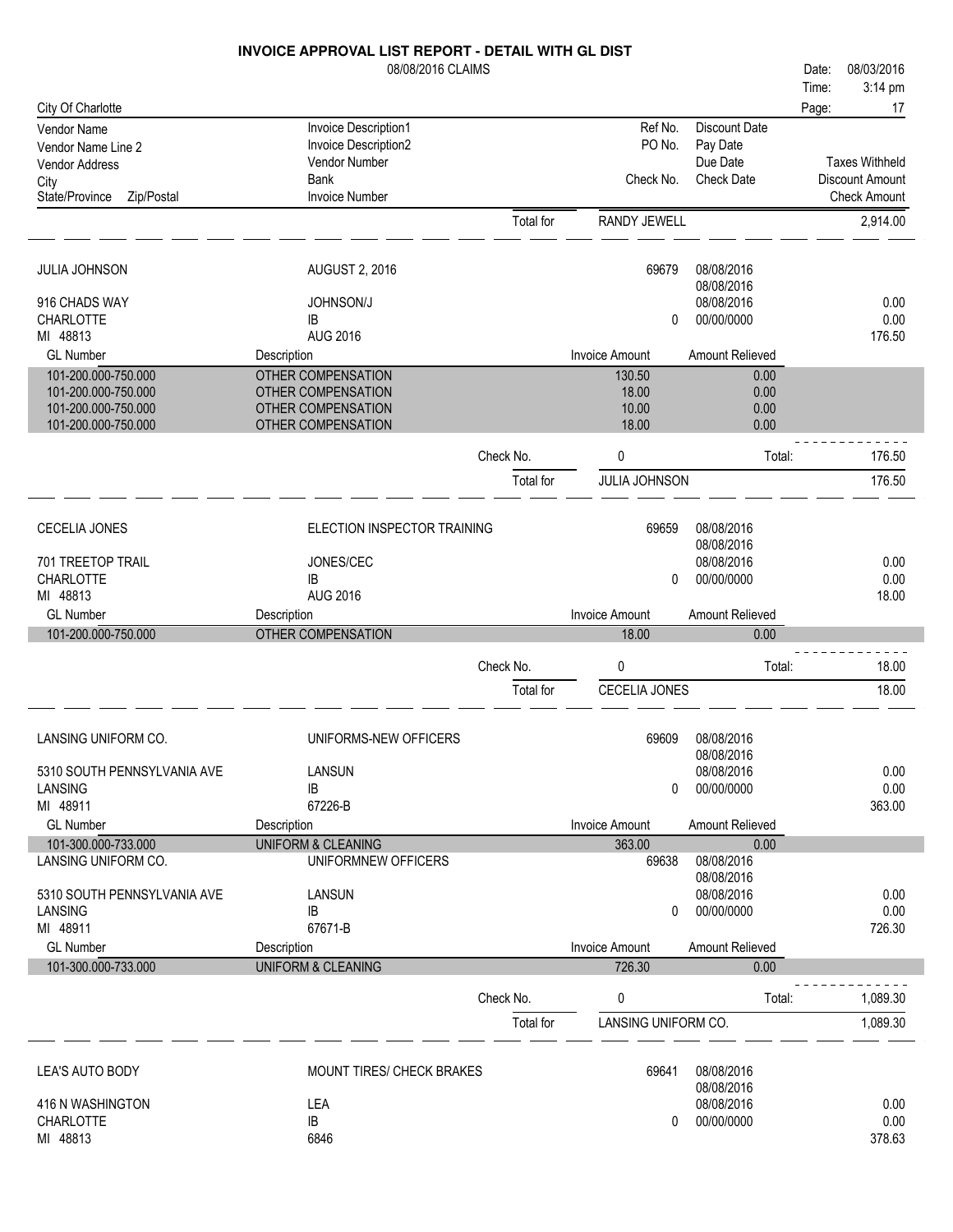|                                            | <b>INVOICE APPROVAL LIST REPORT - DETAIL WITH GL DIST</b> |                        |                       |                        |       |                        |
|--------------------------------------------|-----------------------------------------------------------|------------------------|-----------------------|------------------------|-------|------------------------|
|                                            | 08/08/2016 CLAIMS                                         |                        |                       |                        | Date: | 08/03/2016             |
|                                            |                                                           |                        |                       |                        | Time: | 3:14 pm                |
| City Of Charlotte                          |                                                           |                        |                       |                        | Page: | 18                     |
| Vendor Name                                | Invoice Description1                                      |                        | Ref No.               | Discount Date          |       |                        |
| Vendor Name Line 2                         | Invoice Description2                                      |                        | PO No.                | Pay Date               |       |                        |
| Vendor Address                             | Vendor Number                                             |                        |                       | Due Date               |       | <b>Taxes Withheld</b>  |
| City                                       | <b>Bank</b>                                               |                        | Check No.             | <b>Check Date</b>      |       | <b>Discount Amount</b> |
| Zip/Postal<br>State/Province               | <b>Invoice Number</b>                                     |                        |                       |                        |       | <b>Check Amount</b>    |
| <b>GL Number</b>                           | Description                                               |                        | <b>Invoice Amount</b> | Amount Relieved        |       |                        |
| 101-300.000-740.000                        | <b>VEHICLE MAINTENANCE</b>                                |                        | 378.63                |                        |       |                        |
| LEA'S AUTO BODY                            | <b>INSTALL SECOND BATTER #403</b>                         |                        | 69642                 | 0.00<br>08/08/2016     |       |                        |
|                                            |                                                           |                        |                       | 08/08/2016             |       |                        |
| 416 N WASHINGTON                           | LEA                                                       |                        |                       | 08/08/2016             |       | 0.00                   |
| CHARLOTTE                                  | IB                                                        |                        | 0                     | 00/00/0000             |       | 0.00                   |
| MI 48813                                   | 6872                                                      |                        |                       |                        |       | 205.94                 |
| <b>GL Number</b>                           | Description                                               |                        | <b>Invoice Amount</b> | <b>Amount Relieved</b> |       |                        |
| 101-350.000-740.000                        | <b>VEHICLE MAINTENANCE</b>                                |                        |                       | 0.00                   |       |                        |
|                                            |                                                           |                        | 205.94                |                        |       |                        |
|                                            |                                                           | Check No.              | 0                     | Total:                 |       | 584.57                 |
|                                            |                                                           | Total for              | LEA'S AUTO BODY       |                        |       | 584.57                 |
|                                            |                                                           |                        |                       |                        |       |                        |
| <b>MARILYN LINE</b>                        | ELECTION INSPECTOR TRAINING                               |                        | 69656                 | 08/08/2016             |       |                        |
|                                            |                                                           |                        |                       | 08/08/2016             |       |                        |
| 425 EMERALD DR                             | LINE                                                      |                        |                       | 08/08/2016             |       | 0.00                   |
| CHARLOTTE                                  | <b>IB</b>                                                 |                        | 0                     | 00/00/0000             |       | 0.00                   |
| МI                                         | <b>AUG 2016</b>                                           |                        |                       |                        |       | 18.00                  |
| <b>GL Number</b>                           | Description                                               |                        | <b>Invoice Amount</b> | Amount Relieved        |       |                        |
|                                            |                                                           |                        |                       |                        |       |                        |
| 101-200.000-750.000                        | OTHER COMPENSATION                                        |                        | 18.00                 | 0.00                   |       |                        |
|                                            |                                                           |                        |                       |                        |       |                        |
|                                            |                                                           | Check No.              | 0                     | Total:                 |       | 18.00                  |
|                                            |                                                           | Total for              | <b>MARILYN LINE</b>   |                        |       | 18.00                  |
|                                            |                                                           |                        |                       |                        |       |                        |
| ROGER LINE                                 | ELECTION INSPECTOR TRAINING                               |                        | 69657                 | 08/08/2016             |       |                        |
|                                            |                                                           |                        |                       | 08/08/2016             |       |                        |
| 425 EMEALRD                                | <b>LINER</b>                                              |                        |                       | 08/08/2016             |       | 0.00                   |
| <b>CHARLOTTE</b>                           | IB                                                        |                        | $\Omega$              | 00/00/0000             |       | 0.00                   |
| MI 48813                                   | <b>AUG 2016</b>                                           |                        |                       |                        |       | 18.00                  |
| <b>GL Number</b>                           | Description                                               |                        | <b>Invoice Amount</b> | Amount Relieved        |       |                        |
| 101-200.000-750.000                        | OTHER COMPENSATION                                        |                        | 18.00                 | 0.00                   |       |                        |
|                                            |                                                           |                        |                       |                        |       |                        |
|                                            |                                                           | Check No.              | 0                     | Total:                 |       | 18.00                  |
|                                            |                                                           | Total for              | ROGER LINE            |                        |       | 18.00                  |
|                                            |                                                           |                        |                       |                        |       |                        |
| NICOLE LONYO                               | AUGUST 2, 2016 PRIMARY                                    |                        | 69651                 | 08/08/2016             |       |                        |
|                                            |                                                           |                        |                       | 08/08/2016             |       |                        |
| 6266 BARBADOS WAY                          | LONYO                                                     |                        |                       | 08/08/2016             |       | 0.00                   |
| <b>DIAMONDALE</b>                          | IB                                                        |                        | 0                     | 00/00/0000             |       | 0.00                   |
| MI 48821                                   | AUG 2, 2016                                               |                        |                       |                        |       | 45.00                  |
| <b>GL Number</b>                           | Description                                               |                        | <b>Invoice Amount</b> | Amount Relieved        |       |                        |
| 101-200.000-750.000<br>101-200.000-750.000 | OTHER COMPENSATION<br>OTHER COMPENSATION                  |                        | 30.00<br>15.00        | 0.00<br>0.00           |       |                        |
|                                            |                                                           |                        |                       |                        |       |                        |
|                                            |                                                           | Check No.<br>Total for | 0<br>NICOLE LONYO     | Total:                 |       | 45.00<br>45.00         |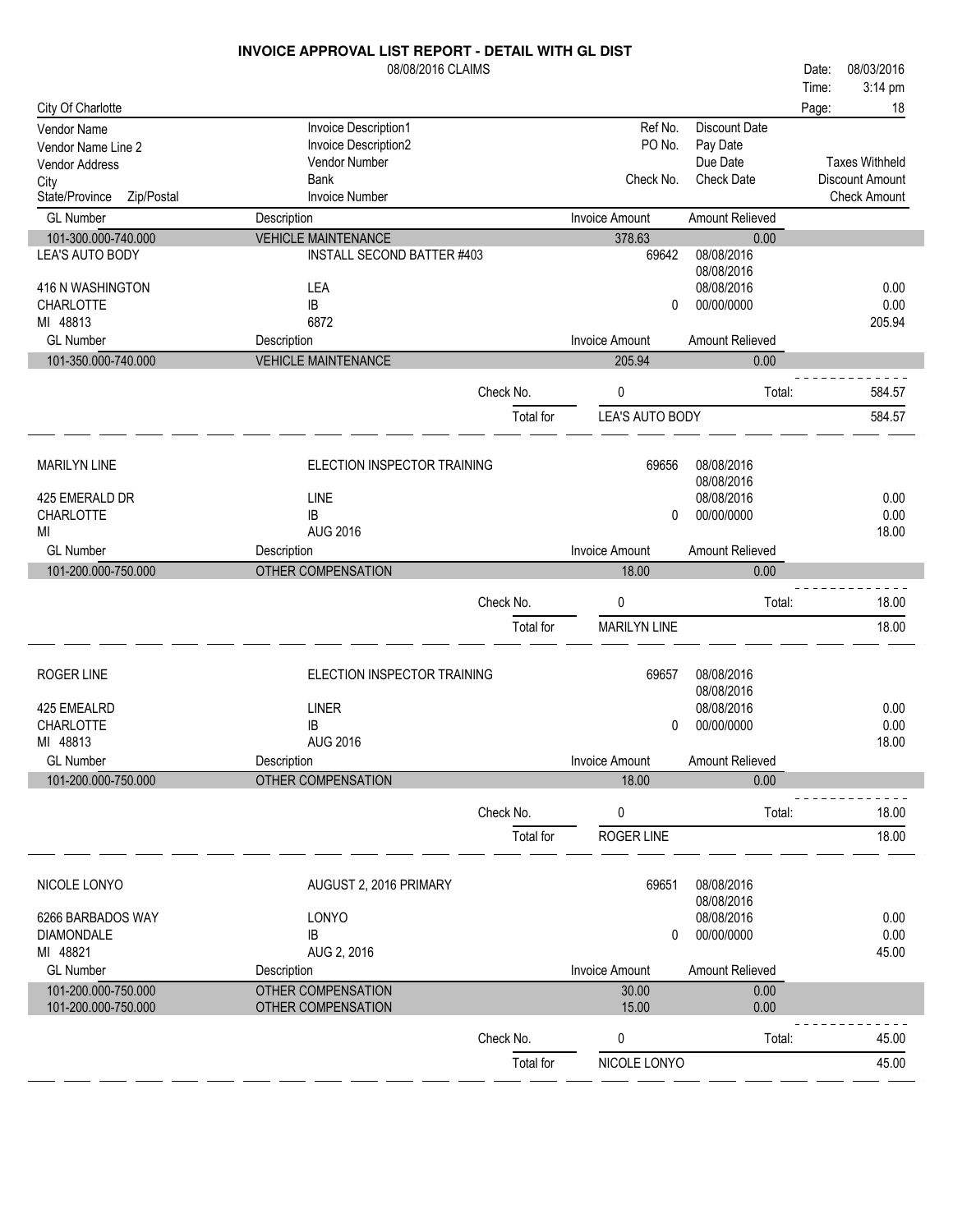|                              | 08/08/2016 CLAIMS                 |           |                         |                          | 08/03/2016<br>Date:   |
|------------------------------|-----------------------------------|-----------|-------------------------|--------------------------|-----------------------|
|                              |                                   |           |                         |                          | 3:14 pm<br>Time:      |
| City Of Charlotte            |                                   |           |                         |                          | 19<br>Page:           |
| <b>Vendor Name</b>           | Invoice Description1              |           | Ref No.                 | <b>Discount Date</b>     |                       |
| Vendor Name Line 2           | Invoice Description2              |           | PO No.                  | Pay Date                 |                       |
| <b>Vendor Address</b>        | Vendor Number                     |           |                         | Due Date                 | <b>Taxes Withheld</b> |
| City                         | Bank                              |           | Check No.               | <b>Check Date</b>        | Discount Amount       |
| State/Province<br>Zip/Postal | <b>Invoice Number</b>             |           |                         |                          | <b>Check Amount</b>   |
| <b>LYNN PEAVEY COMPANY</b>   | EVIDENCE/CRIME SCENE SUPPLIES     |           | 69610                   | 08/08/2016<br>08/08/2016 |                       |
| P.O. BOX 14100               | <b>LYNNPE</b>                     |           |                         | 08/08/2016               | 0.00                  |
| LENEXA                       | IB                                |           | 0                       | 00/00/0000               | 0.00                  |
| KS 66285-4100                | 320608                            |           |                         |                          | 265.25                |
| <b>GL Number</b>             | Description                       |           | <b>Invoice Amount</b>   | Amount Relieved          |                       |
| 101-300.000-731.000          | <b>MATERIALS &amp; SUPPLIES</b>   |           | 265.25                  | 0.00                     |                       |
|                              |                                   | Check No. | 0                       | Total:                   | 265.25                |
|                              |                                   | Total for | LYNN PEAVEY COMPANY     |                          | 265.25                |
|                              |                                   |           |                         |                          |                       |
| <b>CINDY MARTENS</b>         | JULY BOARD OF REVIEW MTG          |           | 69584                   | 08/08/2016               |                       |
|                              |                                   |           |                         | 08/08/2016               |                       |
| 318 MAPLE STREET             | <b>MARTENS</b>                    |           |                         | 08/08/2016               | 0.00                  |
| <b>CHARLOTTE</b>             | <b>IB</b>                         |           | 0                       | 00/00/0000               | 0.00                  |
| MI 48813                     | <b>JULY 2016</b>                  |           |                         |                          | 17.50                 |
| <b>GL Number</b>             | Description                       |           | <b>Invoice Amount</b>   | Amount Relieved          |                       |
| 101-210.000-709.000          | <b>OTHER COMPENSATION</b>         |           | 17.50                   | 0.00                     |                       |
|                              |                                   | Check No. | 0                       | Total:                   | 17.50                 |
|                              |                                   | Total for | <b>CINDY MARTENS</b>    |                          | 17.50                 |
|                              |                                   |           |                         |                          |                       |
| MAURER'S TEXTILE RENTAL      | <b>LAB SUPPLIES</b>               |           | 69566                   | 08/08/2016               |                       |
| SERVICE, INC.                |                                   |           |                         | 08/08/2016               |                       |
| P.O. BOX 515                 | <b>MAURERST</b>                   |           |                         | 08/08/2016               | 0.00                  |
| <b>DEWITT</b>                | IB                                |           | 0                       | 00/00/0000               | 0.00                  |
| MI 48820                     | 1473063                           |           |                         |                          | 33.60                 |
| <b>GL Number</b>             | Description                       |           | <b>Invoice Amount</b>   | Amount Relieved          |                       |
| 510-631.000-739.000          | <b>LABORATORY SUPPLIES</b>        |           | 33.60                   | 0.00                     |                       |
|                              |                                   | Check No. | 0                       | Total:                   | 33.60                 |
|                              |                                   | Total for | MAURER'S TEXTILE RENTAL |                          | 33.60                 |
|                              |                                   |           |                         |                          |                       |
| MI STATE POLICE              | T.E.A.M. SCHOOL RESOURCE          |           | 69562                   | 08/08/2016               |                       |
|                              | OFFICER-POORTVLIET (MSP)          |           |                         | 08/08/2016               |                       |
| 7150HARRIS DRIVE             | <b>MIGRANTS</b>                   |           |                         | 08/08/2016               | 0.00                  |
| <b>DIMONDALE</b>             | IB                                |           | 0                       | 00/00/0000               | 0.00                  |
| MI 48821                     | <b>JUL-16</b>                     |           |                         |                          | 400.00                |
| <b>GL Number</b>             | Description                       |           | <b>Invoice Amount</b>   | Amount Relieved          |                       |
| 101-300.000-748.000          | <b>CONFERENCES &amp; TRAINING</b> |           | 400.00                  | 0.00                     |                       |
|                              |                                   |           |                         |                          |                       |
|                              |                                   | Check No. | 0                       | Total:                   | 400.00                |
|                              |                                   | Total for | MI STATE POLICE         |                          | 400.00                |
|                              |                                   |           |                         |                          |                       |
| <b>MICAMP</b>                | <b>ANNUAL DUES</b>                |           | 69607                   | 08/08/2016<br>08/08/2016 |                       |
| ATTN: TREVOR FLOYD           | <b>MICAMP</b>                     |           |                         | 08/08/2016               | 0.00                  |
| PORT HURON                   | IB                                |           | 0                       | 00/00/0000               | 0.00                  |
| MI 48060                     | AUGUST 2016                       |           |                         |                          | 50.00                 |
| <b>GL Number</b>             | Description                       |           | <b>Invoice Amount</b>   | Amount Relieved          |                       |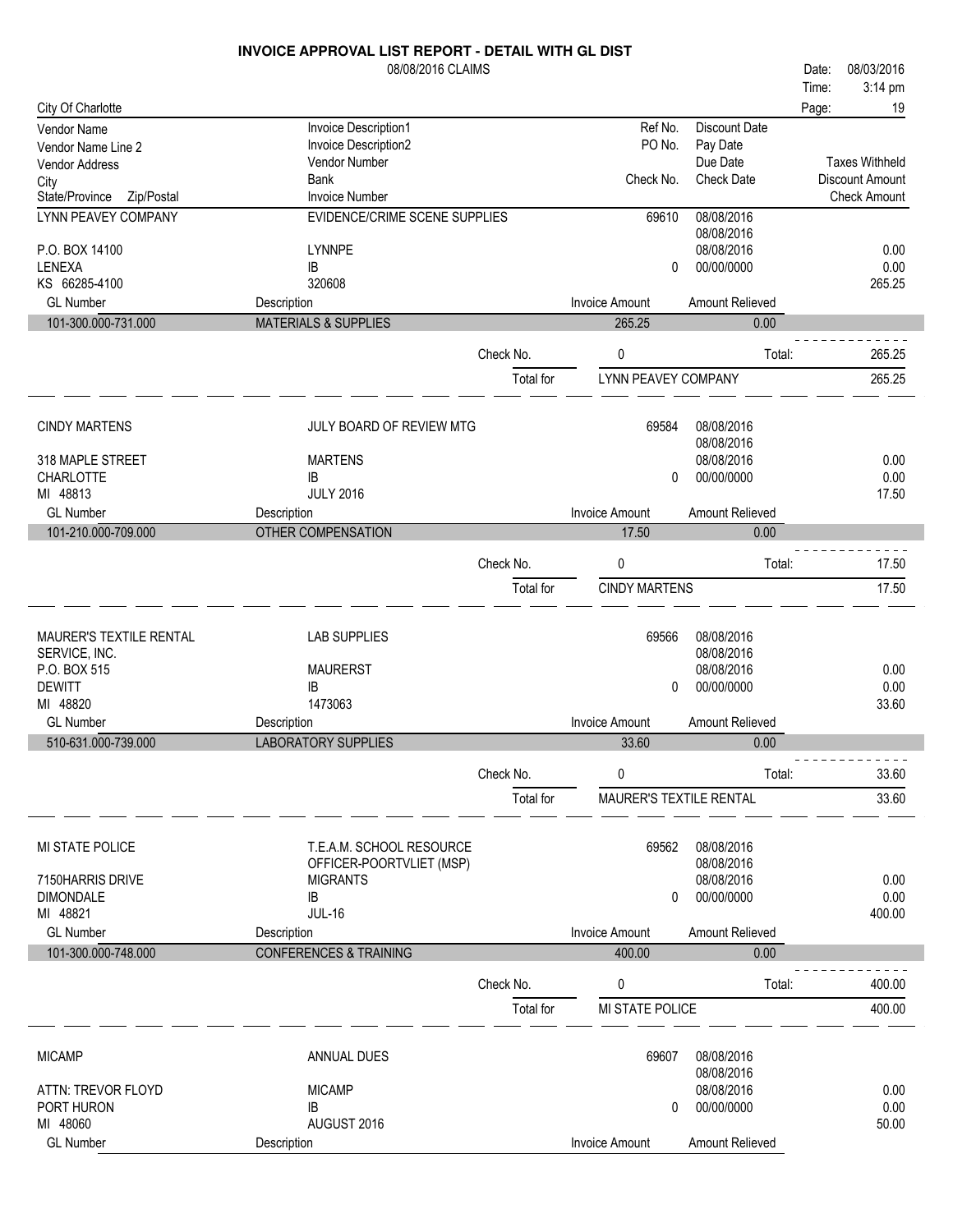08/08/2016 CLAIMS **INVOICE APPROVAL LIST REPORT - DETAIL WITH GL DIST** City Of Charlotte Time: Date: 08/03/2016 Page: 20 Vendor Name Invoice Description 1 March 2012 12:30 March 2013 12:30 March 2014 12:30 March 2014 12:30 March 20<br>
Vendor Name Line 2 March 2013 12:30 March 2013 12:30 March 2013 12:30 March 2014 12:30 March 2014 12:30 March Vendor Name Line 2 **Invoice Description2** PO No. Pay Date PO No. Pay Date<br>Due Date

3:14 pm

| <b>Vendor Address</b><br>City<br>State/Province Zip/Postal | Vendor Number<br><b>Bank</b><br><b>Invoice Number</b> |           | Check No.                | Due Date<br><b>Check Date</b> | <b>Taxes Withheld</b><br>Discount Amount<br><b>Check Amount</b> |
|------------------------------------------------------------|-------------------------------------------------------|-----------|--------------------------|-------------------------------|-----------------------------------------------------------------|
| 101-410.000-735.000                                        | <b>DUES &amp; SUBSCRIPTIONS</b>                       |           | 50.00                    | 0.00                          |                                                                 |
|                                                            |                                                       | Check No. | 0                        | Total:                        | 50.00                                                           |
|                                                            |                                                       | Total for | <b>MICAMP</b>            |                               | 50.00                                                           |
| MICH ASSOC. CHIEFS OF POLICE                               | <b>ACCREDIATION MNG TRAINING</b>                      |           | 69553                    | 08/08/2016                    |                                                                 |
|                                                            |                                                       |           |                          | 08/08/2016                    |                                                                 |
| 3474 ALAIEDON PKWY; STE 600                                | MI ASC C                                              |           |                          | 08/08/2016                    | 0.00                                                            |
| <b>OKEMOS</b>                                              | IB                                                    |           | $\Omega$                 | 00/00/0000                    | 0.00                                                            |
| MI 48864-3975<br><b>GL Number</b>                          | 200001490<br>Description                              |           | <b>Invoice Amount</b>    | <b>Amount Relieved</b>        | 25.00                                                           |
| 101-300.000-748.000                                        | <b>CONFERENCES &amp; TRAINING</b>                     |           | 25.00                    | 0.00                          |                                                                 |
|                                                            |                                                       |           |                          |                               |                                                                 |
|                                                            |                                                       | Check No. | 0                        | Total:                        | 25.00                                                           |
|                                                            |                                                       | Total for |                          | MICH ASSOC. CHIEFS OF POLICE  | 25.00                                                           |
| MICHIGAN PAVING AND MATERIALS                              | 2016 PAVING PROJECT                                   |           | 69617                    | 08/08/2016                    |                                                                 |
| <b>COMPANY</b>                                             |                                                       |           |                          | 08/08/2016                    |                                                                 |
| 16777 WOOD STREET                                          | <b>MIPAVING</b>                                       |           |                          | 08/08/2016                    | 0.00                                                            |
| LANSING                                                    | IB                                                    |           | $\Omega$                 | 00/00/0000                    | 0.00                                                            |
| MI 48906                                                   | $\mathbf{1}$                                          |           |                          |                               | 169,025.59                                                      |
| <b>GL Number</b>                                           | Description                                           |           | <b>Invoice Amount</b>    | <b>Amount Relieved</b>        |                                                                 |
| 202-000.000-211.000<br>202-524.000-862.000                 | RETAINAGE PAYABLE<br>CAP. OUTLAY-IMPROVEMENTS         |           | $-5,000.00$<br>76,139.23 | 0.00<br>0.00                  |                                                                 |
| 203-524.000-862.000                                        | CAP. OUTLAY-IMPROVEMENTS                              |           | 97,886.36                | 0.00                          |                                                                 |
| MICHIGAN PAVING AND MATERIALS                              | 2016 PAVING PROJECT                                   |           | 69618                    | 08/08/2016                    |                                                                 |
| <b>COMPANY</b>                                             |                                                       |           |                          | 08/08/2016                    |                                                                 |
| 16777 WOOD STREET                                          | <b>MIPAVING</b>                                       |           |                          | 08/08/2016                    | 0.00                                                            |
| LANSING                                                    | IB                                                    |           | 0                        | 00/00/0000                    | 0.00                                                            |
| MI 48906                                                   | $1-A$                                                 |           |                          |                               | 150,013.95                                                      |
| <b>GL Number</b>                                           | Description                                           |           | <b>Invoice Amount</b>    | Amount Relieved               |                                                                 |
| 202-524.000-862.000                                        | CAP. OUTLAY-IMPROVEMENTS                              |           | 150,013.95               | 0.00                          |                                                                 |
|                                                            |                                                       | Check No. | 0                        | Total:                        | 319,039.54                                                      |
|                                                            |                                                       | Total for |                          | MICHIGAN PAVING AND MATERIAL  | 319,039.54                                                      |
| STATE OF MICHIGAN                                          | MSC 201012-EDIG 9/2016                                |           | 69590                    | 08/08/2016                    |                                                                 |
| COMM DEVLMNT BLOCK GRANT PROGR                             | <b>MEDC</b>                                           |           |                          | 08/08/2016<br>08/08/2016      | 0.00                                                            |
| I ANSING                                                   | IR.                                                   |           |                          | 0.0000000                     | n nn                                                            |

| LANSING             | ΙB                     |           |                   | 00/00/0000      | 0.00     |
|---------------------|------------------------|-----------|-------------------|-----------------|----------|
| MI 48913            | MSC 201012-EDIG 9/2016 |           |                   |                 | 4,468.39 |
| <b>GL Number</b>    | <b>Description</b>     |           | Invoice Amount    | Amount Relieved |          |
| 101-230.000-871.000 | <b>PRINCIPAL</b>       |           | 4,468.39          | 0.00            |          |
|                     |                        | Check No. |                   | Total:          | 4,468.39 |
|                     |                        | Total for | STATE OF MICHIGAN |                 | 4,468.39 |
|                     |                        |           |                   |                 |          |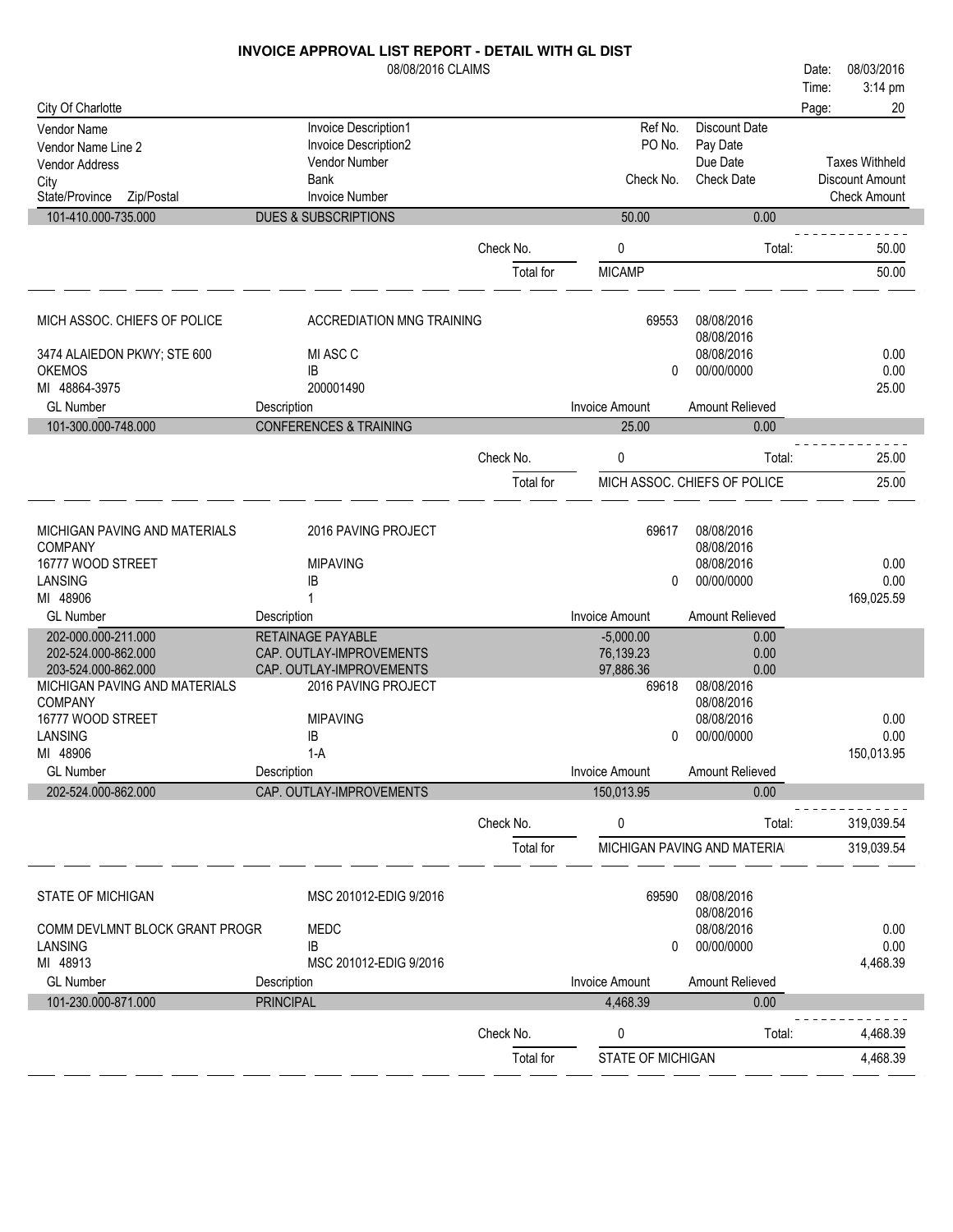|                                            | 08/08/2016 CLAIMS                        |           |                                |                          | Date: | 08/03/2016             |
|--------------------------------------------|------------------------------------------|-----------|--------------------------------|--------------------------|-------|------------------------|
|                                            |                                          |           |                                |                          | Time: | 3:14 pm                |
| City Of Charlotte                          |                                          |           |                                |                          | Page: | 21                     |
| Vendor Name                                | Invoice Description1                     |           | Ref No.                        | <b>Discount Date</b>     |       |                        |
| Vendor Name Line 2                         | Invoice Description2                     |           | PO No.                         | Pay Date                 |       |                        |
| Vendor Address                             | Vendor Number                            |           |                                | Due Date                 |       | <b>Taxes Withheld</b>  |
| City                                       | <b>Bank</b><br><b>Invoice Number</b>     |           | Check No.                      | <b>Check Date</b>        |       | <b>Discount Amount</b> |
| State/Province<br>Zip/Postal               |                                          |           |                                |                          |       | <b>Check Amount</b>    |
| <b>STATE OF MICHIGAN</b>                   | NORTH SHELDON ST CONST                   |           | 69615                          | 08/08/2016<br>08/08/2016 |       |                        |
| ATTN: FINANCE CASHIER                      | <b>MIAIR</b>                             |           |                                | 08/08/2016               |       | 0.00                   |
| LANSING                                    | IB                                       |           | 0                              | 00/00/0000               |       | 0.00                   |
| MI 48909                                   | 591-479200                               |           |                                |                          |       | 191,469.14             |
| <b>GL Number</b>                           | Description                              |           | <b>Invoice Amount</b>          | Amount Relieved          |       |                        |
| 202-524.000-862.000                        | CAP. OUTLAY-IMPROVEMENTS                 |           | 24,954.58                      | 0.00                     |       |                        |
| 510-910.000-864.673                        | CAP OUTLAY - SEWER RPL MAINS             |           | 11,344.04                      | 0.00                     |       |                        |
| 510-940.000-864.682                        | CAPITAL OUTLAY - WTR RPLC MAIN           |           | 155,170.52                     | 0.00                     |       |                        |
|                                            |                                          | Check No. | 0                              | Total:                   |       | 191,469.14             |
|                                            |                                          | Total for | STATE OF MICHIGAN              |                          |       | 191,469.14             |
|                                            |                                          |           |                                |                          |       |                        |
| MID-MICHI CHIEFS OF POLICE                 | 2016 MEMBERSHIP DUES                     |           | 69559                          | 08/08/2016               |       |                        |
| <b>ASSOCIATION</b>                         |                                          |           |                                | 08/08/2016               |       |                        |
| P.O. BOX 241                               | <b>MMCOPA</b>                            |           |                                | 08/08/2016               |       | 0.00                   |
| ST JOHNS                                   | IB                                       |           | 0                              | 00/00/0000               |       | 0.00                   |
| MI 49981                                   | 2016                                     |           |                                |                          |       | 25.00                  |
| <b>GL Number</b>                           | Description                              |           | <b>Invoice Amount</b>          | Amount Relieved          |       |                        |
| 101-300.000-735.000                        | <b>DUES &amp; SUBSCRIPTIONS</b>          |           | 25.00                          | 0.00                     |       |                        |
|                                            |                                          | Check No. | 0                              | Total:                   |       | 25.00                  |
|                                            |                                          | Total for | MID-MICHI CHIEFS OF POLICE     |                          |       | 25.00                  |
|                                            |                                          |           |                                |                          |       |                        |
|                                            |                                          |           |                                |                          |       |                        |
|                                            |                                          |           |                                |                          |       |                        |
| <b>MIDSTATE TITLE</b>                      | REFUND UB OVERPAYMENT                    |           | 69540                          | 08/08/2016               |       |                        |
|                                            | 129 N LINCOLN                            |           |                                | 08/08/2016               |       |                        |
| 138 SOUTH COCHRAN                          | <b>MIDSST</b>                            |           |                                | 08/08/2016               |       | 0.00                   |
| <b>CHARLOTTE</b>                           | IB                                       |           | 0                              | 00/00/0000               |       | 0.00                   |
| MI 48813                                   | CD2 92058                                |           |                                |                          |       | 18.05                  |
| <b>GL Number</b>                           | Description                              |           | <b>Invoice Amount</b><br>18.05 | Amount Relieved<br>0.00  |       |                        |
| 510-000.000-017.000                        | UTILITY BILLS RECEIVABLE                 |           |                                |                          |       |                        |
|                                            |                                          | Check No. | 0                              | Total:                   |       | 18.05                  |
|                                            |                                          | Total for | MIDSTATE TITLE                 |                          |       | 18.05                  |
|                                            |                                          |           |                                |                          |       |                        |
| ELIZABETH MOODY                            | <b>AUGUST 2, 2016</b>                    |           | 69664                          | 08/08/2016               |       |                        |
|                                            |                                          |           |                                | 08/08/2016               |       |                        |
| 3055 W BELLEVUE HWY                        | <b>MOODY</b>                             |           |                                | 08/08/2016               |       | 0.00                   |
| <b>OLIVET</b>                              | IB                                       |           | 0                              | 00/00/0000               |       | 0.00                   |
| MI 49076                                   | <b>AUG 2016</b>                          |           |                                |                          |       | 178.00                 |
| <b>GL Number</b>                           | Description                              |           | Invoice Amount                 | Amount Relieved          |       |                        |
| 101-200.000-750.000<br>101-200.000-750.000 | OTHER COMPENSATION<br>OTHER COMPENSATION |           | 150.00<br>10.00                | 0.00<br>0.00             |       |                        |
| 101-200.000-750.000                        | OTHER COMPENSATION                       |           | 18.00                          | 0.00                     |       |                        |
|                                            |                                          | Check No. | 0                              | Total:                   |       | 178.00                 |
|                                            |                                          | Total for | ELIZABETH MOODY                |                          |       | 178.00                 |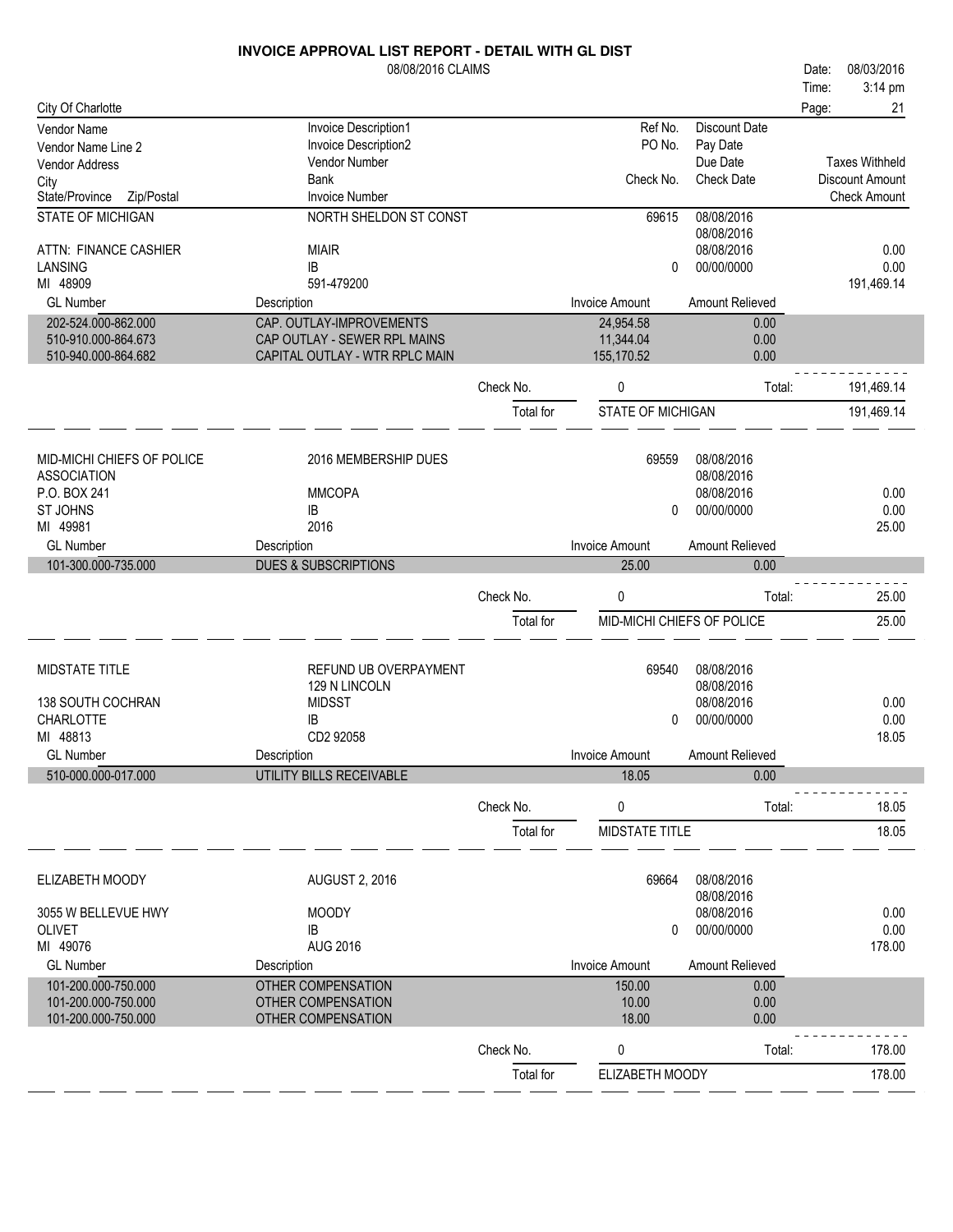|                              | INVOICE APPROVAL LIST REPORT - DETAIL WITH GL DIST |           |                       |                          |       |                       |
|------------------------------|----------------------------------------------------|-----------|-----------------------|--------------------------|-------|-----------------------|
|                              | 08/08/2016 CLAIMS                                  |           |                       |                          | Date: | 08/03/2016            |
|                              |                                                    |           |                       |                          | Time: | 3:14 pm               |
| City Of Charlotte            |                                                    |           |                       |                          | Page: | 22                    |
| Vendor Name                  | Invoice Description1                               |           | Ref No.               | Discount Date            |       |                       |
| Vendor Name Line 2           | Invoice Description2                               |           | PO No.                | Pay Date                 |       |                       |
| Vendor Address               | Vendor Number                                      |           |                       | Due Date                 |       | <b>Taxes Withheld</b> |
| City                         | <b>Bank</b>                                        |           | Check No.             | <b>Check Date</b>        |       | Discount Amount       |
| State/Province<br>Zip/Postal | <b>Invoice Number</b>                              |           |                       |                          |       | <b>Check Amount</b>   |
| <b>SUSAN MOODY</b>           | <b>AUGUST 2, 2016</b>                              |           | 69687                 | 08/08/2016               |       |                       |
|                              |                                                    |           |                       | 08/08/2016               |       |                       |
| 3055 W BELLEVUE HWY          | MOODY/S                                            |           |                       | 08/08/2016               |       | 0.00                  |
| <b>OLIVET</b><br>MI 49076    | IB<br><b>AUG 2016</b>                              |           | 0                     | 00/00/0000               |       | 0.00<br>117.00        |
|                              |                                                    |           |                       |                          |       |                       |
| <b>GL Number</b>             | Description                                        |           | <b>Invoice Amount</b> | Amount Relieved          |       |                       |
| 101-200.000-750.000          | OTHER COMPENSATION                                 |           | 99.00<br>18.00        | 0.00<br>0.00             |       |                       |
| 101-200.000-750.000          | OTHER COMPENSATION                                 |           |                       |                          |       |                       |
|                              |                                                    | Check No. | 0                     | Total:                   |       | 117.00                |
|                              |                                                    |           |                       |                          |       |                       |
|                              |                                                    | Total for | SUSAN MOODY           |                          |       | 117.00                |
|                              |                                                    |           |                       |                          |       |                       |
| <b>JANET MOREY</b>           | <b>AUGUST 2, 2016</b>                              |           | 69662                 | 08/08/2016               |       |                       |
| 1245 PORTER DRIVE            | MOREY/J                                            |           |                       | 08/08/2016<br>08/08/2016 |       | 0.00                  |
| <b>CHARLOTTE</b>             | IB                                                 |           | 0                     | 00/00/0000               |       | 0.00                  |
| MI 48813                     | <b>AUG 2016</b>                                    |           |                       |                          |       | 157.50                |
| <b>GL Number</b>             | Description                                        |           | <b>Invoice Amount</b> | Amount Relieved          |       |                       |
| 101-200.000-750.000          | OTHER COMPENSATION                                 |           | 139.50                | 0.00                     |       |                       |
| 101-200.000-750.000          | OTHER COMPENSATION                                 |           | 18.00                 | 0.00                     |       |                       |
|                              |                                                    | Check No. | 0                     | Total:                   |       | 157.50                |
|                              |                                                    |           |                       |                          |       |                       |
|                              |                                                    | Total for | <b>JANET MOREY</b>    |                          |       | 157.50                |
|                              |                                                    |           |                       |                          |       |                       |
| DON MULVANEY                 | SUMMER CONCERT                                     |           | 69633                 | 08/08/2016<br>08/08/2016 |       |                       |
|                              | <b>MULVANEY</b>                                    |           |                       | 08/08/2016               |       | 0.00                  |
|                              | IB                                                 |           | 0                     | 00/00/0000               |       | 0.00                  |
|                              | <b>JULY 2016</b>                                   |           |                       |                          |       | 500.00                |
| <b>GL Number</b>             | Description                                        |           | Invoice Amount        | Amount Relieved          |       |                       |
| 260-800.000-753.000          | SPECIAL PURPOSE EXPENSES                           |           | 500.00                | 0.00                     |       |                       |
|                              |                                                    | Check No. | 0                     | Total:                   |       | 500.00                |
|                              |                                                    | Total for | DON MULVANEY          |                          |       | 500.00                |
|                              |                                                    |           |                       |                          |       |                       |
| NATESCAPES, LLC              | <b>LANDSCAPING STONE</b>                           |           | 69634                 | 08/08/2016               |       |                       |
|                              |                                                    |           |                       | 08/08/2016               |       |                       |
| 6578 W BUTTERFILD HWY        | <b>NATE</b>                                        |           |                       | 08/08/2016               |       | 0.00                  |
| <b>BELLEVUE</b>              | IB                                                 |           | 0                     | 00/00/0000               |       | 0.00                  |
| MI 49021                     | 16-1113                                            |           |                       |                          |       | 158.88                |
| <b>GL Number</b>             | Description                                        |           | <b>Invoice Amount</b> | Amount Relieved          |       |                       |
| 280-830.000-731.000          | <b>MATERIALS &amp; SUPPLIES</b>                    |           | 158.88                | 0.00                     |       |                       |
|                              |                                                    | Check No. | 0                     | Total:                   |       | 158.88                |
|                              |                                                    |           |                       |                          |       |                       |
|                              |                                                    | Total for | NATESCAPES, LLC       |                          |       | 158.88                |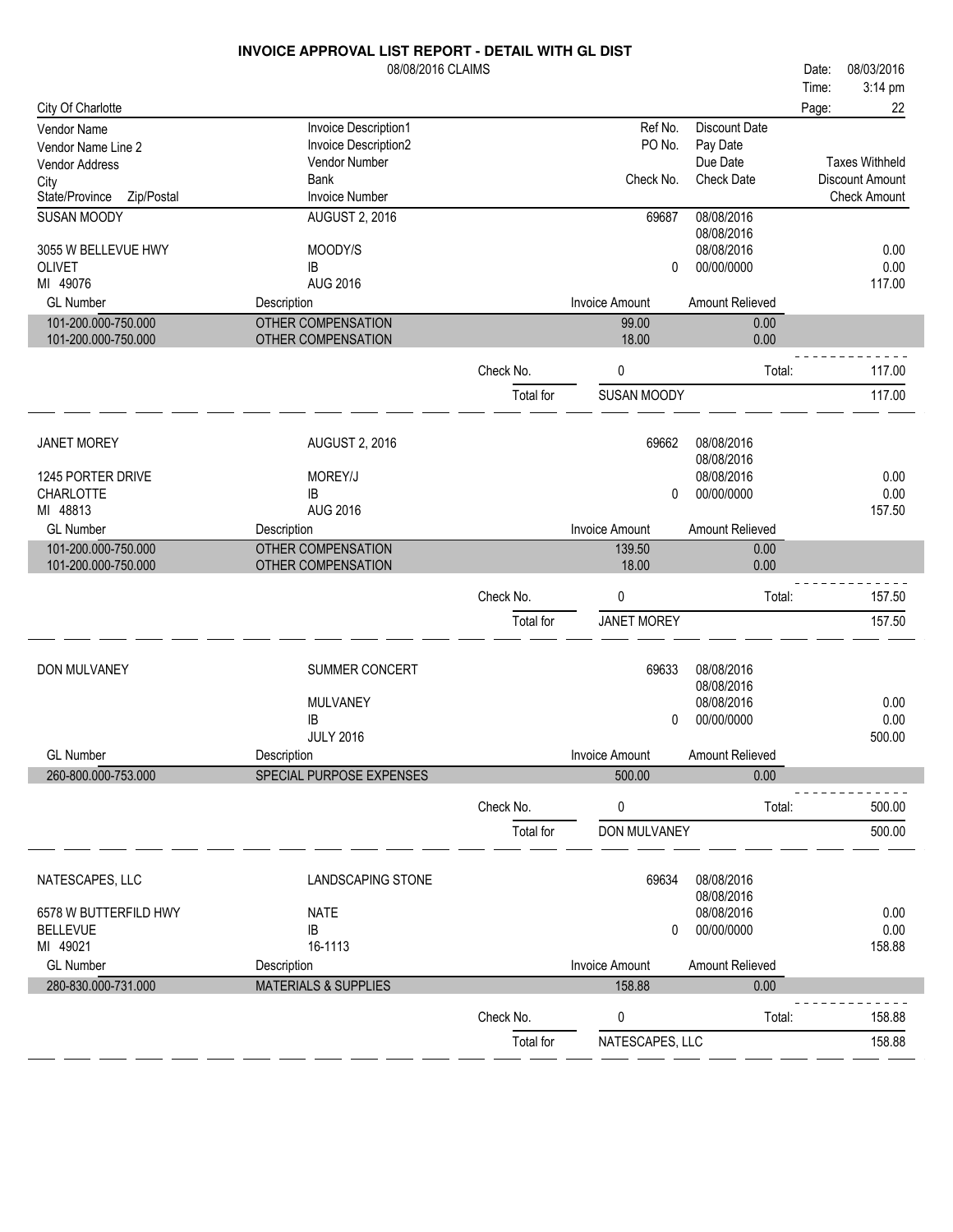|                              | <b>INVOICE APPROVAL LIST REPORT - DETAIL WITH GL DIST</b> |           |                        |                      |       |                        |
|------------------------------|-----------------------------------------------------------|-----------|------------------------|----------------------|-------|------------------------|
|                              | 08/08/2016 CLAIMS                                         |           |                        |                      | Date: | 08/03/2016             |
|                              |                                                           |           |                        |                      | Time: | 3:14 pm                |
| City Of Charlotte            |                                                           |           |                        |                      | Page: | 23                     |
| Vendor Name                  | Invoice Description1                                      |           | Ref No.                | <b>Discount Date</b> |       |                        |
| Vendor Name Line 2           | Invoice Description2                                      |           | PO No.                 | Pay Date             |       |                        |
| Vendor Address               | Vendor Number                                             |           |                        | Due Date             |       | <b>Taxes Withheld</b>  |
| City                         | <b>Bank</b>                                               |           | Check No.              | <b>Check Date</b>    |       | <b>Discount Amount</b> |
| State/Province<br>Zip/Postal | <b>Invoice Number</b>                                     |           |                        |                      |       | <b>Check Amount</b>    |
| NCL OF WISCONSIN, INC        | REPLACE SAMPLE CONTAINERS                                 |           | 69569                  | 08/08/2016           |       |                        |
|                              |                                                           |           |                        | 08/08/2016           |       |                        |
| P.O. BOX 8                   | <b>NCL</b>                                                |           |                        | 08/08/2016           |       | 0.00                   |
| <b>BIRNAMWOOD</b>            | IB                                                        |           | 0                      | 00/00/0000           |       | 0.00                   |
| WI 54414                     | 375980                                                    |           |                        |                      |       | 261.45                 |
| <b>GL Number</b>             | Description                                               |           | <b>Invoice Amount</b>  | Amount Relieved      |       |                        |
| 510-631.000-739.000          | <b>LABORATORY SUPPLIES</b>                                |           | 261.45                 | 0.00                 |       |                        |
|                              |                                                           | Check No. | 0                      | Total:               |       | 261.45                 |
|                              |                                                           |           |                        |                      |       |                        |
|                              |                                                           | Total for | NCL OF WISCONSIN, INC  |                      |       | 261.45                 |
|                              |                                                           |           |                        |                      |       |                        |
| <b>JEANNE NITCHMAN</b>       | <b>AUGUST 2, 2016</b>                                     |           | 69682                  | 08/08/2016           |       |                        |
|                              |                                                           |           |                        | 08/08/2016           |       |                        |
| 748 BONNIE ST                | <b>NITCH</b>                                              |           |                        | 08/08/2016           |       | 0.00                   |
| <b>CHARLOTTE</b>             | IB                                                        |           | 0                      | 00/00/0000           |       | 0.00                   |
| MI 48183                     | <b>AUG 2016</b>                                           |           |                        |                      |       | 148.50                 |
| <b>GL Number</b>             | Description                                               |           | <b>Invoice Amount</b>  | Amount Relieved      |       |                        |
| 101-200.000-750.000          | <b>OTHER COMPENSATION</b>                                 |           | 130.50                 | 0.00                 |       |                        |
| 101-200.000-750.000          | OTHER COMPENSATION                                        |           | 18.00                  | 0.00                 |       |                        |
|                              |                                                           |           |                        |                      |       |                        |
|                              |                                                           | Check No. | 0                      | Total:               |       | 148.50                 |
|                              |                                                           | Total for | <b>JEANNE NITCHMAN</b> |                      |       | 148.50                 |
|                              |                                                           |           |                        |                      |       |                        |
|                              |                                                           |           |                        |                      |       |                        |
| <b>OFFICE MAX</b>            | <b>SUPPLIES</b>                                           |           | 69526                  | 08/08/2016           |       |                        |
|                              |                                                           |           |                        | 08/08/2016           |       |                        |
| 75 REMITTANCE DR #2698       | <b>OFFICEMAX</b>                                          |           |                        | 08/08/2016           |       | 0.00                   |
| <b>CHICAGO</b>               | IB                                                        |           | $\Omega$               | 00/00/0000           |       | 0.00                   |
| IL 60675-2698                | 407760                                                    |           |                        |                      |       | 25.50                  |
| <b>GL Number</b>             | Description                                               |           | Invoice Amount         | Amount Relieved      |       |                        |
| 101-664.000-731.000          | <b>MATERIALS &amp; SUPPLIES</b>                           |           | 25.50                  | 0.00                 |       |                        |
|                              |                                                           | Check No. | 0                      | Total:               |       | 25.50                  |
|                              |                                                           | Total for | OFFICE MAX             |                      |       | 25.50                  |
|                              |                                                           |           |                        |                      |       |                        |
|                              |                                                           |           |                        |                      |       |                        |
| SANDRA OSBORN                | CONFERENCE-LAND VALUE                                     |           | 69588                  | 08/08/2016           |       |                        |
|                              |                                                           |           |                        | 08/08/2016           |       |                        |
|                              | OSBORN/S                                                  |           |                        | 08/08/2016           |       | 0.00                   |
|                              | IB                                                        |           | 0                      | 00/00/0000           |       | 0.00                   |
|                              | JULY 15, 2016                                             |           |                        |                      |       | 149.68                 |
| <b>GL Number</b>             | Description                                               |           | <b>Invoice Amount</b>  | Amount Relieved      |       |                        |
| 101-210.000-748.000          | <b>CONFERENCES &amp; TRAINING</b>                         |           | 149.68                 | 0.00                 |       |                        |
| SANDRA OSBORN                | MAED CURRENT ASSMT TOPICS                                 |           | 69589                  | 08/08/2016           |       |                        |
|                              |                                                           |           |                        | 08/08/2016           |       |                        |
|                              | OSBORN/S                                                  |           |                        | 08/08/2016           |       | 0.00                   |
|                              | IB                                                        |           | 0                      | 00/00/0000           |       | 0.00                   |
|                              | JULY 13, 2016                                             |           |                        |                      |       | 119.99                 |
| <b>GL Number</b>             | Description                                               |           | <b>Invoice Amount</b>  | Amount Relieved      |       |                        |
| 101-210.000-748.000          | <b>CONFERENCES &amp; TRAINING</b>                         |           | 119.99                 | 0.00                 |       |                        |
|                              |                                                           |           |                        |                      |       |                        |
|                              |                                                           | Check No. | 0                      | Total:               |       | 269.67                 |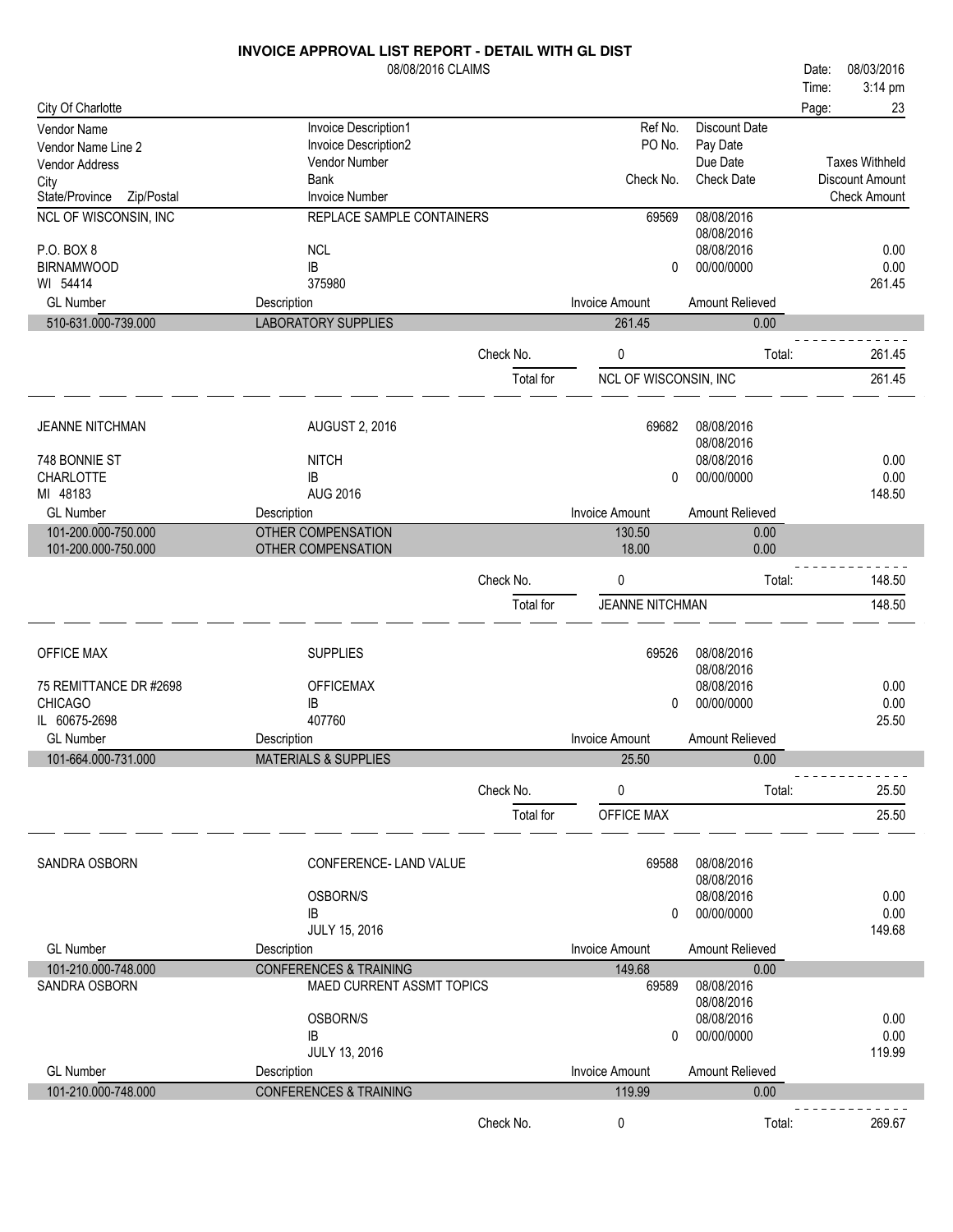|                                            | <b>INVOICE APPROVAL LIST REPORT - DETAIL WITH GL DIST</b> |                        |                                 |                           |       |                       |
|--------------------------------------------|-----------------------------------------------------------|------------------------|---------------------------------|---------------------------|-------|-----------------------|
|                                            | 08/08/2016 CLAIMS                                         |                        |                                 |                           | Date: | 08/03/2016            |
|                                            |                                                           |                        |                                 |                           | Time: | 3:14 pm               |
| City Of Charlotte                          |                                                           |                        |                                 |                           | Page: | 24                    |
| Vendor Name<br>Vendor Name Line 2          | Invoice Description1<br>Invoice Description2              |                        | Ref No.<br>PO No.               | Discount Date<br>Pay Date |       |                       |
| Vendor Address                             | Vendor Number                                             |                        |                                 | Due Date                  |       | <b>Taxes Withheld</b> |
| City                                       | <b>Bank</b>                                               |                        | Check No.                       | <b>Check Date</b>         |       | Discount Amount       |
| State/Province<br>Zip/Postal               | <b>Invoice Number</b>                                     |                        |                                 |                           |       | <b>Check Amount</b>   |
|                                            |                                                           | Total for              | SANDRA OSBORN                   |                           |       | 269.67                |
|                                            |                                                           |                        |                                 |                           |       |                       |
| OUDBIER INSTRUMENT CO.                     | REPAIR & CALIBRATE INF METER                              |                        | 69621                           | 08/08/2016                |       |                       |
|                                            |                                                           |                        |                                 | 08/08/2016                |       |                       |
| 4064 S. ROLLING RIDGE                      | <b>OUDBIN</b>                                             |                        |                                 | 08/08/2016                |       | 0.00                  |
| WAYLAND                                    | IB                                                        |                        | 0                               | 00/00/0000                |       | 0.00                  |
| MI 49348<br><b>GL Number</b>               | 8066                                                      |                        |                                 |                           |       | 297.00                |
| 510-631.000-749.000                        | Description<br><b>CONTRACTUAL SERVICES</b>                |                        | <b>Invoice Amount</b><br>297.00 | Amount Relieved<br>0.00   |       |                       |
|                                            |                                                           |                        |                                 |                           |       |                       |
|                                            |                                                           | Check No.              | 0                               | Total:                    |       | 297.00                |
|                                            |                                                           | Total for              | <b>OUDBIER INSTRUMENT CO.</b>   |                           |       | 297.00                |
|                                            |                                                           |                        |                                 |                           |       |                       |
| PEOPLE FACTS LLC                           | <b>INVESTIGATIVE BACKGROUND</b><br>CONTRACT SERVICES      |                        | 69611                           | 08/08/2016<br>08/08/2016  |       |                       |
| PO BOX 740303                              | PEOPLEFACT                                                |                        |                                 | 08/08/2016                |       | 0.00                  |
| <b>LOS ANGELES</b>                         | IB                                                        |                        | 0                               | 00/00/0000                |       | 0.00                  |
| CA 90074-0303                              | 2016061147                                                |                        |                                 |                           |       | 53.43                 |
| <b>GL Number</b>                           | Description                                               |                        | <b>Invoice Amount</b>           | Amount Relieved           |       |                       |
|                                            |                                                           |                        |                                 |                           |       |                       |
| 101-300.000-749.000                        | CONTRACTUAL SERVICES                                      |                        | 53.43                           | 0.00                      |       |                       |
|                                            |                                                           |                        |                                 |                           |       |                       |
|                                            |                                                           | Check No.              | 0                               | Total:                    |       | 53.43                 |
|                                            |                                                           | Total for              | PEOPLE FACTS LLC                |                           |       | 53.43                 |
| SANDRA A PETTY                             |                                                           |                        | 69674                           | 08/08/2016                |       |                       |
|                                            | AUGUST 2, 2016 PRIMARY                                    |                        |                                 | 08/08/2016                |       |                       |
| 287 LEGACY PARKE DR APT 2                  | PETTY/S                                                   |                        |                                 | 08/08/2016                |       | 0.00                  |
| CHARLOTTE                                  | IB                                                        |                        | $\mathbf{0}$                    | 00/00/0000                |       | 0.00                  |
| MI 48813                                   | <b>AUG 2016</b>                                           |                        |                                 |                           |       | 148.50                |
| <b>GL Number</b>                           | Description                                               |                        | <b>Invoice Amount</b>           | Amount Relieved           |       |                       |
| 101-200.000-750.000<br>101-200.000-750.000 | <b>OTHER COMPENSATION</b><br>OTHER COMPENSATION           |                        | 130.50<br>18.00                 | 0.00<br>0.00              |       |                       |
|                                            |                                                           |                        |                                 |                           |       |                       |
|                                            |                                                           | Check No.              | $\pmb{0}$                       | Total:                    |       | 148.50                |
|                                            |                                                           | Total for              | SANDRA A PETTY                  |                           |       | 148.50                |
| ROBERT PHILLIPS                            | JULY BOARD OF REVIEW MTG                                  |                        | 69583                           | 08/08/2016                |       |                       |
|                                            |                                                           |                        |                                 | 08/08/2016                |       |                       |
| 215 S COCHRAN AVE                          | <b>PHILLIPSR</b>                                          |                        |                                 | 08/08/2016                |       | 0.00                  |
| <b>CHARLOTTE</b>                           | IB                                                        |                        | 0                               | 00/00/0000                |       | 0.00                  |
| MI 48813<br><b>GL Number</b>               | <b>JULY 2016</b>                                          |                        | <b>Invoice Amount</b>           | Amount Relieved           |       | 17.50                 |
| 101-210.000-709.000                        | Description<br><b>OTHER COMPENSATION</b>                  |                        | 17.50                           | 0.00                      |       |                       |
|                                            |                                                           |                        |                                 |                           |       |                       |
|                                            |                                                           | Check No.<br>Total for | 0<br>ROBERT PHILLIPS            | Total:                    |       | 17.50<br>17.50        |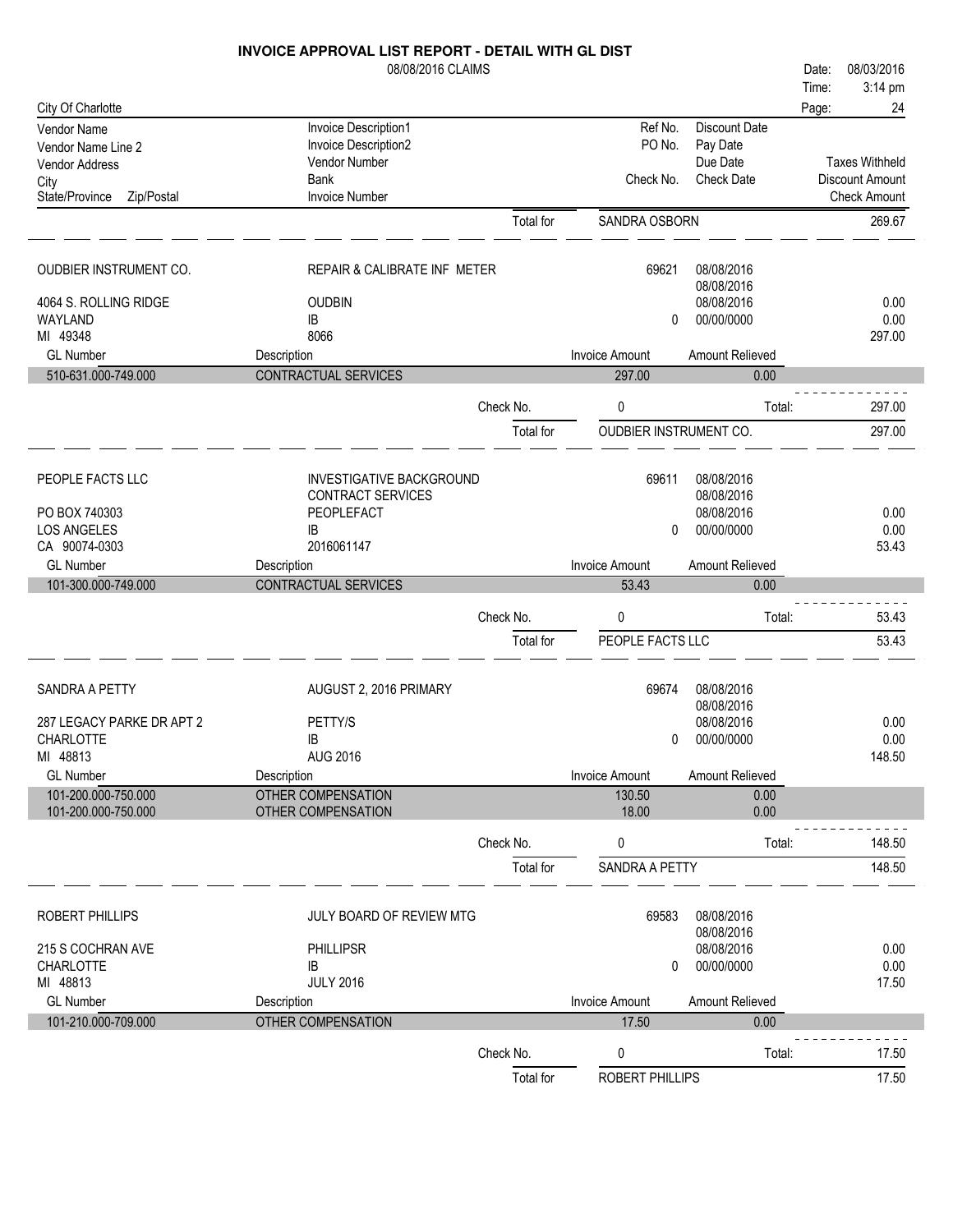|                                            | 08/08/2016 CLAIMS                        |           |                         |                               | Date: | 08/03/2016            |
|--------------------------------------------|------------------------------------------|-----------|-------------------------|-------------------------------|-------|-----------------------|
|                                            |                                          |           |                         |                               | Time: | 3:14 pm               |
| City Of Charlotte                          |                                          |           |                         |                               | Page: | 25                    |
| Vendor Name                                | Invoice Description1                     |           | Ref No.                 | <b>Discount Date</b>          |       |                       |
| Vendor Name Line 2                         | Invoice Description2                     |           | PO No.                  | Pay Date                      |       | <b>Taxes Withheld</b> |
| Vendor Address                             | Vendor Number<br>Bank                    |           | Check No.               | Due Date<br><b>Check Date</b> |       | Discount Amount       |
| City<br>State/Province<br>Zip/Postal       | <b>Invoice Number</b>                    |           |                         |                               |       | <b>Check Amount</b>   |
| <b>BARBARA PHLEGAR</b>                     | <b>AUGUST 2, 2016</b>                    |           | 69684                   | 08/08/2016                    |       |                       |
|                                            |                                          |           |                         | 08/08/2016                    |       |                       |
| 425 HORATIO                                | PHLEBA                                   |           |                         | 08/08/2016                    |       | 0.00                  |
| <b>CHARLOTTE</b>                           | IB                                       |           | 0                       | 00/00/0000                    |       | 0.00                  |
| MI 48813                                   | <b>AUG 2016</b>                          |           |                         |                               |       | 139.50                |
| <b>GL Number</b>                           | Description                              |           | <b>Invoice Amount</b>   | Amount Relieved               |       |                       |
| 101-200.000-750.000                        | OTHER COMPENSATION                       |           | 112.50                  | 0.00                          |       |                       |
| 101-200.000-750.000                        | OTHER COMPENSATION                       |           | 18.00                   | 0.00                          |       |                       |
| 101-200.000-750.000                        | OTHER COMPENSATION                       |           | 9.00                    | 0.00                          |       |                       |
|                                            |                                          | Check No. | 0                       | Total:                        |       | 139.50                |
|                                            |                                          | Total for | <b>BARBARA PHLEGAR</b>  |                               |       | 139.50                |
|                                            |                                          |           |                         |                               |       |                       |
| <b>BENJAMIN PHLEGAR</b>                    | <b>AUGUST 2, 2016</b>                    |           | 69678                   | 08/08/2016                    |       |                       |
|                                            |                                          |           |                         | 08/08/2016                    |       |                       |
| 425 HORATIO                                | PHLEGARB                                 |           |                         | 08/08/2016                    |       | 0.00                  |
| <b>CHARLOTTE</b>                           | IB                                       |           | 0                       | 00/00/0000                    |       | 0.00                  |
| MI 48813                                   | <b>AUG 2016</b>                          |           |                         |                               |       | 166.50                |
| <b>GL Number</b>                           | Description                              |           | <b>Invoice Amount</b>   | Amount Relieved               |       |                       |
| 101-200.000-750.000<br>101-200.000-750.000 | OTHER COMPENSATION<br>OTHER COMPENSATION |           | 130.50<br>18.00         | 0.00<br>0.00                  |       |                       |
| 101-200.000-750.000                        | OTHER COMPENSATION                       |           | 18.00                   | 0.00                          |       |                       |
|                                            |                                          |           |                         |                               |       |                       |
|                                            |                                          | Check No. | 0                       | Total:                        |       | 166.50                |
|                                            |                                          | Total for | <b>BENJAMIN PHLEGAR</b> |                               |       | 166.50                |
|                                            |                                          |           |                         |                               |       |                       |
| PLASTIC PLACE                              | 55-60 GALLON PLASTIC BAGS                |           | 69613                   | 08/08/2016                    |       |                       |
|                                            |                                          |           |                         | 08/08/2016                    |       |                       |
| 687 PROSPECT ST. STE. #450                 | <b>PLASTIC</b><br>IB                     |           |                         | 08/08/2016<br>00/00/0000      |       | 0.00<br>0.00          |
| <b>LAKEWOOD</b><br>NJ 08701                | 129676                                   |           | 0                       |                               |       | 155.16                |
| <b>GL Number</b>                           | Description                              |           | <b>Invoice Amount</b>   | Amount Relieved               |       |                       |
| 101-300.000-731.000                        | <b>MATERIALS &amp; SUPPLIES</b>          |           | 155.16                  | 0.00                          |       |                       |
|                                            |                                          |           |                         |                               |       |                       |
|                                            |                                          | Check No. | 0                       | Total:                        |       | 155.16                |
|                                            |                                          | Total for | PLASTIC PLACE           |                               |       | 155.16                |
|                                            |                                          |           |                         |                               |       |                       |
| <b>GERALD E PODANY</b>                     | <b>AUGUST 2, 2016</b>                    |           | 69686                   | 08/08/2016<br>08/08/2016      |       |                       |
| 322 JOHN ST                                | <b>PODANYG</b>                           |           |                         | 08/08/2016                    |       | 0.00                  |
| CHARLOTTE                                  | IB                                       |           | 0                       | 00/00/0000                    |       | 0.00                  |
| MI 48813                                   | <b>AUG 2016</b>                          |           |                         |                               |       | 117.00                |
| <b>GL Number</b>                           | Description                              |           | <b>Invoice Amount</b>   | Amount Relieved               |       |                       |
| 101-200.000-750.000                        | OTHER COMPENSATION                       |           | 99.00                   | 0.00                          |       |                       |
| 101-200.000-750.000                        | OTHER COMPENSATION                       |           | 18.00                   | 0.00                          |       |                       |
|                                            |                                          | Check No. | 0                       | Total:                        |       | 117.00                |
|                                            |                                          | Total for | <b>GERALD E PODANY</b>  |                               |       | 117.00                |
|                                            |                                          |           |                         |                               |       |                       |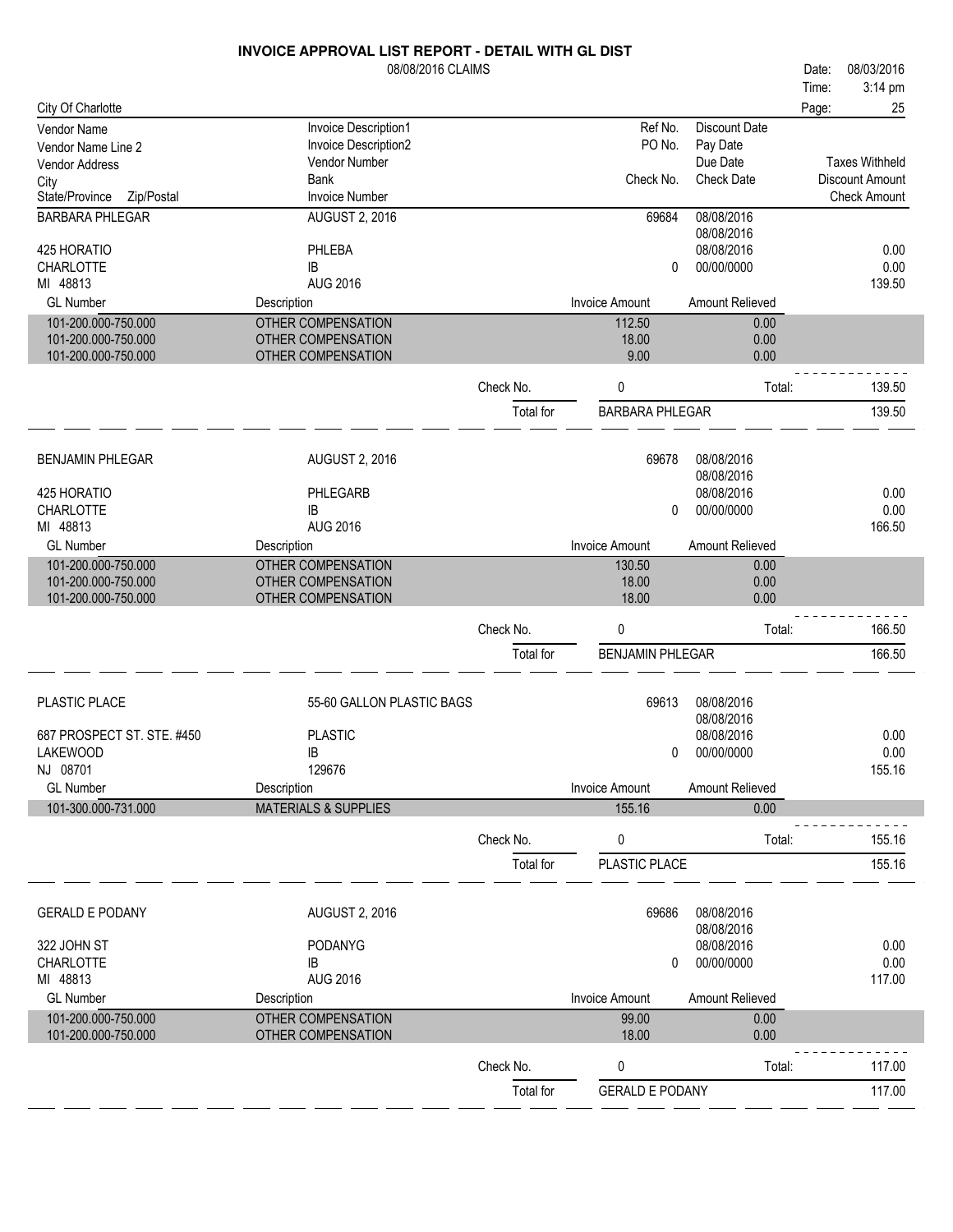|                                    | 08/08/2016 CLAIMS                                  |           |                       |                           | Date: | 08/03/2016            |
|------------------------------------|----------------------------------------------------|-----------|-----------------------|---------------------------|-------|-----------------------|
|                                    |                                                    |           |                       |                           | Time: | 3:14 pm               |
| City Of Charlotte                  |                                                    |           |                       |                           | Page: | 26                    |
| <b>Vendor Name</b>                 | Invoice Description1                               |           | Ref No.               | <b>Discount Date</b>      |       |                       |
| Vendor Name Line 2                 | Invoice Description2                               |           | PO No.                | Pay Date                  |       |                       |
| <b>Vendor Address</b>              | Vendor Number                                      |           |                       | Due Date                  |       | <b>Taxes Withheld</b> |
| City                               | <b>Bank</b>                                        |           | Check No.             | <b>Check Date</b>         |       | Discount Amount       |
| State/Province<br>Zip/Postal       | <b>Invoice Number</b>                              |           |                       |                           |       | <b>Check Amount</b>   |
| PSYCHAPPRAISAL ASSOCIATES          | MCOLES EMPLOYMENT EVAL                             |           | 69689                 | 08/08/2016                |       |                       |
|                                    | 2 OFFICERS                                         |           |                       | 08/08/2016                |       |                       |
| 2248 E MT HOPE AVE                 | <b>PSYCHAP</b>                                     |           |                       | 08/08/2016                |       | 0.00                  |
| <b>OKEMOS</b>                      | IB                                                 |           | 0                     | 00/00/0000                |       | 0.00                  |
| MI 48864                           | 8012016                                            |           |                       |                           |       | 800.00                |
| <b>GL Number</b>                   | Description                                        |           | <b>Invoice Amount</b> | <b>Amount Relieved</b>    |       |                       |
| 101-300.000-746.000                | PROFESSIONAL SERVICES                              |           | 800.00                | 0.00                      |       |                       |
|                                    |                                                    |           |                       |                           |       |                       |
|                                    |                                                    | Check No. | 0                     | Total:                    |       | 800.00                |
|                                    |                                                    | Total for |                       | PSYCHAPPRAISAL ASSOCIATES |       | 800.00                |
|                                    |                                                    |           |                       |                           |       |                       |
|                                    |                                                    |           |                       |                           |       |                       |
| QUILL CORP.                        | <b>QVF CARDSTOCK PAPER</b>                         |           | 69534                 | 08/08/2016                |       |                       |
|                                    |                                                    |           |                       | 08/08/2016                |       |                       |
| P.O. BOX 37600<br>PHLADELPHIA      | QUILCO<br>IB                                       |           | 0                     | 08/08/2016<br>00/00/0000  |       | 0.00<br>0.00          |
| PA 19101-0600                      | 7338063                                            |           |                       |                           |       | 54.36                 |
| <b>GL Number</b>                   | Description                                        |           | <b>Invoice Amount</b> | Amount Relieved           |       |                       |
|                                    |                                                    |           |                       |                           |       |                       |
| 101-200.000-731.000<br>QUILL CORP. | <b>MATERIALS &amp; SUPPLIES</b><br><b>SUPPLIES</b> |           | 54.36<br>69535        | 0.00<br>08/08/2016        |       |                       |
|                                    |                                                    |           |                       | 08/08/2016                |       |                       |
| P.O. BOX 37600                     | QUILCO                                             |           |                       | 08/08/2016                |       | 0.00                  |
| PHLADELPHIA                        | IB                                                 |           | 0                     | 00/00/0000                |       | 0.00                  |
| PA 19101-0600                      | 7340016                                            |           |                       |                           |       | 193.13                |
| <b>GL Number</b>                   | Description                                        |           | <b>Invoice Amount</b> | <b>Amount Relieved</b>    |       |                       |
| 101-300.000-731.000                | <b>MATERIALS &amp; SUPPLIES</b>                    |           | 193.13                | 0.00                      |       |                       |
| QUILL CORP.                        | <b>SUPPLIES</b>                                    |           | 69536                 | 08/08/2016                |       |                       |
|                                    |                                                    |           |                       | 08/08/2016                |       |                       |
| P.O. BOX 37600                     | QUILCO                                             |           |                       | 08/08/2016                |       | 0.00                  |
| PHLADELPHIA                        | IB                                                 |           | 0                     | 00/00/0000                |       | 0.00                  |
| PA 19101-0600                      | 7377338                                            |           |                       |                           |       | 26.69                 |
| <b>GL Number</b>                   | Description                                        |           | <b>Invoice Amount</b> | Amount Relieved           |       |                       |
| 101-220.000-731.000                | <b>MATERIALS &amp; SUPPLIES</b>                    |           | 26.69                 | 0.00                      |       |                       |
| QUILL CORP.                        | <b>SUPPLIES</b>                                    |           | 69537                 | 08/08/2016                |       |                       |
|                                    |                                                    |           |                       | 08/08/2016                |       |                       |
| P.O. BOX 37600                     | QUILCO                                             |           |                       | 08/08/2016                |       | 0.00                  |
| PHLADELPHIA                        | IB                                                 |           | 0                     | 00/00/0000                |       | 0.00                  |
| PA 19101-0600                      | 7453749                                            |           |                       |                           |       | 16.02                 |
| <b>GL Number</b>                   | Description                                        |           | <b>Invoice Amount</b> | Amount Relieved           |       |                       |
| 101-220.000-731.000                | <b>MATERIALS &amp; SUPPLIES</b>                    |           | 16.02                 | 0.00                      |       |                       |
| QUILL CORP.                        | <b>CHAIRS</b>                                      |           | 69538                 | 08/08/2016<br>08/08/2016  |       |                       |
| P.O. BOX 37600                     | QUILCO                                             |           |                       | 08/08/2016                |       | 0.00                  |
| PHLADELPHIA                        | IB                                                 |           | 0                     | 00/00/0000                |       | 0.00                  |
| PA 19101-0600                      | 7483759                                            |           |                       |                           |       | 172.12                |
| <b>GL Number</b>                   | Description                                        |           | <b>Invoice Amount</b> | Amount Relieved           |       |                       |
| 101-664.000-731.000                | <b>MATERIALS &amp; SUPPLIES</b>                    |           | 172.12                | 0.00                      |       |                       |
| QUILL CORP.                        | DRY ERASE BOARD                                    |           | 69539                 | 08/08/2016                |       |                       |
|                                    |                                                    |           |                       | 08/08/2016                |       |                       |
| P.O. BOX 37600                     | QUILCO                                             |           |                       | 08/08/2016                |       | 0.00                  |
| PHLADELPHIA                        | IB                                                 |           | 0                     | 00/00/0000                |       | 0.00                  |
| PA 19101-0600                      | 7487118                                            |           |                       |                           |       | 269.79                |
| <b>GL Number</b>                   | Description                                        |           | <b>Invoice Amount</b> | Amount Relieved           |       |                       |
| 101-220.000-731.000                | <b>MATERIALS &amp; SUPPLIES</b>                    |           | 9.96                  | 0.00                      |       |                       |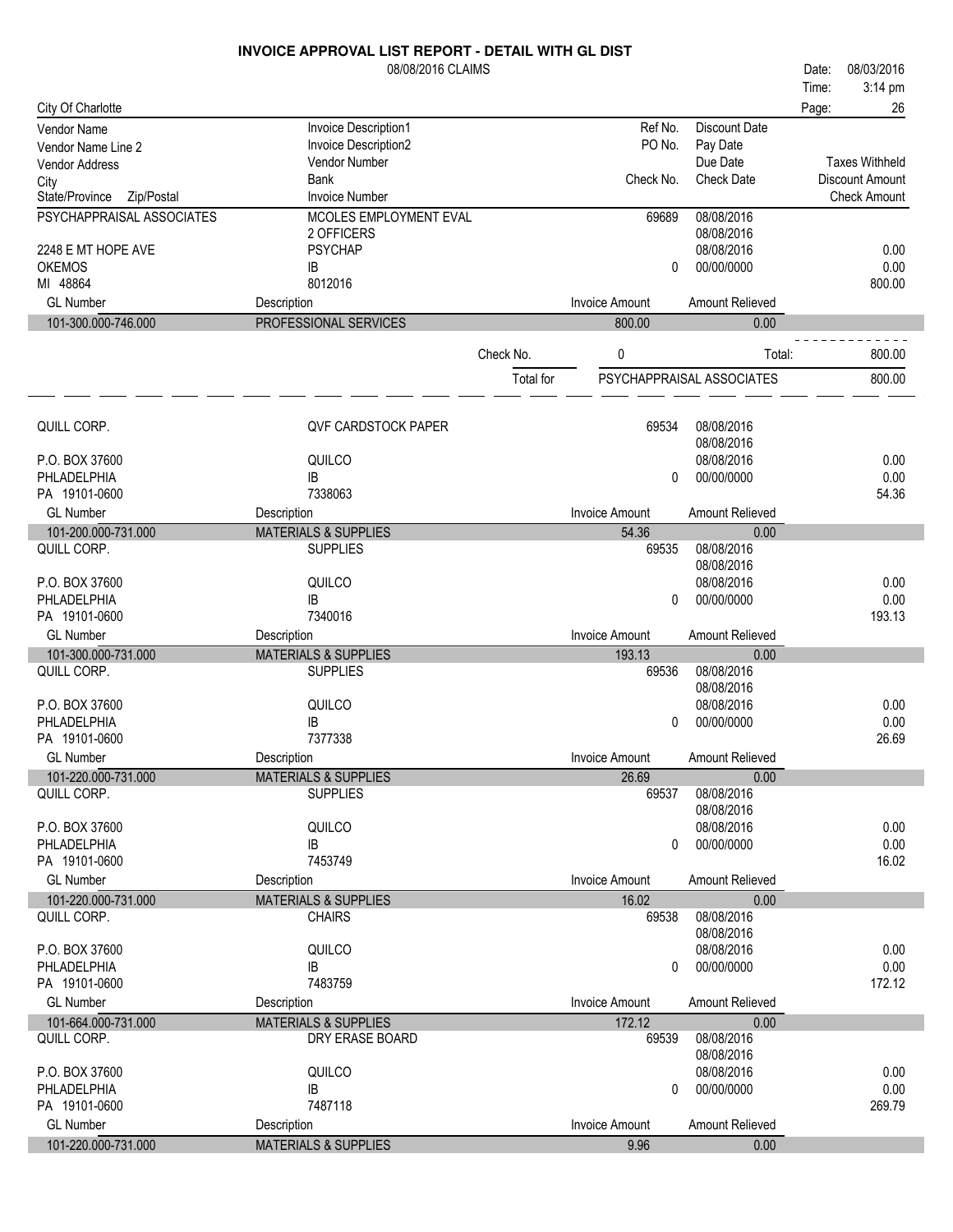|                                    | 08/08/2016 CLAIMS                                       |           |                       |                    | Date: | 08/03/2016            |
|------------------------------------|---------------------------------------------------------|-----------|-----------------------|--------------------|-------|-----------------------|
|                                    |                                                         |           |                       |                    | Time: | 3:14 pm               |
| City Of Charlotte                  |                                                         |           |                       |                    | Page: | 27                    |
| <b>Vendor Name</b>                 | Invoice Description1                                    |           | Ref No.               | Discount Date      |       |                       |
| Vendor Name Line 2                 | Invoice Description2                                    |           | PO No.                | Pay Date           |       |                       |
| <b>Vendor Address</b>              | Vendor Number                                           |           |                       | Due Date           |       | <b>Taxes Withheld</b> |
| City                               | Bank                                                    |           | Check No.             | <b>Check Date</b>  |       | Discount Amount       |
| State/Province<br>Zip/Postal       | <b>Invoice Number</b>                                   |           |                       |                    |       | <b>Check Amount</b>   |
| 101-664.000-731.000<br>QUILL CORP. | <b>MATERIALS &amp; SUPPLIES</b><br>32 GB MICROSDHE CARD |           | 259.83<br>69623       | 0.00<br>08/08/2016 |       |                       |
|                                    |                                                         |           |                       | 08/08/2016         |       |                       |
| P.O. BOX 37600                     | QUILCO                                                  |           |                       | 08/08/2016         |       | 0.00                  |
| PHLADELPHIA                        | IB                                                      |           | 0                     | 00/00/0000         |       | 0.00                  |
| PA 19101-0600                      | 7490372                                                 |           |                       |                    |       | 29.99                 |
| <b>GL Number</b>                   | Description                                             |           | <b>Invoice Amount</b> | Amount Relieved    |       |                       |
| 101-200.000-731.000                | <b>MATERIALS &amp; SUPPLIES</b>                         |           | 29.99                 | 0.00               |       |                       |
| QUILL CORP.                        | MICROSD CARD RDR/WRITER                                 |           | 69643                 | 08/08/2016         |       |                       |
|                                    |                                                         |           |                       | 08/08/2016         |       |                       |
| P.O. BOX 37600                     | QUILCO                                                  |           |                       | 08/08/2016         |       | 0.00                  |
| PHLADELPHIA                        | IB                                                      |           | $\Omega$              | 00/00/0000         |       | 0.00                  |
| PA 19101-0600                      | 7525493                                                 |           |                       |                    |       | 17.98                 |
| <b>GL Number</b>                   | Description                                             |           | <b>Invoice Amount</b> | Amount Relieved    |       |                       |
| 101-200.000-731.000                | <b>MATERIALS &amp; SUPPLIES</b>                         |           | 17.98                 | 0.00               |       |                       |
| QUILL CORP.                        | OTG CARD READER                                         |           | 69644                 | 08/08/2016         |       |                       |
|                                    |                                                         |           |                       | 08/08/2016         |       |                       |
| P.O. BOX 37600                     | QUILCO                                                  |           |                       | 08/08/2016         |       | 0.00                  |
| PHLADELPHIA<br>PA 19101-0600       | IB<br>7566043                                           |           | 0                     | 00/00/0000         |       | 0.00                  |
| <b>GL Number</b>                   |                                                         |           | <b>Invoice Amount</b> | Amount Relieved    |       | 25.98                 |
| 101-200.000-731.000                | Description<br><b>MATERIALS &amp; SUPPLIES</b>          |           |                       |                    |       |                       |
| QUILL CORP.                        | <b>CREDIT MEMO</b>                                      |           | 25.98<br>69645        | 0.00<br>08/08/2016 |       |                       |
|                                    |                                                         |           |                       | 08/08/2016         |       |                       |
| P.O. BOX 37600                     | QUILCO                                                  |           |                       | 08/08/2016         |       | 0.00                  |
| PHLADELPHIA                        | IB                                                      |           | 0                     | 00/00/0000         |       | 0.00                  |
| PA 19101-0600                      | 496445                                                  |           |                       |                    |       | $-172.12$             |
| <b>GL Number</b>                   | Description                                             |           | <b>Invoice Amount</b> | Amount Relieved    |       |                       |
| 101-150.000-731.000                | <b>MATERIALS &amp; SUPPLIES</b>                         |           | $-172.12$             | 0.00               |       |                       |
| QUILL CORP.                        | <b>CREDIT MEMO</b>                                      |           | 69646                 | 08/08/2016         |       |                       |
|                                    |                                                         |           |                       | 08/08/2016         |       |                       |
| P.O. BOX 37600                     | QUILCO                                                  |           |                       | 08/08/2016         |       | 0.00                  |
| PHLADELPHIA                        | IB                                                      |           | 0                     | 00/00/0000         |       | 0.00                  |
| PA 19101-0600                      | 500749                                                  |           |                       |                    |       | $-34.99$              |
| <b>GL Number</b>                   | Description                                             |           | <b>Invoice Amount</b> | Amount Relieved    |       |                       |
| 101-150.000-731.000                | <b>MATERIALS &amp; SUPPLIES</b>                         |           | $-34.99$              | 0.00               |       |                       |
|                                    |                                                         | Check No. | 0                     | Total:             |       | 598.95                |
|                                    |                                                         |           |                       |                    |       |                       |
|                                    |                                                         | Total for | QUILL CORP.           |                    |       | 598.95                |
| DARLENE J RAYMER                   | <b>AUGUST 2, 2016</b>                                   |           | 69668                 | 08/08/2016         |       |                       |
|                                    |                                                         |           |                       | 08/08/2016         |       |                       |
| 63 W BROADWAY HWY                  | RAYMERD                                                 |           |                       | 08/08/2016         |       | 0.00                  |
| CHARLOTTE                          | IB                                                      |           | 0                     | 00/00/0000         |       | 0.00                  |
| MI 48813                           | <b>AUG 2016</b>                                         |           |                       |                    |       | 153.00                |
| <b>GL Number</b>                   | Description                                             |           | Invoice Amount        | Amount Relieved    |       |                       |
| 101-200.000-750.000                | <b>OTHER COMPENSATION</b>                               |           | 135.00                | 0.00               |       |                       |
| 101-200.000-750.000                | OTHER COMPENSATION                                      |           | 18.00                 | 0.00               |       |                       |
|                                    |                                                         | Check No. | 0                     | Total:             |       | 153.00                |
|                                    |                                                         |           |                       |                    |       |                       |
|                                    |                                                         | Total for | DARLENE J RAYMER      |                    |       | 153.00                |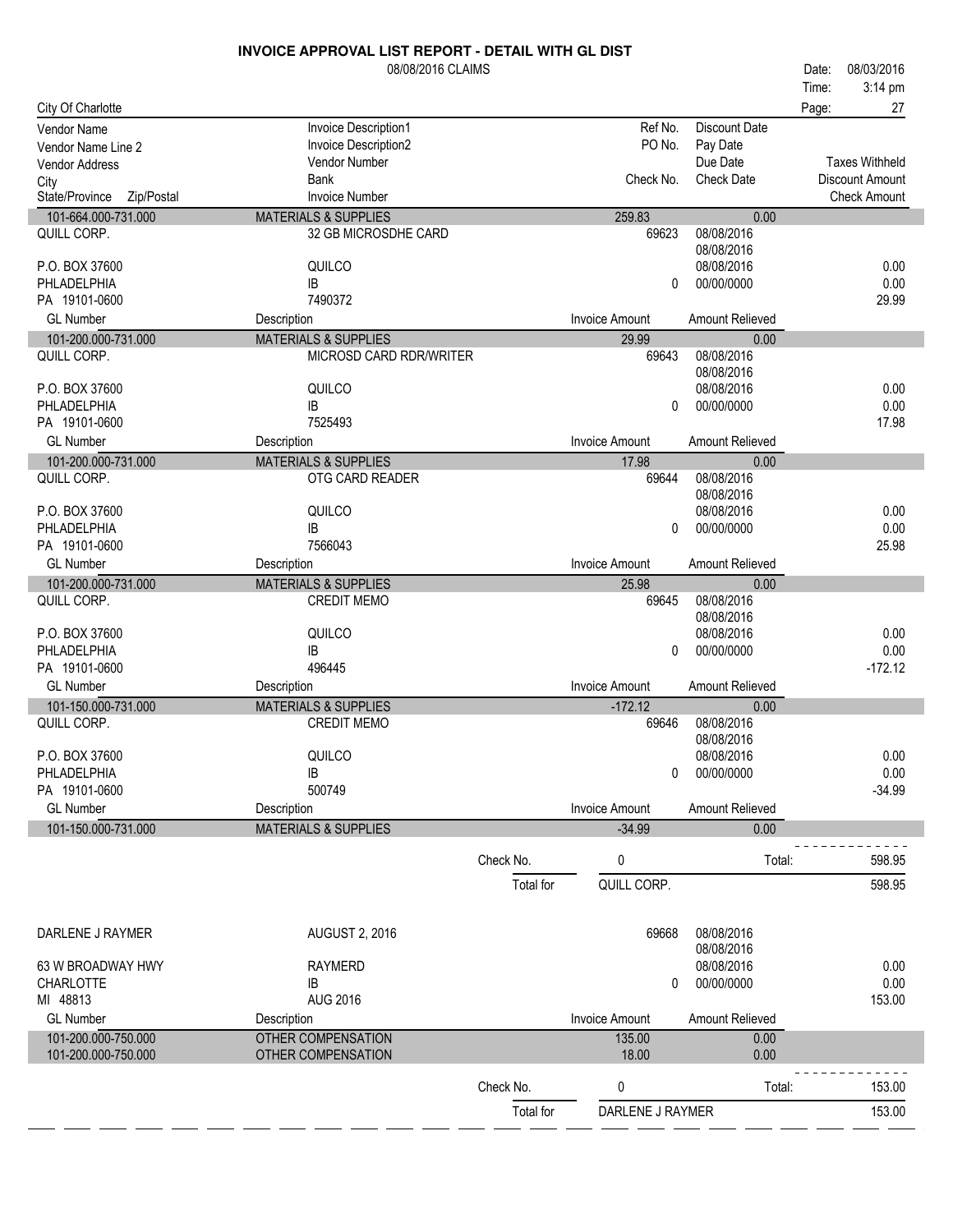|                                      | <b>INVOICE APPROVAL LIST REPORT - DETAIL WITH GL DIST</b> |           |                        |                            |       |                       |
|--------------------------------------|-----------------------------------------------------------|-----------|------------------------|----------------------------|-------|-----------------------|
|                                      | 08/08/2016 CLAIMS                                         |           |                        |                            | Date: | 08/03/2016            |
|                                      |                                                           |           |                        |                            | Time: | 3:14 pm               |
| City Of Charlotte                    |                                                           |           |                        |                            | Page: | 28                    |
| Vendor Name                          | Invoice Description1                                      |           | Ref No.                | <b>Discount Date</b>       |       |                       |
| Vendor Name Line 2                   | Invoice Description2                                      |           | PO No.                 | Pay Date                   |       |                       |
| Vendor Address                       | Vendor Number                                             |           |                        | Due Date                   |       | <b>Taxes Withheld</b> |
|                                      | <b>Bank</b>                                               |           | Check No.              | <b>Check Date</b>          |       | Discount Amount       |
| City<br>State/Province<br>Zip/Postal | <b>Invoice Number</b>                                     |           |                        |                            |       | <b>Check Amount</b>   |
|                                      |                                                           |           |                        |                            |       |                       |
| REINALT-THOMAS CORPORATION           | PATROL CAR TIRES - 4                                      |           | 69688                  | 08/08/2016                 |       |                       |
| AKA DISCOUNT TIRE                    |                                                           |           |                        | 08/08/2016                 |       |                       |
| PO BOX 29851                         | <b>DISCOUNT</b>                                           |           |                        | 08/08/2016                 |       | 0.00                  |
| <b>PHOENIX</b>                       | IB                                                        |           | 0                      | 00/00/0000                 |       | 0.00                  |
| AZ 85038-9851                        | 6180445                                                   |           |                        |                            |       | 596.32                |
| <b>GL Number</b>                     | Description                                               |           | <b>Invoice Amount</b>  | Amount Relieved            |       |                       |
| 101-300.000-740.000                  | <b>VEHICLE MAINTENANCE</b>                                |           | 596.32                 | 0.00                       |       |                       |
|                                      |                                                           |           |                        |                            |       |                       |
|                                      |                                                           | Check No. | 0                      | Total:                     |       | 596.32                |
|                                      |                                                           | Total for |                        | REINALT-THOMAS CORPORATION |       | 596.32                |
|                                      |                                                           |           |                        |                            |       |                       |
|                                      |                                                           |           |                        |                            |       |                       |
| <b>CHRISTINE REIST</b>               | <b>AUGUST 2, 2016</b>                                     |           | 69676                  | 08/08/2016                 |       |                       |
|                                      |                                                           |           |                        | 08/08/2016                 |       |                       |
| 351 VAN SICKLE                       | <b>REIST</b>                                              |           |                        | 08/08/2016                 |       | 0.00                  |
| <b>CHARLOTTE</b>                     | IB                                                        |           | 0                      | 00/00/0000                 |       | 0.00                  |
| MI 48813                             | <b>AUG 2016</b>                                           |           |                        |                            |       | 148.50                |
| <b>GL Number</b>                     | Description                                               |           | <b>Invoice Amount</b>  | Amount Relieved            |       |                       |
| 101-200.000-750.000                  | <b>OTHER COMPENSATION</b>                                 |           | 130.50                 | 0.00                       |       |                       |
| 101-200.000-750.000                  | OTHER COMPENSATION                                        |           | 18.00                  | 0.00                       |       |                       |
|                                      |                                                           |           |                        |                            |       |                       |
|                                      |                                                           | Check No. | 0                      | Total:                     |       | 148.50                |
|                                      |                                                           | Total for | <b>CHRISTINE REIST</b> |                            |       | 148.50                |
|                                      |                                                           |           |                        |                            |       |                       |
|                                      |                                                           |           |                        |                            |       |                       |
| <b>RICHARD REMENAK</b>               | ELECTION INSPECTOR TRAINING                               |           | 69654                  | 08/08/2016                 |       |                       |
|                                      |                                                           |           |                        | 08/08/2016                 |       |                       |
| 405 E LOVETT                         | <b>REMEN</b>                                              |           |                        | 08/08/2016                 |       | 0.00                  |
| <b>CHARLOTTE</b>                     | IB                                                        |           | 0                      | 00/00/0000                 |       | 0.00                  |
| MI 48813                             | <b>AUG 2016</b>                                           |           |                        |                            |       | 18.00                 |
| <b>GL Number</b>                     | Description                                               |           | <b>Invoice Amount</b>  | Amount Relieved            |       |                       |
| 101-200.000-750.000                  | OTHER COMPENSATION                                        |           | 18.00                  | 0.00                       |       |                       |
|                                      |                                                           |           |                        |                            |       |                       |
|                                      |                                                           | Check No. | 0                      | Total:                     |       | 18.00                 |
|                                      |                                                           |           |                        |                            |       |                       |
|                                      |                                                           | Total for | RICHARD REMENAK        |                            |       | 18.00                 |
|                                      |                                                           |           |                        |                            |       |                       |
| ERIC ROGERS LLC                      | <b>WEEKLY LAWN MOWING</b>                                 |           | 69608                  | 08/08/2016                 |       |                       |
|                                      |                                                           |           |                        | 08/08/2016                 |       |                       |
| PO BOX 190                           | <b>ROGER</b>                                              |           |                        | 08/08/2016                 |       | 0.00                  |
| <b>CHARLOTTE</b>                     | IB                                                        |           | 0                      | 00/00/0000                 |       | 0.00                  |
| MI 48813                             | 13000                                                     |           |                        |                            |       | 40.00                 |
| <b>GL Number</b>                     | Description                                               |           | <b>Invoice Amount</b>  | Amount Relieved            |       |                       |
|                                      |                                                           |           |                        |                            |       |                       |
| 101-424.000-749.000                  | <b>CONTRACTUAL SERVICES</b>                               |           | 28.00                  | 0.00                       |       |                       |
| 101-664.000-749.000                  | CONTRACTUAL SERVICES                                      |           | 12.00                  | 0.00                       |       |                       |
| ERIC ROGERS LLC                      | WEEKLY LAWN MOWING                                        |           | 69614                  | 08/08/2016                 |       |                       |
|                                      |                                                           |           |                        | 08/08/2016                 |       |                       |
| PO BOX 190                           | <b>ROGER</b>                                              |           |                        | 08/08/2016                 |       | 0.00                  |
| CHARLOTTE                            | IB                                                        |           | 0                      | 00/00/0000                 |       | 0.00                  |
| MI 48813                             | 13023                                                     |           |                        |                            |       | 1,062.00              |
| <b>GL Number</b>                     | Description                                               |           | <b>Invoice Amount</b>  | Amount Relieved            |       |                       |
| 101-300.000-749.000                  | CONTRACTUAL SERVICES                                      |           | 5.00                   | 0.00                       |       |                       |
| 101-350.000-749.000                  | CONTRACTUAL SERVICES                                      |           | 42.00                  | 0.00                       |       |                       |
| 101-424.000-749.000                  | CONTRACTUAL SERVICES                                      |           | 28.00                  | 0.00                       |       |                       |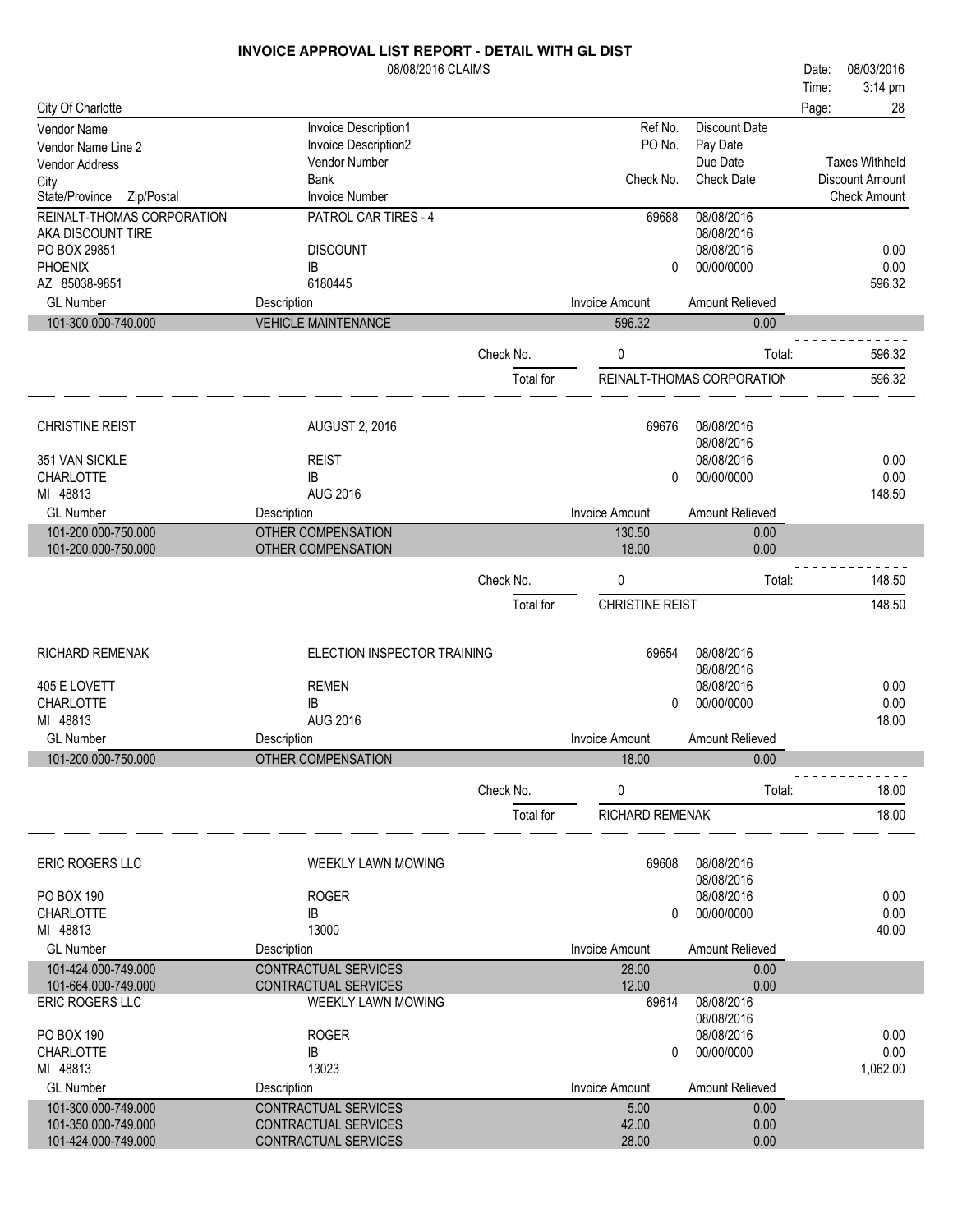|                                            | 08/08/2016 CLAIMS                                   |           |                         |                            | 08/03/2016<br>Date:   |
|--------------------------------------------|-----------------------------------------------------|-----------|-------------------------|----------------------------|-----------------------|
|                                            |                                                     |           |                         |                            | 3:14 pm<br>Time:      |
| City Of Charlotte                          |                                                     |           |                         |                            | 29<br>Page:           |
| Vendor Name                                | Invoice Description1                                |           | Ref No.                 | <b>Discount Date</b>       |                       |
| Vendor Name Line 2                         | Invoice Description2                                |           | PO No.                  | Pay Date                   |                       |
| <b>Vendor Address</b>                      | Vendor Number                                       |           |                         | Due Date                   | <b>Taxes Withheld</b> |
| City                                       | Bank                                                |           | Check No.               | <b>Check Date</b>          | Discount Amount       |
| State/Province<br>Zip/Postal               | <b>Invoice Number</b>                               |           |                         |                            | <b>Check Amount</b>   |
| 101-664.000-749.000                        | CONTRACTUAL SERVICES<br><b>CONTRACTUAL SERVICES</b> |           | 12.00<br>344.00         | 0.00<br>0.00               |                       |
| 101-825.000-749.000<br>202-524.000-749.000 | CONTRACTUAL SERVICES                                |           | 65.00                   | 0.00                       |                       |
| 270-800.000-749.000                        | CONTRACTUAL SERVICES                                |           | 38.00                   | 0.00                       |                       |
| 280-830.000-749.000                        | CONTRACTUAL SERVICES                                |           | 202.00                  | 0.00                       |                       |
| 500-841.000-749.000                        | CONTRACTUAL SERVICES                                |           | 35.00                   | 0.00                       |                       |
| 510-623.000-749.000                        | CONTRACTUAL SERVICES                                |           | 7.00                    | 0.00                       |                       |
| 510-624.000-749.000                        | CONTRACTUAL SERVICES                                |           | 5.00                    | 0.00                       |                       |
| 510-625.000-749.000                        | CONTRACTUAL SERVICES                                |           | 5.00                    | 0.00                       |                       |
| 510-626.000-749.000                        | CONTRACTUAL SERVICES                                |           | 14.00<br>7.00           | 0.00                       |                       |
| 510-629.000-749.000<br>510-632.000-749.000 | CONTRACTUAL SERVICES<br>CONTRACTUAL SERVICES        |           | 112.00                  | 0.00<br>0.00               |                       |
| 510-662.000-749.000                        | CONTRACTUAL SERVICES                                |           | 14.00                   | 0.00                       |                       |
| 510-681.000-749.000                        | <b>CONTRACTUAL SERVICES</b>                         |           | 17.00                   | 0.00                       |                       |
| 601-713.000-749.000                        | CONTRACTUAL SERVICES                                |           | 110.00                  | 0.00                       |                       |
|                                            |                                                     |           |                         |                            |                       |
|                                            |                                                     | Check No. | 0                       | Total:                     | 1,102.00              |
|                                            |                                                     | Total for | ERIC ROGERS LLC         |                            | 1,102.00              |
|                                            |                                                     |           |                         |                            |                       |
| <b>BETTY ROSENBROOK</b>                    | <b>AUGUST 2, 2016</b>                               |           | 69673                   | 08/08/2016                 |                       |
|                                            |                                                     |           |                         | 08/08/2016                 |                       |
| 1104 S CLINTON                             | <b>ROSEBETT</b>                                     |           |                         | 08/08/2016                 | 0.00                  |
| <b>CHARLOTTE</b>                           | IB                                                  |           | 0                       | 00/00/0000                 | 0.00                  |
| MI 48813                                   | <b>AUG 2016</b>                                     |           |                         |                            | 148.50                |
| <b>GL Number</b>                           | Description                                         |           | <b>Invoice Amount</b>   | Amount Relieved            |                       |
| 101-200.000-750.000                        | <b>OTHER COMPENSATION</b>                           |           | 130.50                  | 0.00                       |                       |
| 101-200.000-750.000                        | OTHER COMPENSATION                                  |           | 18.00                   | 0.00                       |                       |
|                                            |                                                     | Check No. | 0                       | Total:                     | 148.50                |
|                                            |                                                     | Total for | <b>BETTY ROSENBROOK</b> |                            | 148.50                |
|                                            |                                                     |           |                         |                            |                       |
|                                            |                                                     |           |                         |                            |                       |
| ROWE PROFESSIONAL SERVICES CO              | TENNIS COURT PROJECT                                |           | 69605                   | 08/08/2016                 |                       |
|                                            |                                                     |           |                         | 08/08/2016                 |                       |
| 540 S SAGINAW ST STE 200<br><b>FLINT</b>   | <b>ROWE</b>                                         |           | 0                       | 08/08/2016<br>00/00/0000   | 0.00<br>0.00          |
| MI 48502-0748                              | IB<br>79921                                         |           |                         |                            | 1,020.00              |
| <b>GL Number</b>                           | Description                                         |           | <b>Invoice Amount</b>   | Amount Relieved            |                       |
| 101-410.000-746.000                        | PROFESSIONAL SERVICES                               |           | 1.020.00                | 0.00                       |                       |
| ROWE PROFESSIONAL SERVICES CO              | SHELDON ST ENGINEERING                              |           | 69606                   | 08/08/2016                 |                       |
|                                            |                                                     |           |                         | 08/08/2016                 |                       |
| 540 S SAGINAW ST STE 200                   | <b>ROWE</b>                                         |           |                         | 08/08/2016                 | 0.00                  |
| <b>FLINT</b>                               | IB                                                  |           | 0                       | 00/00/0000                 | 0.00                  |
| MI 48502-0748                              | 79943                                               |           |                         |                            | 26,400.00             |
| <b>GL Number</b>                           | Description                                         |           | <b>Invoice Amount</b>   | Amount Relieved            |                       |
| 202-524.000-746.000                        | PROFESSIONAL SERVICES                               |           | 26,400.00               | 0.00                       |                       |
|                                            |                                                     | Check No. | 0                       | Total:                     | 27,420.00             |
|                                            |                                                     |           |                         |                            |                       |
|                                            |                                                     | Total for |                         | ROWE PROFESSIONAL SERVICES | 27,420.00             |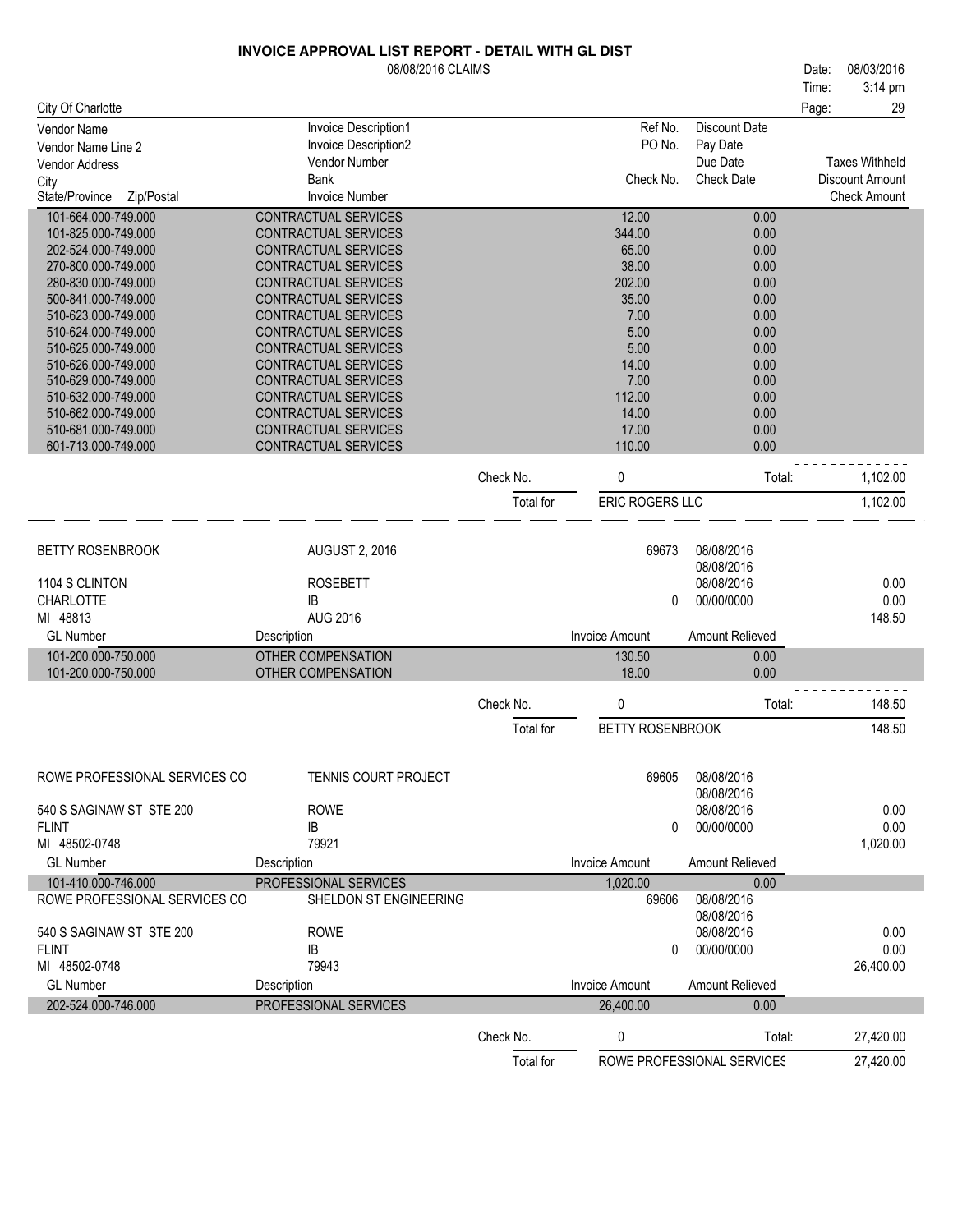|                                      | 08/08/2016 CLAIMS                    |           |                       |                             | Date: | 08/03/2016                             |
|--------------------------------------|--------------------------------------|-----------|-----------------------|-----------------------------|-------|----------------------------------------|
|                                      |                                      |           |                       |                             | Time: | 3:14 pm                                |
| City Of Charlotte                    |                                      |           |                       |                             | Page: | 30                                     |
| Vendor Name                          | Invoice Description1                 |           | Ref No.               | <b>Discount Date</b>        |       |                                        |
| Vendor Name Line 2                   | Invoice Description2                 |           | PO No.                | Pay Date                    |       |                                        |
| Vendor Address                       | Vendor Number                        |           |                       | Due Date                    |       | <b>Taxes Withheld</b>                  |
| City<br>State/Province<br>Zip/Postal | <b>Bank</b><br><b>Invoice Number</b> |           | Check No.             | <b>Check Date</b>           |       | Discount Amount<br><b>Check Amount</b> |
| WHITNEY ROYSTON                      | <b>AUGUST 2, 2016</b>                |           | 69652                 | 08/08/2016                  |       |                                        |
|                                      |                                      |           |                       | 08/08/2016                  |       |                                        |
| <b>1149 N STINE</b>                  | <b>ROYSTONW</b>                      |           |                       | 08/08/2016                  |       | 0.00                                   |
| CHARLOTTE                            | IB                                   |           | 0                     | 00/00/0000                  |       | 0.00                                   |
| MI 48813                             | AUG 2, 2016                          |           |                       |                             |       | 30.00                                  |
| <b>GL Number</b>                     | Description                          |           | <b>Invoice Amount</b> | Amount Relieved             |       |                                        |
| 101-200.000-750.000                  | <b>OTHER COMPENSATION</b>            |           | 30.00                 | 0.00                        |       |                                        |
|                                      |                                      |           |                       |                             |       |                                        |
|                                      |                                      | Check No. | 0                     | Total:                      |       | 30.00                                  |
|                                      |                                      | Total for | WHITNEY ROYSTON       |                             |       | 30.00                                  |
|                                      |                                      |           |                       |                             |       |                                        |
| SAFETY SERVICES                      | <b>GAS MONITOR REPAIR</b>            |           | 69574                 | 08/08/2016                  |       |                                        |
|                                      |                                      |           |                       | 08/08/2016                  |       |                                        |
| P.O. BOX 3539                        | <b>SAFESE</b>                        |           |                       | 08/08/2016                  |       | 0.00                                   |
| <b>KALAMAZOO</b>                     | IB                                   |           | 0                     | 00/00/0000                  |       | 0.00                                   |
| MI 49003-3539                        | 131267                               |           |                       |                             |       | 327.19                                 |
| <b>GL Number</b>                     | Description                          |           | <b>Invoice Amount</b> | Amount Relieved             |       |                                        |
| 510-631.000-749.000                  | CONTRACTUAL SERVICES                 |           | 327.19                | 0.00                        |       |                                        |
|                                      |                                      | Check No. | 0                     | Total:                      |       | 327.19                                 |
|                                      |                                      |           |                       |                             |       |                                        |
|                                      |                                      | Total for | SAFETY SERVICES       |                             |       | 327.19                                 |
|                                      |                                      |           |                       |                             |       |                                        |
| SCHOOL & MUNICIPAL ADVISORY          | SUMMER CONCERT                       |           | 69635                 | 08/08/2016                  |       |                                        |
|                                      |                                      |           |                       | 08/08/2016                  |       |                                        |
|                                      | <b>SCHOOL</b>                        |           |                       | 08/08/2016                  |       | 0.00                                   |
|                                      | IB<br><b>JULY 2016</b>               |           | 0                     | 00/00/0000                  |       | 0.00<br>2,300.00                       |
| <b>GL Number</b>                     | Description                          |           | <b>Invoice Amount</b> | Amount Relieved             |       |                                        |
| 260-800.000-753.000                  | SPECIAL PURPOSE EXPENSES             |           | 2,300.00              | 0.00                        |       |                                        |
|                                      |                                      |           |                       |                             |       |                                        |
|                                      |                                      | Check No. | 0                     | Total:                      |       | 2,300.00                               |
|                                      |                                      | Total for |                       | SCHOOL & MUNICIPAL ADVISORY |       | 2,300.00                               |
|                                      |                                      |           |                       |                             |       |                                        |
|                                      |                                      |           |                       |                             |       |                                        |
| SHRED-IT USA KKC                     | MONTHLY SHREDDING                    |           | 69612                 | 08/08/2016<br>08/08/2016    |       |                                        |
| 4717 BROADMOOR AVE SE STE B          | <b>SHREIT</b>                        |           |                       | 08/08/2016                  |       | 0.00                                   |
| <b>GRAND RAPIDS</b>                  | IB                                   |           | 0                     | 00/00/0000                  |       | 0.00                                   |
| MI 49512-9330                        | 9411660626                           |           |                       |                             |       | 98.15                                  |
| <b>GL Number</b>                     | Description                          |           | Invoice Amount        | Amount Relieved             |       |                                        |
| 101-300.000-749.000                  | CONTRACTUAL SERVICES                 |           | 98.15                 | 0.00                        |       |                                        |
|                                      |                                      |           |                       |                             |       |                                        |
|                                      |                                      | Check No. | 0                     | Total:                      |       | 98.15                                  |
|                                      |                                      | Total for | SHRED-IT USA KKC      |                             |       | 98.15                                  |
|                                      |                                      |           |                       |                             |       |                                        |
| <b>WILLIAM SIARNY</b>                | JULY BOARD OF REVIEW MTG             |           | 69585                 | 08/08/2016                  |       |                                        |
|                                      |                                      |           |                       | 08/08/2016                  |       |                                        |
| 320 W HARRIS                         | <b>SIARNY</b>                        |           |                       | 08/08/2016                  |       | 0.00                                   |
| <b>CHARLOTTE</b>                     | IB                                   |           | 0                     | 00/00/0000                  |       | 0.00                                   |
| MI 48813                             | <b>JULY 2016</b>                     |           |                       |                             |       | 17.50                                  |
| <b>GL Number</b>                     | Description                          |           | Invoice Amount        | Amount Relieved             |       |                                        |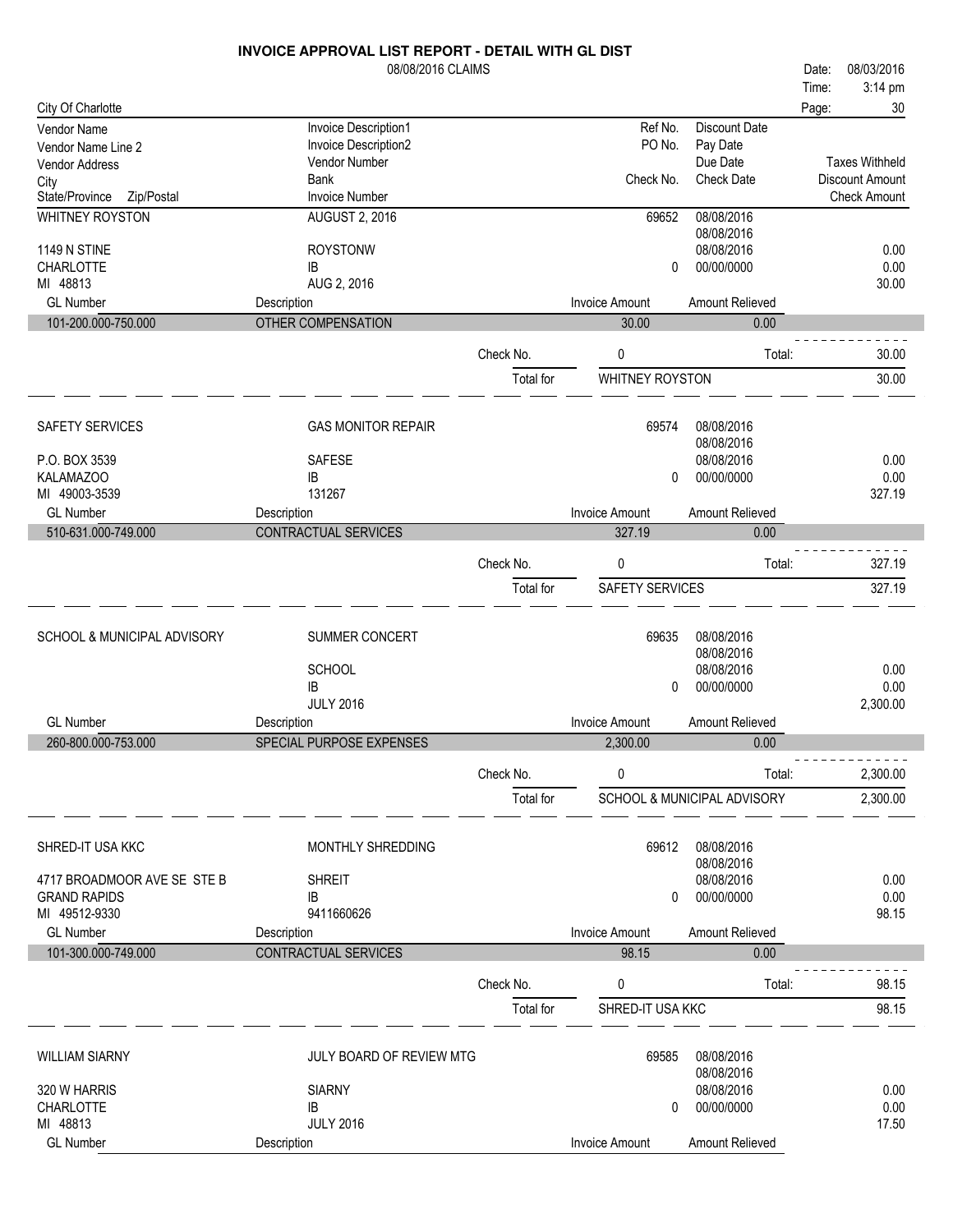|                                                     | 08/08/2016 CLAIMS                              |           |                                 |                         | 08/03/2016<br>Date:                    |
|-----------------------------------------------------|------------------------------------------------|-----------|---------------------------------|-------------------------|----------------------------------------|
|                                                     |                                                |           |                                 |                         | Time:<br>3:14 pm                       |
| City Of Charlotte                                   |                                                |           |                                 |                         | 31<br>Page:                            |
| Vendor Name                                         | Invoice Description1                           |           | Ref No.                         | <b>Discount Date</b>    |                                        |
| Vendor Name Line 2                                  | Invoice Description2                           |           | PO No.                          | Pay Date                |                                        |
| <b>Vendor Address</b>                               | Vendor Number                                  |           |                                 | Due Date                | <b>Taxes Withheld</b>                  |
| City                                                | <b>Bank</b><br><b>Invoice Number</b>           |           | Check No.                       | <b>Check Date</b>       | Discount Amount<br><b>Check Amount</b> |
| State/Province<br>Zip/Postal<br>101-210.000-709.000 | OTHER COMPENSATION                             |           | 17.50                           | 0.00                    |                                        |
|                                                     |                                                |           |                                 |                         |                                        |
|                                                     |                                                | Check No. | $\pmb{0}$                       | Total:                  | 17.50                                  |
|                                                     |                                                | Total for | <b>WILLIAM SIARNY</b>           |                         | 17.50                                  |
|                                                     |                                                |           | 69524                           | 08/08/2016              |                                        |
| SPEEDWAY LLC                                        | MONTHLY FLEET FUEL                             |           |                                 | 08/08/2016              |                                        |
| P.O. BOX 740587                                     | SPEEDWAY                                       |           |                                 | 08/08/2016              | 0.00                                   |
| <b>CINNCINNATI</b>                                  | IB                                             |           | $\Omega$                        | 00/00/0000              | 0.00                                   |
| OH 45274-0587                                       | <b>JUL-16</b>                                  |           |                                 |                         | 1,698.03                               |
| <b>GL Number</b>                                    | Description                                    |           | <b>Invoice Amount</b>           | Amount Relieved         |                                        |
| 101-300.000-734.000                                 | <b>GASOLINE &amp; OIL</b>                      |           | 1,698.03                        | 0.00                    |                                        |
|                                                     |                                                | Check No. | 0                               | Total:                  | 1,698.03                               |
|                                                     |                                                | Total for | SPEEDWAY LLC                    |                         | 1,698.03                               |
|                                                     |                                                |           |                                 |                         |                                        |
| STENSKE, SANDY                                      | SUMMER CONCERT                                 |           | 69636                           | 08/08/2016              |                                        |
|                                                     |                                                |           |                                 | 08/08/2016              |                                        |
|                                                     | <b>STENSKE</b>                                 |           |                                 | 08/08/2016              | 0.00                                   |
|                                                     | IB                                             |           | 0                               | 00/00/0000              | 0.00                                   |
|                                                     | <b>JULY 2016</b>                               |           |                                 |                         | 550.00                                 |
| <b>GL Number</b>                                    | Description                                    |           | <b>Invoice Amount</b>           | Amount Relieved         |                                        |
| 260-800.000-753.000                                 | SPECIAL PURPOSE EXPENSES                       |           | 550.00                          | 0.00                    |                                        |
|                                                     |                                                | Check No. | 0                               | Total:                  | 550.00                                 |
|                                                     |                                                | Total for | STENSKE, SANDY                  |                         | 550.00                                 |
|                                                     |                                                |           |                                 |                         |                                        |
| SUPERIOR ASPHALT INC                                | 10.22 TON OF ASPHALT                           |           | 69631                           | 08/08/2016              |                                        |
|                                                     |                                                |           |                                 | 08/08/2016              |                                        |
| 669 CENTURY S.W.                                    | <b>SUPERIORAS</b>                              |           |                                 | 08/08/2016              | 0.00                                   |
| <b>GRAND RAPIDS</b>                                 | IB                                             |           | $\Omega$                        | 00/00/0000              | 0.00                                   |
| MI 49503                                            | 49260                                          |           |                                 |                         | 521.22                                 |
| <b>GL Number</b><br>203-524.000-731.000             | Description<br><b>MATERIALS &amp; SUPPLIES</b> |           | <b>Invoice Amount</b><br>155.04 | Amount Relieved<br>0.00 |                                        |
| 510-683.000-731.000                                 | <b>MATERIALS &amp; SUPPLIES</b>                |           | 366.18                          | 0.00                    |                                        |
|                                                     |                                                | Check No. | 0                               | Total:                  | 521.22                                 |
|                                                     |                                                | Total for | SUPERIOR ASPHALT INC            |                         | 521.22                                 |
|                                                     |                                                |           |                                 |                         |                                        |
| UNITED STATES POST OFFICE                           | 2016 AUGUST UB POSTAGE                         |           | 69576                           | 08/08/2016              |                                        |
|                                                     |                                                |           |                                 | 08/08/2016              |                                        |
| 117 WEST LOVETT                                     | <b>UNITST</b>                                  |           |                                 | 08/08/2016              | 0.00                                   |
| CHARLOTTE                                           | IB                                             |           | 7758                            | 08/01/2016              | 0.00                                   |
| MI 48813                                            | 2016 AUGUST                                    |           |                                 |                         | 365.86                                 |
| <b>GL Number</b>                                    | Description                                    |           | Invoice Amount                  | Amount Relieved         |                                        |
| 510-610.000-732.000                                 | <b>POSTAGE</b>                                 |           | 243.91                          | 0.00                    |                                        |
| 510-640.000-732.000                                 | <b>POSTAGE</b>                                 |           | 121.95                          | 0.00                    |                                        |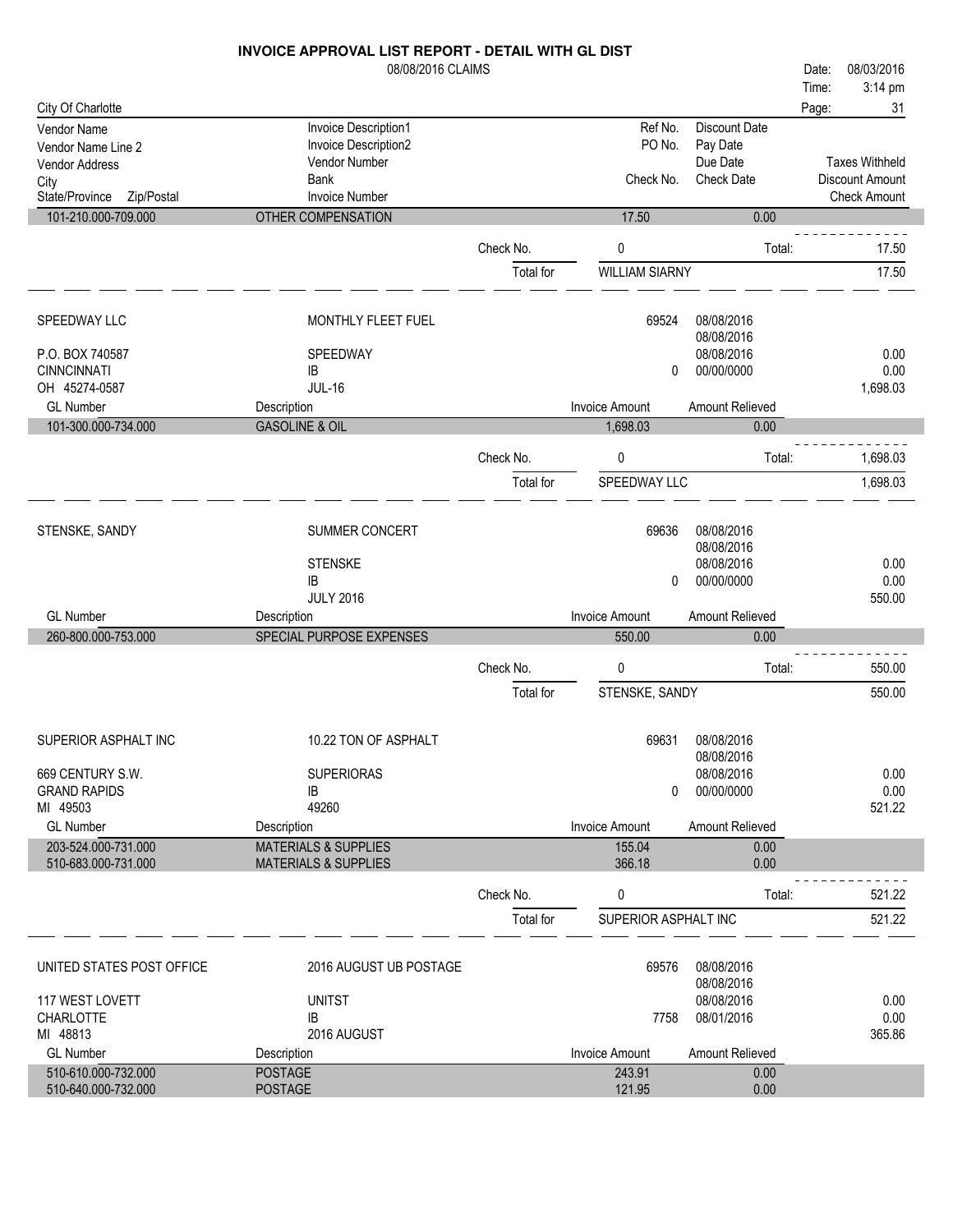|                                                   | <b>INVOICE APPROVAL LIST REPORT - DETAIL WITH GL DIST</b> |           |                        |                           |       |                       |
|---------------------------------------------------|-----------------------------------------------------------|-----------|------------------------|---------------------------|-------|-----------------------|
|                                                   | 08/08/2016 CLAIMS                                         |           |                        |                           | Date: | 08/03/2016            |
|                                                   |                                                           |           |                        |                           | Time: | 3:14 pm               |
| City Of Charlotte                                 |                                                           |           |                        |                           | Page: | 32                    |
| <b>Vendor Name</b>                                | Invoice Description1                                      |           | Ref No.                | Discount Date             |       |                       |
| Vendor Name Line 2                                | Invoice Description2                                      |           | PO No.                 | Pay Date                  |       |                       |
| <b>Vendor Address</b>                             | Vendor Number                                             |           |                        | Due Date                  |       | <b>Taxes Withheld</b> |
| City                                              | <b>Bank</b>                                               |           | Check No.              | <b>Check Date</b>         |       | Discount Amount       |
| State/Province<br>Zip/Postal                      | <b>Invoice Number</b>                                     |           |                        |                           |       | <b>Check Amount</b>   |
| UNITED STATES POST OFFICE                         | <b>CREDIT PER POST OFFICE</b>                             |           | 69577                  | 08/08/2016                |       |                       |
| 117 WEST LOVETT                                   | <b>UNITST</b>                                             |           |                        | 08/08/2016<br>08/08/2016  |       | 0.00                  |
| CHARLOTTE                                         | IB                                                        |           | 7758                   | 08/01/2016                |       | 0.00                  |
| MI 48813                                          | 2016 AUGUST CREDIT                                        |           |                        |                           |       | $-16.02$              |
| <b>GL Number</b>                                  | Description                                               |           | <b>Invoice Amount</b>  | Amount Relieved           |       |                       |
| 510-610.000-732.000                               | <b>POSTAGE</b>                                            |           | $-10.68$               | 0.00                      |       |                       |
| 510-640.000-732.000                               | <b>POSTAGE</b>                                            |           | $-5.34$                | 0.00                      |       |                       |
|                                                   |                                                           |           |                        |                           |       |                       |
|                                                   |                                                           | Check No. | 7758                   | Total:                    |       | 349.84 H              |
|                                                   |                                                           | Total for |                        | UNITED STATES POST OFFICE |       | 349.84                |
|                                                   |                                                           |           |                        |                           |       |                       |
| UNITED STATES TREASURY                            | PCORI HRA ANNUAL FEE                                      |           | 69525                  | 08/08/2016                |       |                       |
| DEPT OF TREASURY                                  |                                                           |           |                        | 08/08/2016                |       |                       |
| <b>INTERNAL REVENUE SERVICES</b>                  | <b>UNITEDST</b>                                           |           |                        | 08/08/2016                |       | 0.00                  |
| <b>CINCINNATI</b>                                 | IB                                                        |           | 0                      | 00/00/0000                |       | 0.00                  |
| OH 45999-0009                                     | <b>JUL-16</b>                                             |           |                        |                           |       | 8.68                  |
| <b>GL Number</b>                                  | Description                                               |           | <b>Invoice Amount</b>  | Amount Relieved           |       |                       |
| 101-950.000-749.000                               | CONTRACTUAL SERVICES                                      |           | 8.68                   | 0.00                      |       |                       |
|                                                   |                                                           | Check No. | 0                      | Total:                    |       | 8.68                  |
|                                                   |                                                           |           |                        |                           |       |                       |
|                                                   |                                                           | Total for | UNITED STATES TREASURY |                           |       | 8.68                  |
|                                                   |                                                           |           |                        |                           |       |                       |
| <b>VISION SERVICE PLAN</b>                        | 2016 AUGUST                                               |           | 69532                  | 08/08/2016                |       |                       |
|                                                   |                                                           |           |                        | 08/08/2016                |       |                       |
| PO BOX 742788                                     | <b>VSP</b>                                                |           |                        | 08/08/2016                |       | 0.00                  |
| <b>LOS ANGELES</b>                                | <b>IB</b><br>2016 AUGUST                                  |           | 7757                   | 07/26/2016                |       | 0.00<br>566.92        |
| CA 90074-2788                                     |                                                           |           |                        | Amount Relieved           |       |                       |
| <b>GL Number</b>                                  | Description                                               |           | <b>Invoice Amount</b>  |                           |       |                       |
| 101-150.000-723.000<br>101-200.000-723.000        | <b>VISION CARE</b><br><b>VISION CARE</b>                  |           | 15.95<br>39.04         | 0.00<br>0.00              |       |                       |
| 101-210.000-723.000                               | <b>VISION CARE</b>                                        |           | 28.59                  | 0.00                      |       |                       |
| 101-220.000-723.000                               | <b>VISION CARE</b>                                        |           | 42.35                  | 0.00                      |       |                       |
| 101-230.000-723.000                               | <b>VISION CARE</b>                                        |           | 28.59                  | 0.00                      |       |                       |
| 101-300.000-723.000                               | <b>VISION CARE</b>                                        |           | 271.07                 | 0.00                      |       |                       |
| 101-350.000-723.000                               | <b>VISION CARE</b>                                        |           | 120.43                 | 0.00                      |       |                       |
| 101-410.000-723.000                               | <b>VISION CARE</b>                                        |           | 6.28                   | 0.00                      |       |                       |
| 202-520.000-723.000                               | <b>VISION CARE</b>                                        |           | 5.22                   | 0.00                      |       |                       |
| 203-520.000-723.000                               | <b>VISION CARE</b>                                        |           | 5.22                   | 0.00                      |       |                       |
| 510-610.000-723.000                               | <b>VISION CARE</b>                                        |           | 3.14                   | 0.00                      |       |                       |
| 510-640.000-723.000<br><b>VISION SERVICE PLAN</b> | <b>VISION CARE</b><br>2016 AUGUST                         |           | 1.04                   | 0.00<br>08/08/2016        |       |                       |
|                                                   |                                                           |           | 69533                  | 08/08/2016                |       |                       |
| PO BOX 742788                                     | <b>VSP</b>                                                |           |                        | 08/08/2016                |       | 0.00                  |
| LOS ANGELES                                       | IB                                                        |           | 7757                   | 07/26/2016                |       | 0.00                  |
| CA 90074-2788                                     | 2016 AUGUST                                               |           |                        |                           |       | 344.64                |
| <b>GL Number</b>                                  | Description                                               |           | <b>Invoice Amount</b>  | Amount Relieved           |       |                       |
| 101-221.000-723.000                               | <b>VISION CARE</b>                                        |           | 166.00                 | 0.00                      |       |                       |
| 101-410.000-723.000                               | <b>VISION CARE</b>                                        |           | 1.99                   | 0.00                      |       |                       |
| 202-520.000-723.000                               | <b>VISION CARE</b>                                        |           | 2.65                   | 0.00                      |       |                       |
| 202-520.000-723.000                               | <b>VISION CARE</b>                                        |           | 2.65                   | 0.00                      |       |                       |
| 510-610.000-723.000                               | <b>VISION CARE</b>                                        |           | 132.79                 | 0.00                      |       |                       |
| 510-640.000-723.000                               | <b>VISION CARE</b>                                        |           | 37.89                  | 0.00                      |       |                       |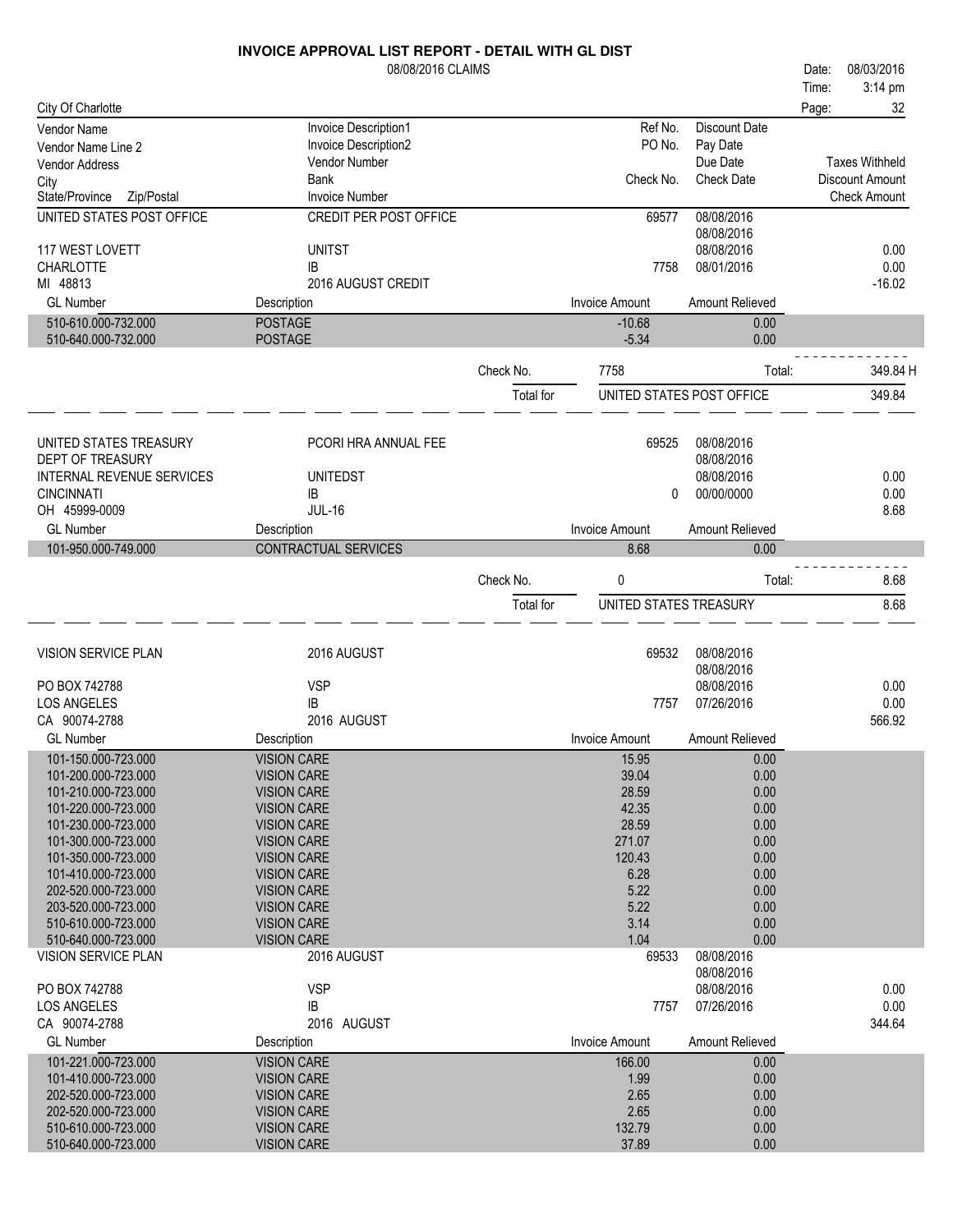|                                      | 08/08/2016 CLAIMS                        |           |                       |                               | 08/03/2016<br>Date:   |
|--------------------------------------|------------------------------------------|-----------|-----------------------|-------------------------------|-----------------------|
|                                      |                                          |           |                       |                               | 3:14 pm<br>Time:      |
| City Of Charlotte                    |                                          |           |                       |                               | Page:<br>33           |
| Vendor Name                          | Invoice Description1                     |           | Ref No.               | <b>Discount Date</b>          |                       |
| Vendor Name Line 2                   | Invoice Description2                     |           | PO No.                | Pay Date                      | <b>Taxes Withheld</b> |
| <b>Vendor Address</b>                | Vendor Number<br><b>Bank</b>             |           | Check No.             | Due Date<br><b>Check Date</b> | Discount Amount       |
| City<br>State/Province<br>Zip/Postal | <b>Invoice Number</b>                    |           |                       |                               | <b>Check Amount</b>   |
| 601-710.000-723.000                  | <b>VISION CARE</b>                       |           | 0.67                  | 0.00                          |                       |
|                                      |                                          |           |                       |                               |                       |
|                                      |                                          | Check No. | 7757                  | Total:                        | 911.56 H              |
|                                      |                                          | Total for | VISION SERVICE PLAN   |                               | 911.56                |
| <b>WALDRON FUELS</b>                 | 142.90GAL EQUIP FUEL                     |           | 69521                 | 08/08/2016                    |                       |
|                                      |                                          |           |                       | 08/08/2016                    |                       |
| 2386 SPRUCE RD                       | WALDRON                                  |           |                       | 08/08/2016                    | 0.00                  |
| <b>EATON RAPIDS</b>                  | IB                                       |           | 0                     | 00/00/0000                    | 0.00                  |
| MI 48827                             | 000963                                   |           |                       |                               | 271.51                |
| <b>GL Number</b>                     | Description                              |           | <b>Invoice Amount</b> | Amount Relieved               |                       |
| 601-712.000-734.000                  | <b>GASOLINE &amp; OIL</b>                |           | 271.51                | 0.00                          |                       |
|                                      |                                          | Check No. | 0                     | Total:                        | 271.51                |
|                                      |                                          | Total for | <b>WALDRON FUELS</b>  |                               | 271.51                |
|                                      |                                          |           |                       |                               |                       |
| <b>JESSICA J WALTERS</b>             | <b>AUGUST 2, 2016</b>                    |           | 69670                 | 08/08/2016                    |                       |
|                                      |                                          |           |                       | 08/08/2016                    |                       |
| 114 1/2 HALL ST                      | <b>DAVIDSON</b>                          |           |                       | 08/08/2016                    | 0.00                  |
| <b>EATON RAPIDS</b>                  | IB                                       |           | 0                     | 00/00/0000                    | 0.00                  |
| MI 48827                             | <b>AUG 2016</b>                          |           |                       |                               | 188.00                |
| <b>GL Number</b>                     | Description                              |           | <b>Invoice Amount</b> | Amount Relieved               |                       |
| 101-200.000-750.000                  | OTHER COMPENSATION                       |           | 160.00                | 0.00                          |                       |
| 101-200.000-750.000                  | OTHER COMPENSATION                       |           | 10.00                 | 0.00                          |                       |
| 101-200.000-750.000                  | OTHER COMPENSATION                       |           | 18.00                 | 0.00                          |                       |
|                                      |                                          | Check No. | 0                     | Total:                        | 188.00                |
|                                      |                                          | Total for | JESSICA J WALTERS     |                               | 188.00                |
|                                      |                                          |           |                       |                               |                       |
| <b>SUZETT WEAVER</b>                 | <b>AUGUST 2, 2016</b>                    |           | 69685                 | 08/08/2016                    |                       |
|                                      |                                          |           |                       | 08/08/2016                    |                       |
| 318 EMERALD                          | <b>WEAV</b>                              |           |                       | 08/08/2016                    | 0.00                  |
| CHARLOTTE, MI                        | IB                                       |           | 0                     | 00/00/0000                    | 0.00                  |
| MI 48813<br><b>GL Number</b>         | AUG 2016                                 |           | <b>Invoice Amount</b> | Amount Relieved               | 117.00                |
| 101-200.000-750.000                  | Description<br><b>OTHER COMPENSATION</b> |           | 99.00                 |                               |                       |
| 101-200.000-750.000                  | OTHER COMPENSATION                       |           | 18.00                 | 0.00<br>0.00                  |                       |
|                                      |                                          | Check No. | 0                     | Total:                        | 117.00                |
|                                      |                                          | Total for | SUZETT WEAVER         |                               | 117.00                |
|                                      |                                          |           |                       |                               |                       |
| <b>MARSHA WHIPPLE</b>                | <b>AUGUST 2, 2016</b>                    |           | 69663                 | 08/08/2016                    |                       |
|                                      |                                          |           |                       | 08/08/2016                    |                       |
| 305 PLYMOUTH DR                      | <b>WHIPPLE/M</b>                         |           |                       | 08/08/2016                    | 0.00                  |
| CHARLOTTE                            | IB                                       |           | $\mathbf{0}$          | 00/00/0000                    | 0.00                  |
| MI 48813                             | AUG 2016                                 |           |                       |                               | 171.00                |
| <b>GL Number</b>                     | Description                              |           | <b>Invoice Amount</b> | Amount Relieved               |                       |
| 101-200.000-750.000                  | OTHER COMPENSATION                       |           | 135.00                | 0.00                          |                       |
| 101-200.000-750.000                  | OTHER COMPENSATION                       |           | 18.00                 | 0.00                          |                       |
| 101-200.000-750.000                  | OTHER COMPENSATION                       |           | 18.00                 | 0.00                          |                       |